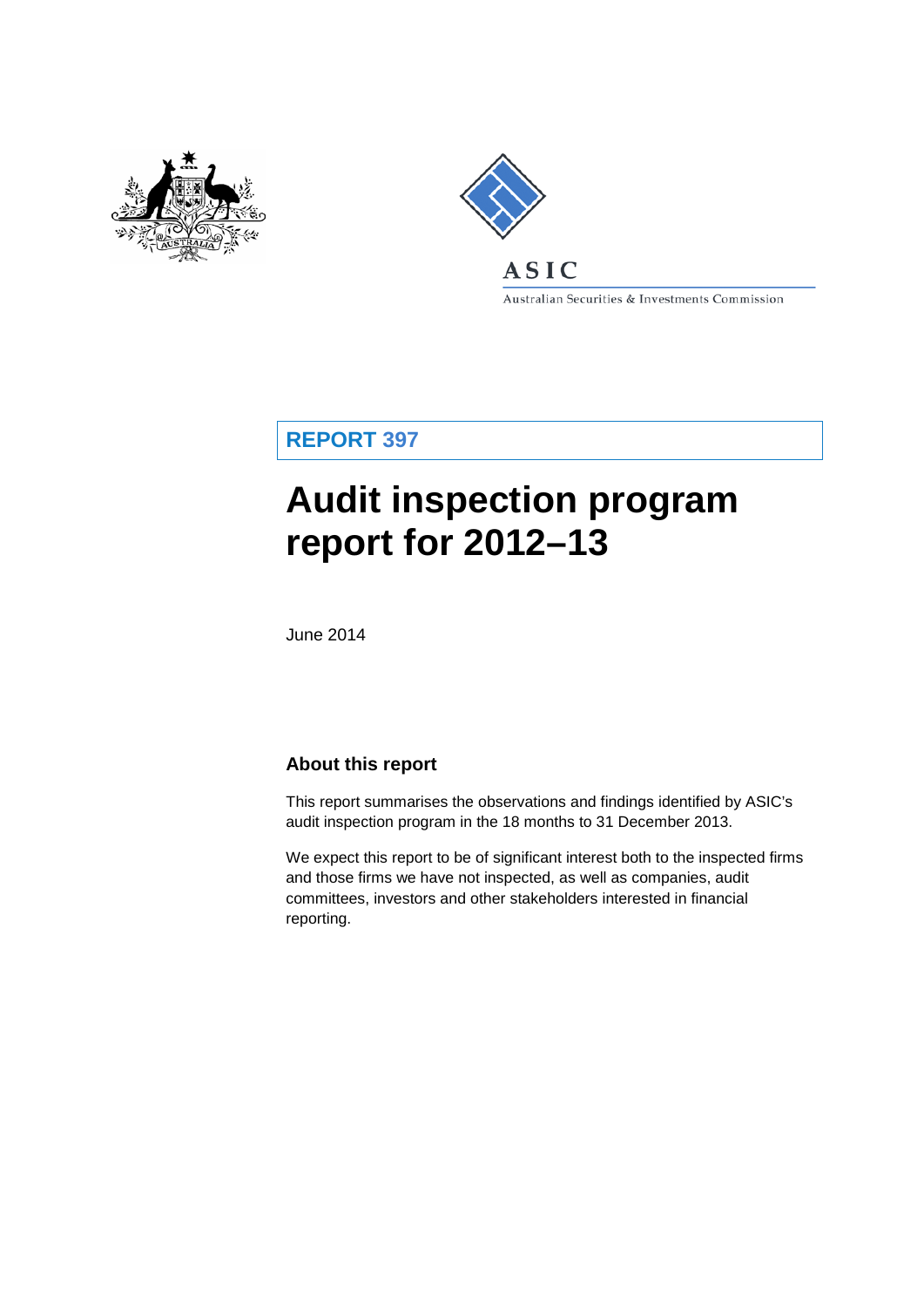#### **About ASIC regulatory documents**

In administering legislation ASIC issues the following types of regulatory documents.

**Consultation papers**: seek feedback from stakeholders on matters ASIC is considering, such as proposed relief or proposed regulatory guidance.

**Regulatory guides**: give guidance to regulated entities by:

- explaining when and how ASIC will exercise specific powers under legislation (primarily the Corporations Act)
- explaining how ASIC interprets the law
- describing the principles underlying ASIC's approach
- giving practical guidance (e.g. describing the steps of a process such as applying for a licence or giving practical examples of how regulated entities may decide to meet their obligations).

**Information sheets**: provide concise guidance on a specific process or compliance issue or an overview of detailed guidance.

**Reports**: describe ASIC compliance or relief activity or the results of a research project.

#### **Scope**

Sections of this report describe deficiencies or potential deficiencies in the systems, policies, procedures, practices or conduct of some of the 17 audit firms inspected. The absence of a reference in this report to any other aspect of a firm's systems, policies, procedures, practices or conduct is not an approval by ASIC of those aspects.

In the course of reviewing specific areas in a limited sample of a risk-based selection of audit engagements, an inspection may identify ways in which a particular audit is deficient. It is not the purpose of an inspection, however, to review all of the firm's audit engagements or to identify every aspect in which a reviewed audit may be deficient.

We adopt a risk-based approach to selecting audit files and areas for review, and a random approach could result in a different level of findings.

This report covers findings from audit firm inspections only and does not count matters arising from other ASIC regulatory activities, such as our financial reporting surveillance program, and separate investigations or surveillances of the firms or the entities that they audit. However, these other activities may inform the general areas of focus in inspections. Section [G](#page-41-0) also includes lessons from our audit surveillances in recent years.

Unless stated otherwise, not all matters in this report apply to every firm and, where they do apply to more than one firm, there will often be differences in degree. Our observations and findings relate only to the individual firms inspected. Our observations and findings can differ significantly, even between firms of similar size, and for that reason we caution against drawing conclusions about any individual firms.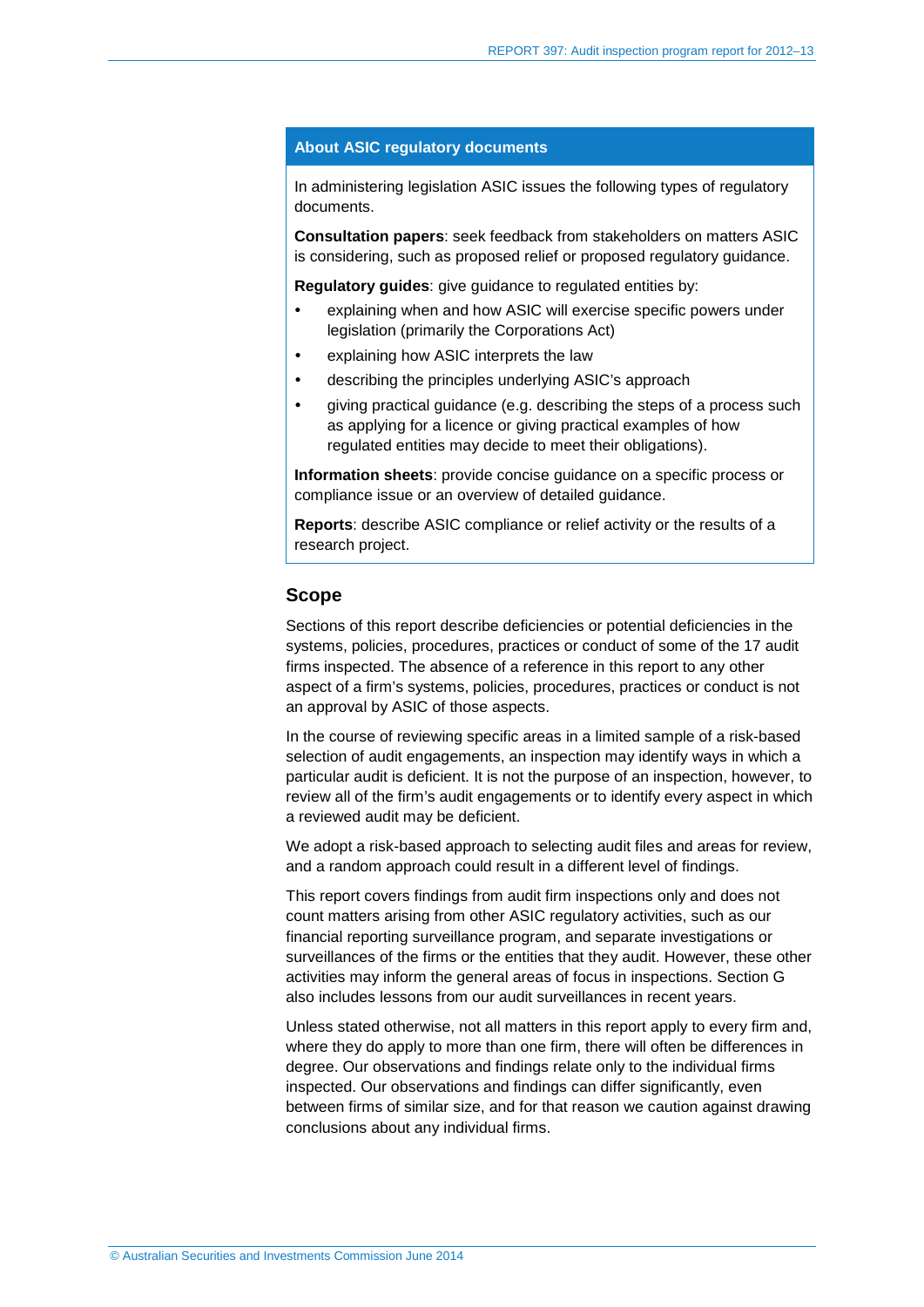## **Contents**

| A |                                                      |  |
|---|------------------------------------------------------|--|
| в |                                                      |  |
| С |                                                      |  |
| D | Implementing action plans to improve audit quality28 |  |
| Е |                                                      |  |
|   |                                                      |  |
| F | Our continuing general approach to inspections 39    |  |
| G |                                                      |  |
| н |                                                      |  |
|   |                                                      |  |
|   |                                                      |  |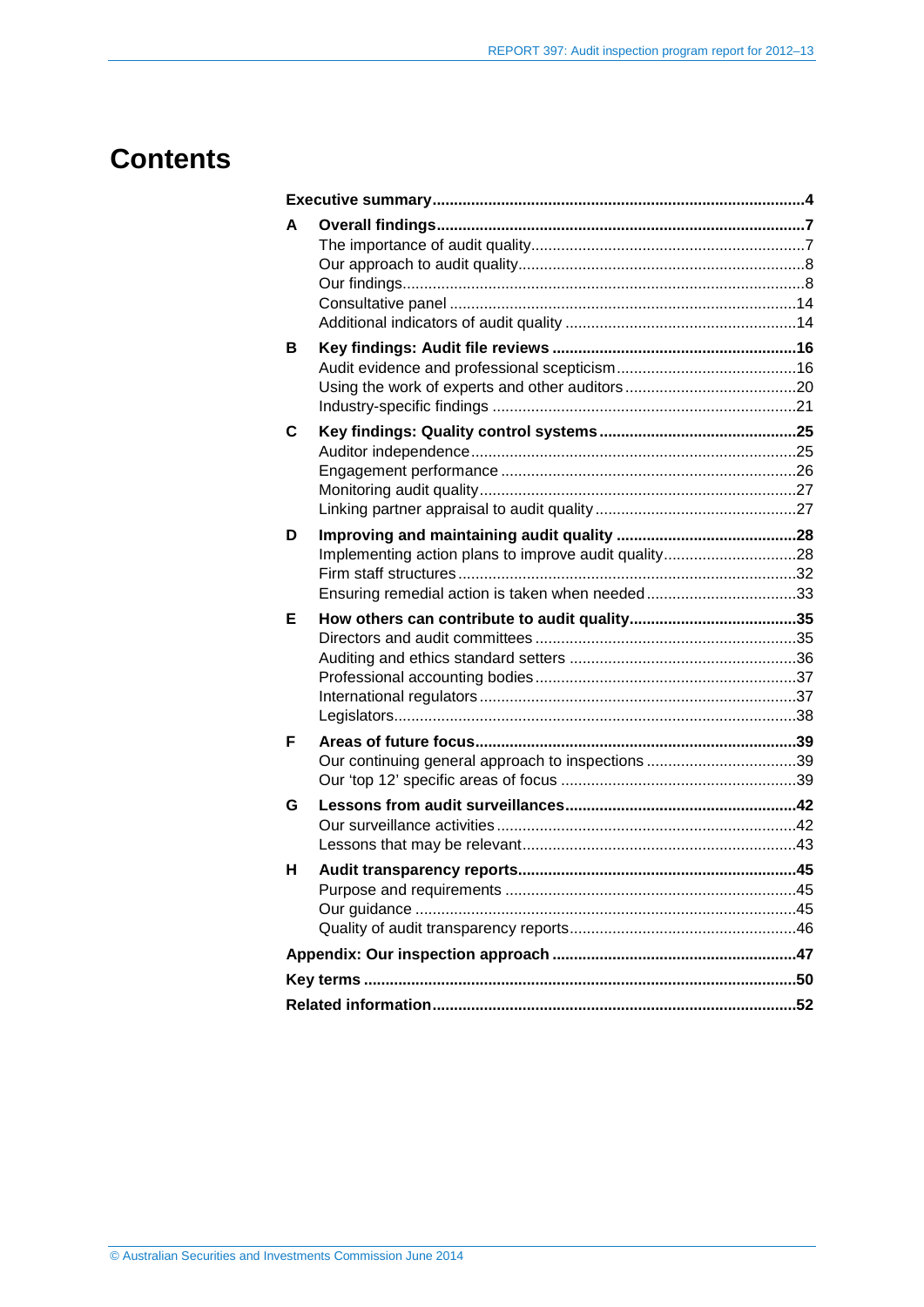## <span id="page-3-0"></span>**Executive summary**

## **Overall findings**

- 1 This report outlines the findings from our inspections of 17 Australian audit firms undertaken in the 18 months to 31 December 2013. Our inspections focus on audits of financial reports of public interest entities prepared under the *Corporations Act 2001* (Corporations Act).
- <span id="page-3-1"></span>2 In our view, in 20% of the total 454 key audit areas that we reviewed across 107 audit files at firms of different sizes, auditors did not obtain reasonable assurance that the financial report as a whole was free of material misstatement. This compares to 18% in the previous 18 month period ending in June 2012: see Section [A.](#page-6-0)
- 3 There is a need for audit firms to improve audit quality and the consistency of audit execution. While firms have made good efforts to improve audit quality, these are yet to be reflected in our risk-based inspection findings.
- 4 While our overall level of findings has not yet improved, the largest six audit firms only finalised their action plans on audit quality for 30 June 2013 year ends and these plans are still to have full effect.
- 5 Our findings do not necessarily mean that the financial reports audited were materially misstated. Rather, in our view the auditor did not have a sufficient basis to support their opinion on the financial report. We do not report on areas where auditors perform beyond the relevant standards and so, to that extent, the report does not represent a balanced scorecard. Our surveillance also focuses on higher risk audit areas and so caution is needed in generalising the results across the entire market. The results should be viewed as an indication of how some firms address more challenging audit situations.
- 6 In eight cases, we followed up matters with the companies concerned with the cooperation of the relevant audit firms. In six of these cases, our inquiries led to material adjustments to the amounts of both the net assets and profits. One company made additional disclosures. One matter is still under discussion.
- 7 Our audit inspection work complements our separate risk-based surveillance of the financial reports of public interest entities. This financial reporting surveillance has led to material changes to 4% of the financial reports of public interest entities reviewed by us for reporting periods ended 30 June 2010 to 30 June 2013.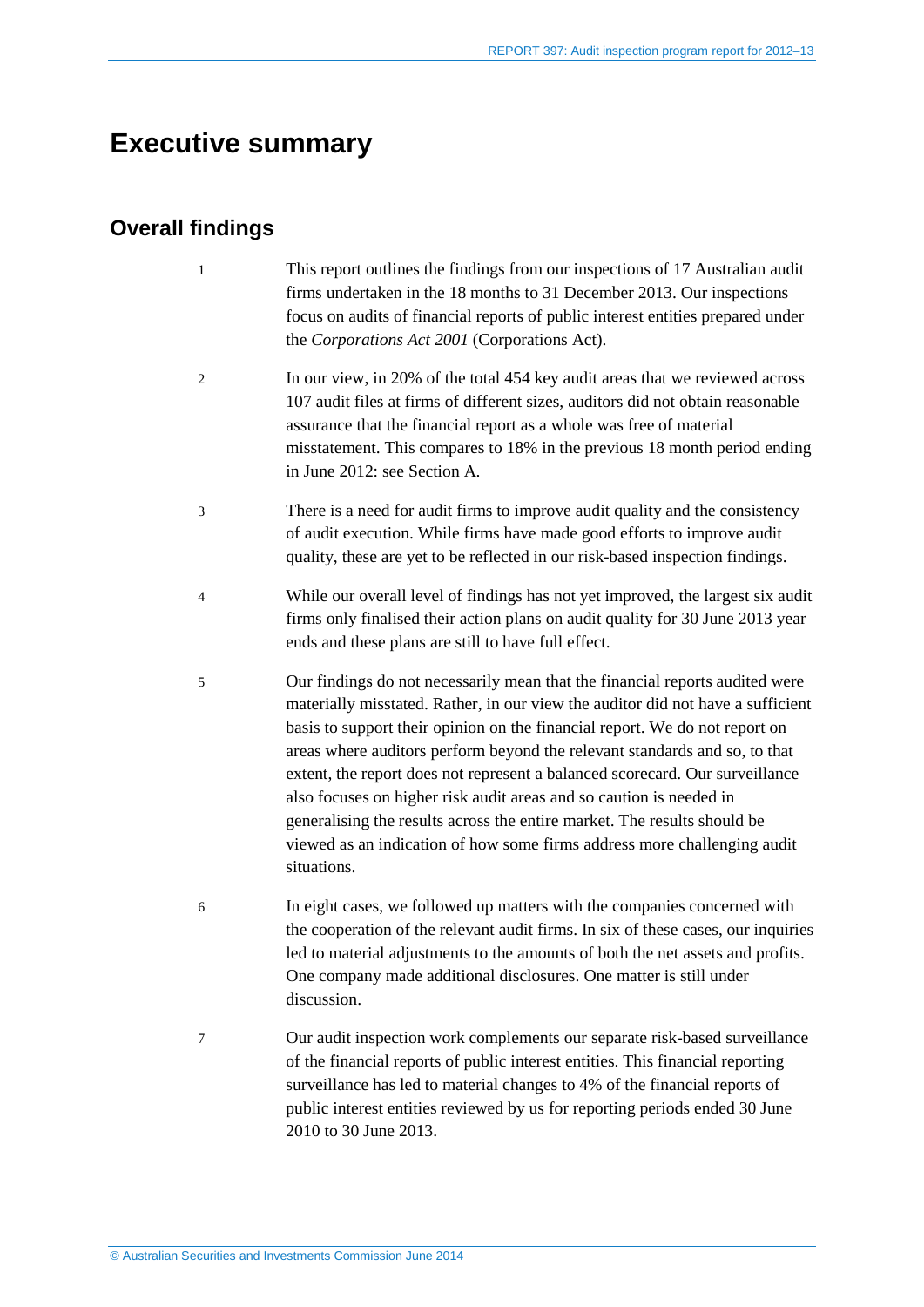- 8 Our inspections suggest that the following three broad areas continue to require improvement by audit firms:
	- (a) the sufficiency and appropriateness of audit evidence obtained by the auditor;
	- (b) the level of professional scepticism exercised by auditors; and
	- (c) ensuring appropriate reliance on the work of experts and other auditors.
- 9 Many of our findings related to accounting estimates (including impairment of assets) and accounting policy choices: see Section [B.](#page-15-0)
- 10 Some audit firms inspected also need to further improve their quality control systems: see Section [C.](#page-24-0)

## **Our methodology**

- 11 Matters relevant to understanding the percentage measure in paragraph [2](#page-3-1) above are discussed i[n Table 1](#page-9-0) in Section [A](#page-6-0) of this report. ASIC was assisted with feedback from an external consultative panel on our method of measuring findings.
- 12 We select audit engagements and key audit areas for review in our audit inspections using a risk-based approach. We generally select some of the more complex, demanding and challenging audits, and some more significant or higher risk areas of the financial reports. Our inspections exclude cases where known or suspected reporting or audit issues have been identified in our financial reporting surveillance program, in our investigations or by other means. Hence, purely random reviews could result in a different level of findings than indicated in paragraph [2.](#page-3-1)
- 13 We also exclude a number of inspection findings from the percentages in paragraph [2.](#page-3-1) Deficiencies in many audit areas that have been excluded from the percentages are summarised i[n Table 2](#page-14-0) in Sectio[n A.](#page-6-0)
- 14 Audits necessarily involve the application of professional judgement and there are some instances where different individuals will reach different judgements on whether the audit work performed is sufficient. The percentages in paragraph [2](#page-3-1) do not include instances where we consider that individuals could reasonably reach different judgements.
- 15 Our inspections do not attempt to measure cases where auditors have performed their role and challenged an entity's draft financial report, resulting in material changes to those reports.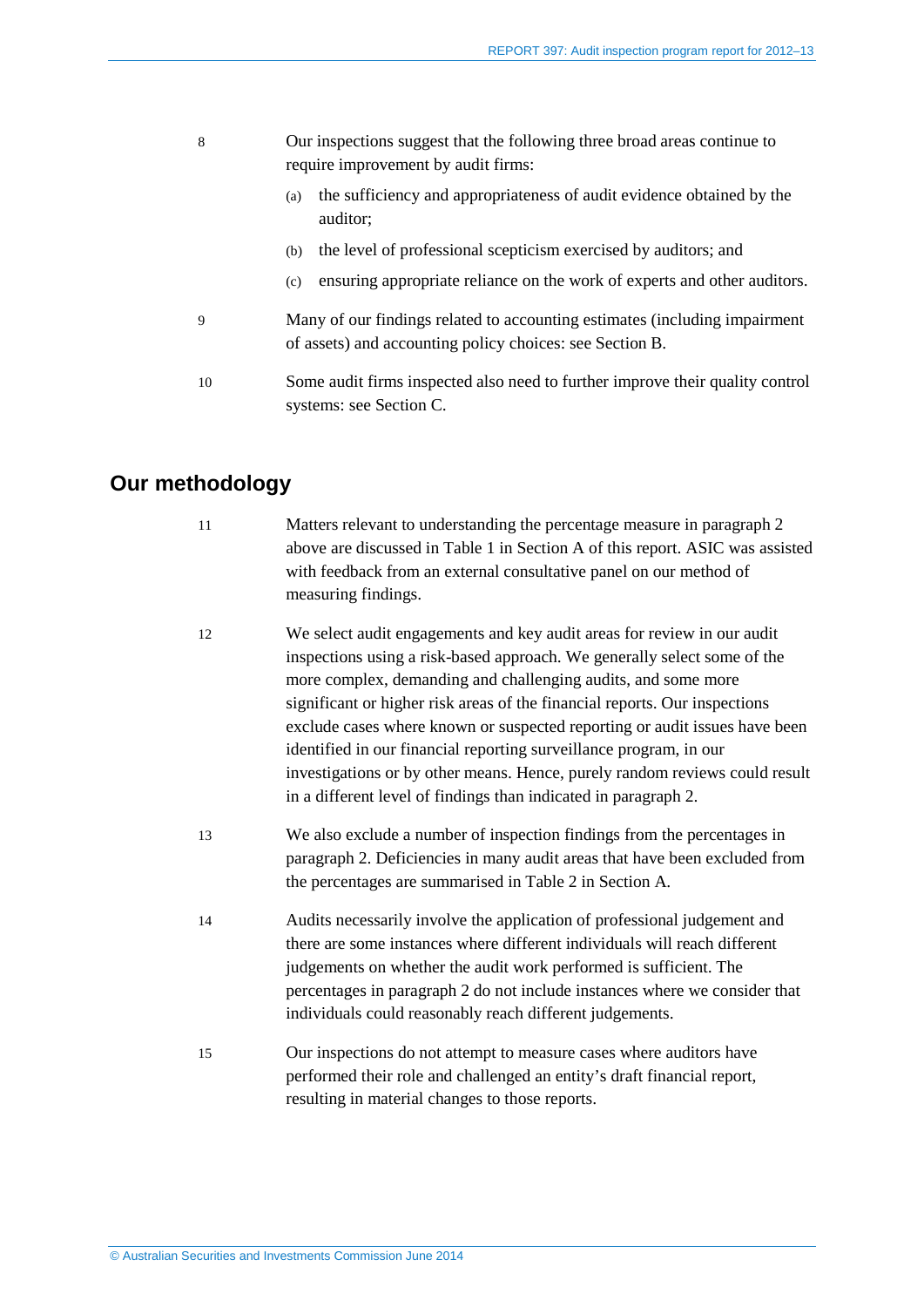## **Initiatives to improve audit quality**

| 16 | During 2013, the largest six audit firms responded to ASIC's requests to<br>prepare action plans to improve audit quality and the consistency of audit<br>execution. We welcomed the firms' response to our request to develop,<br>implement and monitor these comprehensive plans to improve audit quality.<br>However, the full effect of these plans is still to be seen because: |  |
|----|--------------------------------------------------------------------------------------------------------------------------------------------------------------------------------------------------------------------------------------------------------------------------------------------------------------------------------------------------------------------------------------|--|
|    | the firms commenced implementing key aspects of the plans for audits<br>(a)<br>of financial reports for the year ended 30 June 2013, which is<br>12 months into the 18 month period covered by this report. Therefore,<br>more than half of the audit files we reviewed were completed before the<br>implementation of the plans; and                                                |  |
|    | the plans concern matters such as a culture focused on audit quality and<br>(b)<br>other initiatives, which can take time to have effect.                                                                                                                                                                                                                                            |  |
| 17 | We encourage firms to consider reviewing their staffing structures to ensure<br>that sufficient and appropriate experience and expertise is available for<br>increasingly complex entities and audits that require significant judgements.                                                                                                                                           |  |
| 18 | We outline areas that auditors might consider to improve audit quality and<br>the consistency of audit execution: see Section D.                                                                                                                                                                                                                                                     |  |
| 19 | We discuss actions that directors and audit committees, standard setters,<br>accounting bodies and others can take to support audit quality: see Section E.                                                                                                                                                                                                                          |  |
| 20 | We outline our future areas of focus for our inspections in Section F.                                                                                                                                                                                                                                                                                                               |  |

## **Other matters**

| 21 | We discuss lessons identified from our surveillance work, which is separate |
|----|-----------------------------------------------------------------------------|
|    | from our audit inspections: see Section G.                                  |

22 We also reviewed audit transparency reports, which were first required in the reporting year ended 30 June 2013: see Section [H.](#page-44-0)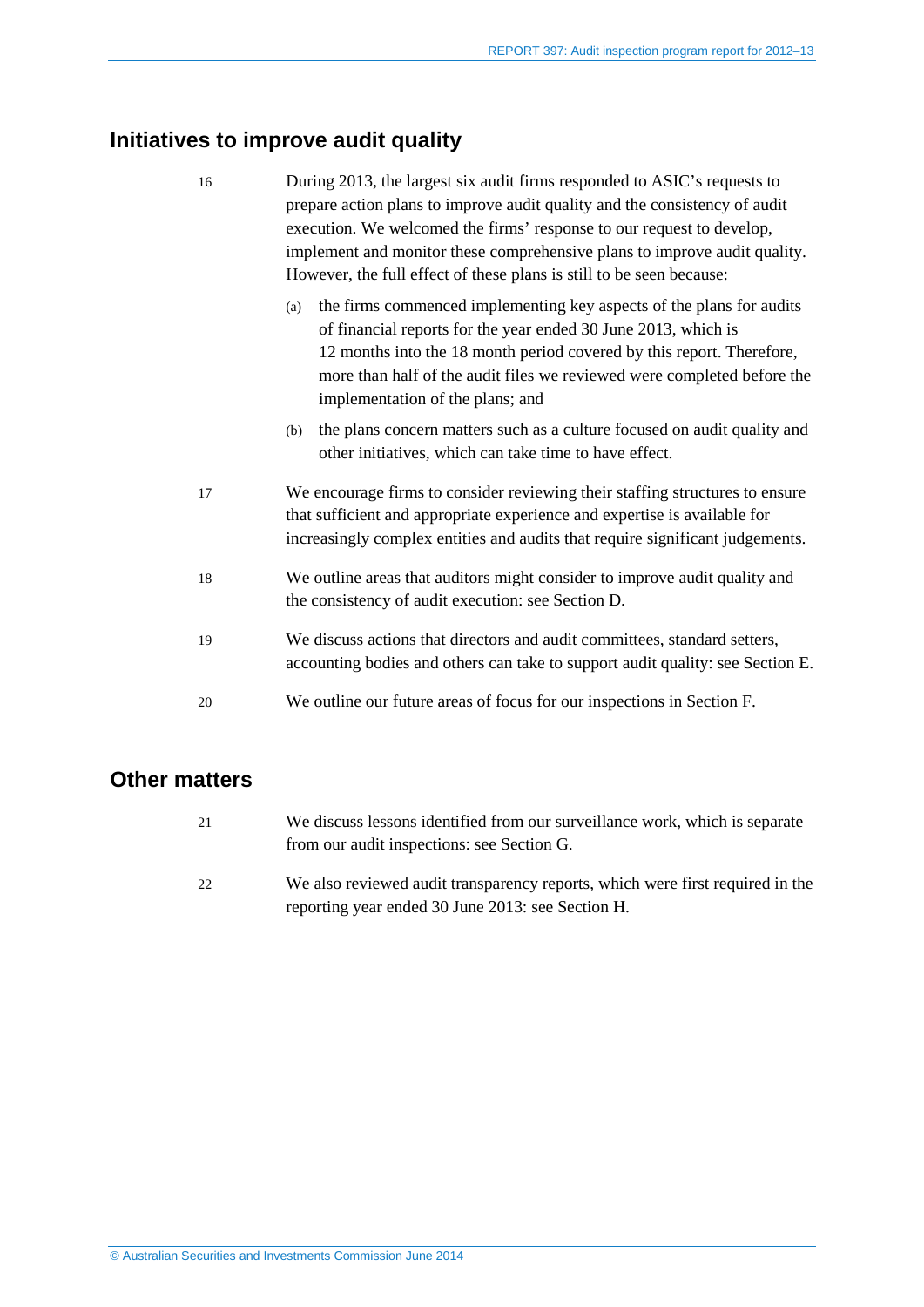## <span id="page-6-0"></span>**A Overall findings**

#### **Key points**

In our view, in 20% of the total 454 key audit areas reviewed across 107 audit files, at firms of different sizes, auditors did not obtain reasonable assurance that the overall financial report was free of material misstatement.

In our view, while financial reports may not have been materially misstated, the auditor did not have a sufficient basis to form an opinion on the financial report.

In 2013, we welcomed the six largest firms' response to our requests to develop action plans to improve audit quality. These plans require more time to have full effect.

This section includes information on our approach to audit quality and the basis that we have used to measure our findings.

## <span id="page-6-1"></span>**The importance of audit quality**

- 23 The quality of financial reports is key to confident and informed markets and investors. The objective of the statutory requirement for the independent audit is to provide confidence in the quality of financial reports. Auditors are important 'gatekeepers' in our financial system.
	- 24 If a company fails and the financial report did not properly show the declining financial position and results or going concern issues of the company, it is reasonable that questions would be raised as to the role of the company directors and the auditor. Questions may also be raised if investment decisions are made on financial reports that do not otherwise reflect a company's true financial position and performance. If the auditor did not obtain reasonable assurance that the financial report was free of material misstatement, apply sufficient scepticism on accounting estimates and treatments, or address any deficiencies detected, investors and other users of financial reports would be concerned.
- 25 It is important for the interests of investors, other users of financial reports, companies, directors and auditors that we are transparent about our inspection findings.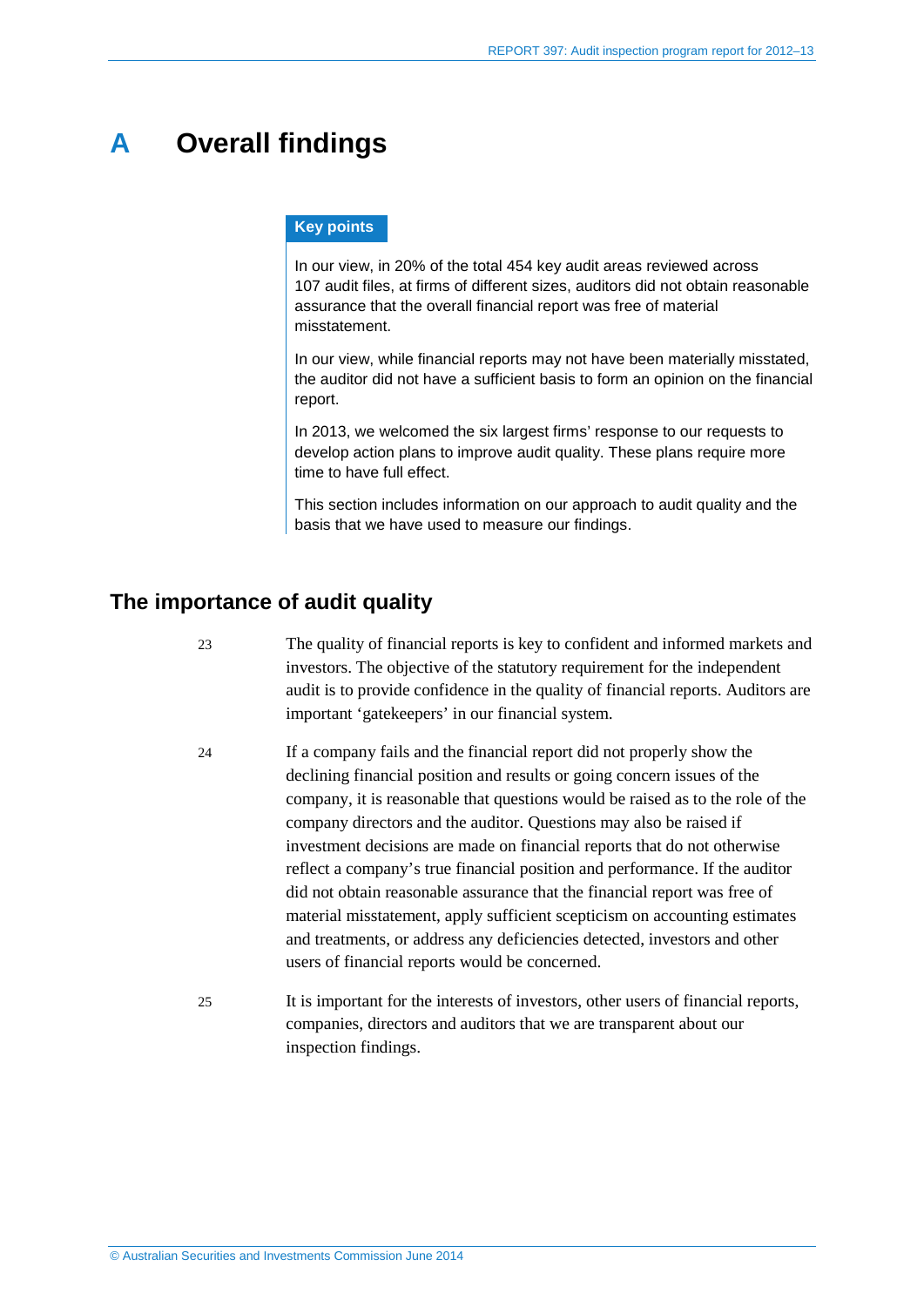## <span id="page-7-0"></span>**Our approach to audit quality**

26 For our regulatory purposes, audit quality concerns matters that contribute to the likelihood that the auditor:

- (a) achieves the fundamental objective of obtaining reasonable assurance that the financial report as a whole is free of material misstatement; and
- (b) ensures material deficiencies detected are addressed or communicated through the audit report.
- 27 This includes appropriately challenging key accounting estimates and treatments that can materially affect the reported financial position and results.
- 28 Our view is consistent with the objective of the audit, as outlined in the auditing standards: see paragraph 11 of Auditing Standard ASA 200 *Overall objectives of the independent auditor and the conduct of an audit in accordance with Australian auditing standards*, and has been adopted by Australia's Financial Reporting Council and most major foreign audit regulators.
- 29 While firms have made good efforts to improve audit quality, these are yet to be reflected in our risk-based inspection findings. To improve and maintain audit quality, we encourage firms to consider their staffing structures to ensure that appropriate experience and expertise is available for increasingly complex audits. This includes access to experts. This is discussed further in Section [D.](#page-27-0)
- 30 The objective of our audit firm inspections is to promote the improvement and maintenance of audit quality. We work cooperatively with firms to achieve this objective.

## <span id="page-7-1"></span>**Our findings**

| 31 | Our recent risk-based inspections show examples where, in our view,<br>auditors did not obtain reasonable assurance that audited financial reports<br>were not materially misstated.                                                                                                      |
|----|-------------------------------------------------------------------------------------------------------------------------------------------------------------------------------------------------------------------------------------------------------------------------------------------|
| 32 | Audit regulators in other major countries have indicated similar types and<br>levels of findings in relation to audit quality.                                                                                                                                                            |
| 33 | We inspected 17 audit firms of different sizes in the 18 months to<br>31 December 2013. We reviewed a total of 454 key audit areas across 107<br>audit files. The appendix to this report contains further information about our<br>inspection approach and the 17 audit firms inspected. |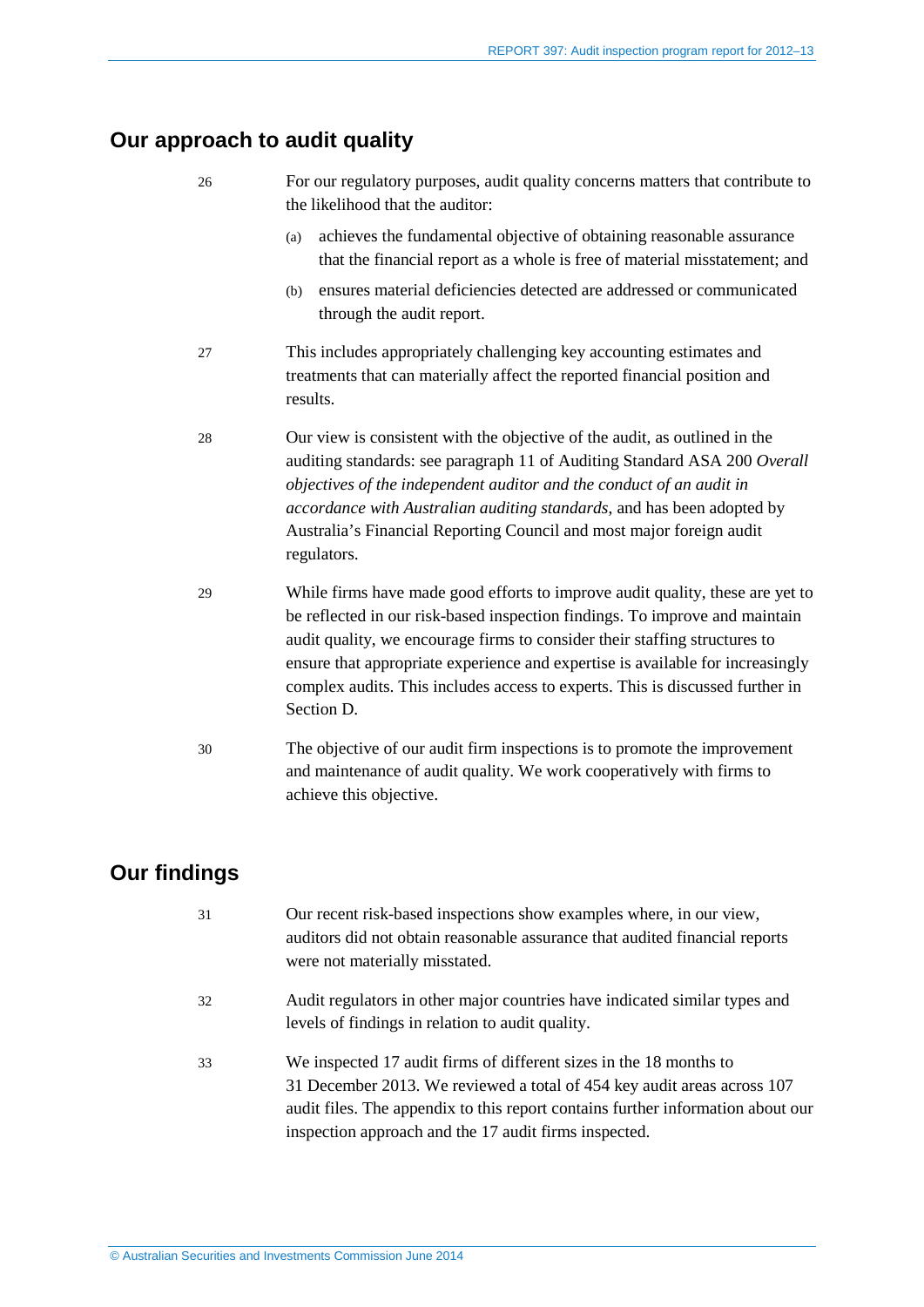<span id="page-8-3"></span><span id="page-8-2"></span><span id="page-8-1"></span><span id="page-8-0"></span>

| 34 | In our view, in 20% of the 454 key audit areas reviewed, auditors did not<br>obtain reasonable assurance that the financial report as a whole was free of<br>material misstatement. The corresponding figure for the 18 months to<br>30 June 2012 was 18%.                                                                                              |  |  |
|----|---------------------------------------------------------------------------------------------------------------------------------------------------------------------------------------------------------------------------------------------------------------------------------------------------------------------------------------------------------|--|--|
| 35 | The occurrence of the above findings at the larger firms was:                                                                                                                                                                                                                                                                                           |  |  |
|    | the Largest Four National firms—16% (13% in the previous 18 month<br>(a)<br>period); and                                                                                                                                                                                                                                                                |  |  |
|    | Other National and Network firms—21% (21% in the previous<br>(b)<br>18 month period).                                                                                                                                                                                                                                                                   |  |  |
|    | Note: We inspected different Other National and Network firms in the 18 months ended<br>31 December 2013 and in the 18 months ended 30 June 2012. See paragraph 161 in the<br>Appendix for an explanation of the firm size categories.                                                                                                                  |  |  |
| 36 | It should be noted that we use a risk-based approach to selecting audit files<br>and key audit areas for review during our firm inspections.                                                                                                                                                                                                            |  |  |
| 37 | Other matters relevant to understanding our findings and the percentages<br>reported above are outlined in Table 1. The percentages reflect findings in<br>the areas discussed in Section B.                                                                                                                                                            |  |  |
| 38 | Our findings do not necessarily mean that the financial reports audited were<br>materially misstated. Rather, in our view, the auditor did not have a<br>sufficient basis to support their opinion on the financial report.                                                                                                                             |  |  |
| 39 | An audit does not provide absolute assurance. Our findings are based on the<br>requirement for the auditor to obtain reasonable assurance.                                                                                                                                                                                                              |  |  |
| 40 | In eight cases, we followed up matters with the companies concerned with<br>the cooperation of the relevant audit firms. In six of these cases, our inquiries<br>led to material adjustments to the amounts of both the net assets and profits.<br>One company made additional disclosures. One matter is still under<br>discussion.                    |  |  |
| 41 | Our audit inspection work complements our separate risk-based surveillance<br>of the financial reports of public interest entities. This financial reporting<br>surveillance work has led to material changes to 4% of the financial reports<br>of public interest entities reviewed by us for reporting periods ended 30 June<br>2010 to 30 June 2013. |  |  |
| 42 | Many of our findings related to accounting estimates (including impairment<br>of assets) and accounting policy choices. Further information appears in<br>Section B of this report.                                                                                                                                                                     |  |  |
| 43 | We consider there is still a need for audit firms to improve audit quality and<br>the consistency of audit execution.                                                                                                                                                                                                                                   |  |  |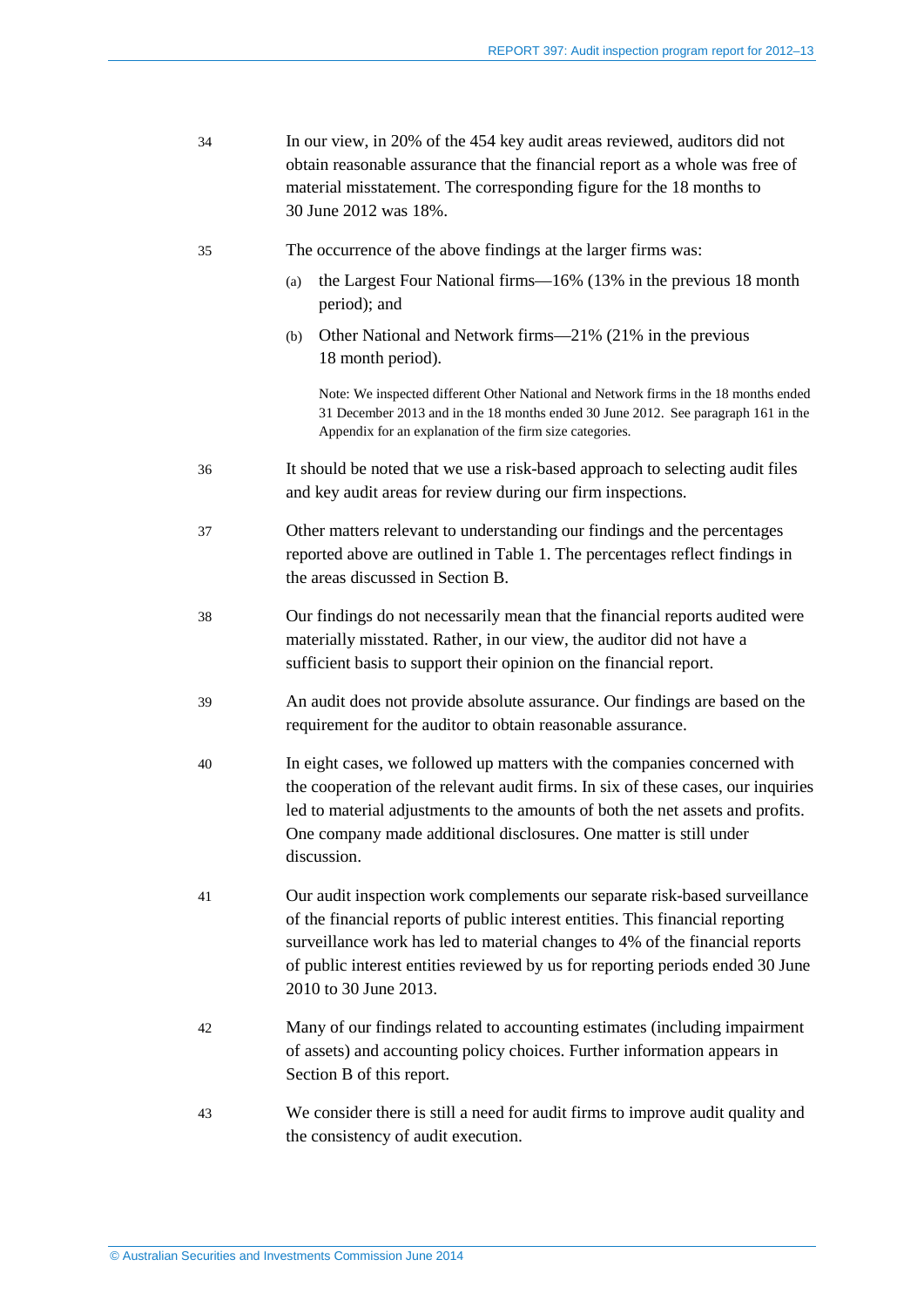| <b>Matter</b>                          | <b>Explanation</b>                                                                                                                                                                                                                                                                                                                                                                                                                                                                                                                                                                    |
|----------------------------------------|---------------------------------------------------------------------------------------------------------------------------------------------------------------------------------------------------------------------------------------------------------------------------------------------------------------------------------------------------------------------------------------------------------------------------------------------------------------------------------------------------------------------------------------------------------------------------------------|
| <b>Quality of financial</b><br>reports | As noted in paragraphs 38 and 39, our findings do not necessarily mean that there<br>is a material misstatement in the overall financial report. Rather, in our view, the<br>auditor did not have a sufficient basis to form an opinion on the financial report.                                                                                                                                                                                                                                                                                                                      |
| <b>Inspection findings</b>             | Our findings are based on the objective of an audit in the auditing standards to<br>obtain reasonable assurance that the financial report as a whole is free of material<br>misstatement. There have been no significant changes in auditing standards<br>between the 18 months to 30 June 2012 and the 18 months to 31 December 2013<br>that could have had an impact on the level of findings in each period.                                                                                                                                                                       |
|                                        | Table 7 in the appendix shows that the key audit areas that we reviewed were<br>broadly consistent between the 18 months to 30 June 2012 and the 18 months to<br>31 December 2013. The split of deficiencies between each category of key audit<br>area was also broadly consistent between the periods. For that reason, we cannot<br>attribute the level of our findings to any change in our inspection approach.                                                                                                                                                                  |
|                                        | All findings in inspections of individual firms are discussed with the firm to ensure<br>that we have fully understood all of the relevant facts and we have properly taken<br>into account all relevant audit work.                                                                                                                                                                                                                                                                                                                                                                  |
|                                        | During the 18 months to 31 December 2013, our private reports to the firms<br>identified instances where we considered that the firm did not obtain reasonable<br>assurance that the overall financial report was free of material misstatement. These<br>private reports better enable the firms to challenge our findings and to undertake<br>remedial action.                                                                                                                                                                                                                      |
|                                        | The approaches of individual firms to our findings range from full acceptance and<br>willingness to remediate to disagreement with most findings from individual file<br>reviews. Firms that disagree with our individual file review findings nevertheless<br>generally agree to either take actions recommended by us in relation to individual<br>audits or on an overall basis for the firm.                                                                                                                                                                                      |
| <b>Subjectivity</b>                    | All of the matters reported in Section B are supported by findings that we reported to<br>audit firms inspected following our reviews of selected audit files.                                                                                                                                                                                                                                                                                                                                                                                                                        |
|                                        | Our findings relate to compliance with the principles-based auditing standards.<br>Audits necessarily involve the application of professional judgement and there are<br>some instances where different individuals will reach different judgements on<br>whether the audit work performed is sufficient. Our percentage measure does not<br>include instances where we consider that individuals could reasonably reach<br>different judgements. Each of our inspection findings is subject to quality review<br>within ASIC, and discussion with the engagement partners and firms. |
|                                        | Our staff have considerable practical experience in auditing. Our inspection activities<br>also expose our staff to a range of firms and audits.                                                                                                                                                                                                                                                                                                                                                                                                                                      |
|                                        | There are cases where auditors disagree with our findings from reviews of individual<br>audit files. In most of these cases, the auditor asserts that the necessary work was<br>performed but not documented, rather than disagreeing with the work that should<br>have been performed or the judgements that should have been reached.                                                                                                                                                                                                                                               |

### <span id="page-9-0"></span>**Table 1: Matters relevant to understanding our findings**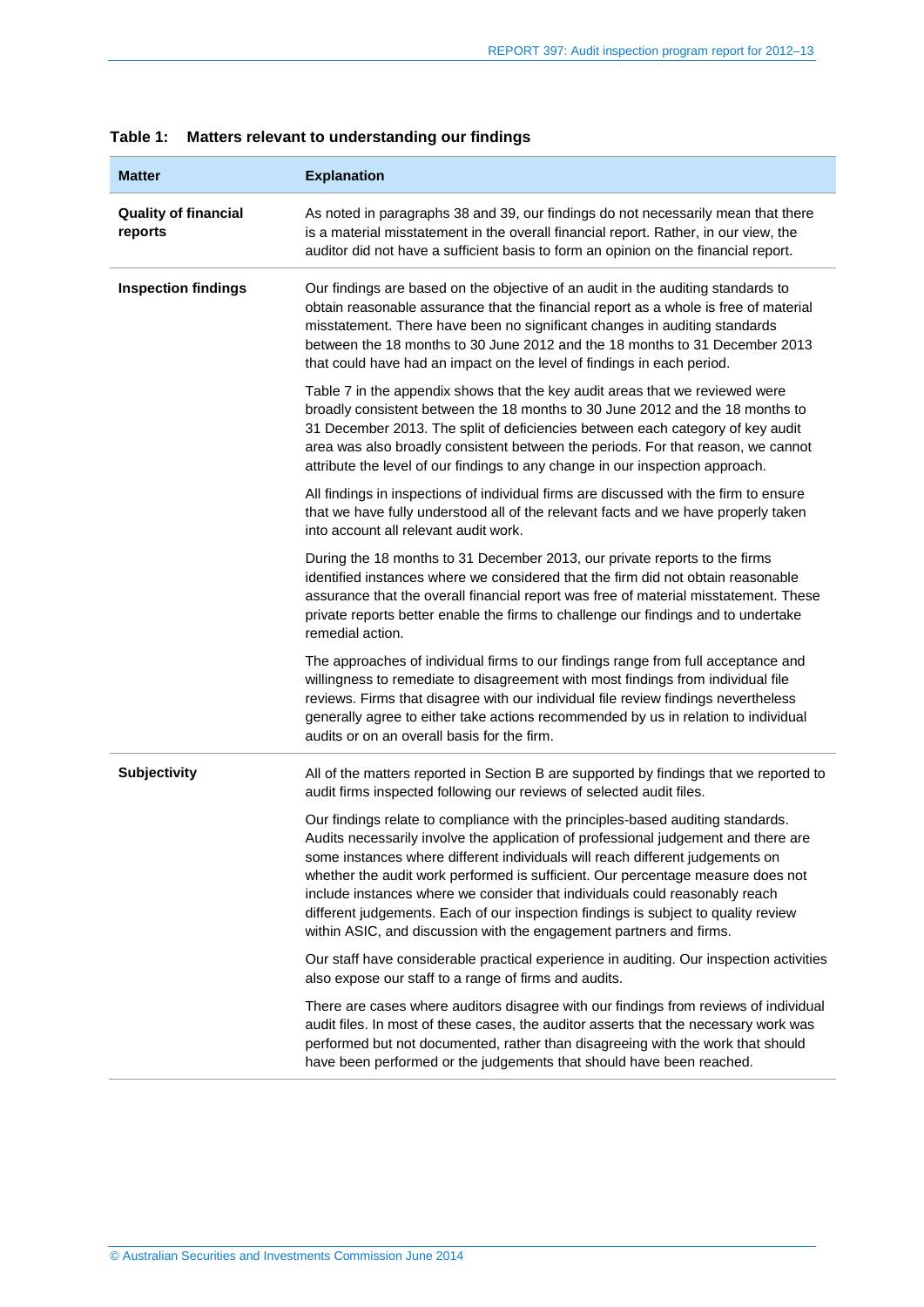| <b>Matter</b>                                 | <b>Explanation</b>                                                                                                                                                                                                                                                                                                                                                                                                                                                                                                                      |
|-----------------------------------------------|-----------------------------------------------------------------------------------------------------------------------------------------------------------------------------------------------------------------------------------------------------------------------------------------------------------------------------------------------------------------------------------------------------------------------------------------------------------------------------------------------------------------------------------------|
| <b>Documentation versus</b><br>audit evidence | If audit work is not documented, our presumption is that the work has not been<br>performed in the absence of evidence to the contrary. This is the same approach<br>applied by other audit regulators and by most firms in their internal quality review<br>programs.                                                                                                                                                                                                                                                                  |
|                                               | We apply professional scepticism to assertions that work has been performed<br>without any documentation. Significant testing, analysis and challenging of<br>estimates and accounting policy choices is generally not possible without some<br>documentation.                                                                                                                                                                                                                                                                          |
|                                               | In addition, auditing standards require sufficient documentation so that another<br>professional can understand the work performed and the basis for the conclusions<br>reached.                                                                                                                                                                                                                                                                                                                                                        |
| <b>Remediation</b>                            | During the 18 months to 31 December 2013, where we identified that a firm did not<br>obtain reasonable assurance that the overall financial report was free of material<br>misstatement, we generally suggested that the firm should perform additional audit<br>work for the financial period that was the subject of the audit.                                                                                                                                                                                                       |
|                                               | However, we cannot follow up all matters arising from inspections with companies.<br>Auditors have an obligation to complete their audits to support their opinions on<br>financial reports and to undertake the audit work that has not been performed.                                                                                                                                                                                                                                                                                |
|                                               | In a number of cases, where we identified inadequate audit work, the relevant firm<br>performed additional audit work and did not identify material misstatements in the<br>financial report concerned.                                                                                                                                                                                                                                                                                                                                 |
|                                               | While one of the Largest Four National firms performed additional audit work for the<br>financial year reviewed, in most cases other firms generally addressed our findings<br>for subsequent year audits. Firms cooperated by allowing us to refer to company-<br>prepared information from their audit files when we contacted some of these<br>companies about our concerns with the company's financial reporting that we had<br>identified in our audit inspections.                                                               |
|                                               | Given the risks associated with not remediating deficiencies, partners and firms<br>should not hesitate to take remedial action and revisit the audited entity to undertake<br>additional work. We consider it is important that firms undertake the work necessary<br>to complete their audits for the reporting period in question where we have findings<br>from our inspections. This will ensure that the audit report was supportable and that<br>the market can be properly informed if any material misstatements are detected. |
| Level of assurance                            | An audit is not intended to provide absolute assurance that there are no material<br>misstatements in the overall financial report. That is, reasonable assurance implies<br>a confidence level of less than 100% that a financial report is free of material<br>misstatement. Our findings relate to instances where we believe that the auditor has<br>not obtained reasonable assurance that the financial report as a whole is free of<br>material misstatements.                                                                   |
| Impact of risk-based<br>approach              | Our reviews of audit files do not cover all areas of an audit engagement or all<br>subsidiaries and divisions in a group. Typically, four to six key audit areas are<br>covered and, for groups, only one major operating component is covered.                                                                                                                                                                                                                                                                                         |
|                                               | We select audit engagements and key audit areas for review in our audit inspections<br>using a risk-based approach. This means that we generally select some of the more<br>complex, demanding and challenging audits, and some more significant or higher<br>risk areas of the financial reports. However, we also include a spread of audited<br>entities and areas outside this group.                                                                                                                                               |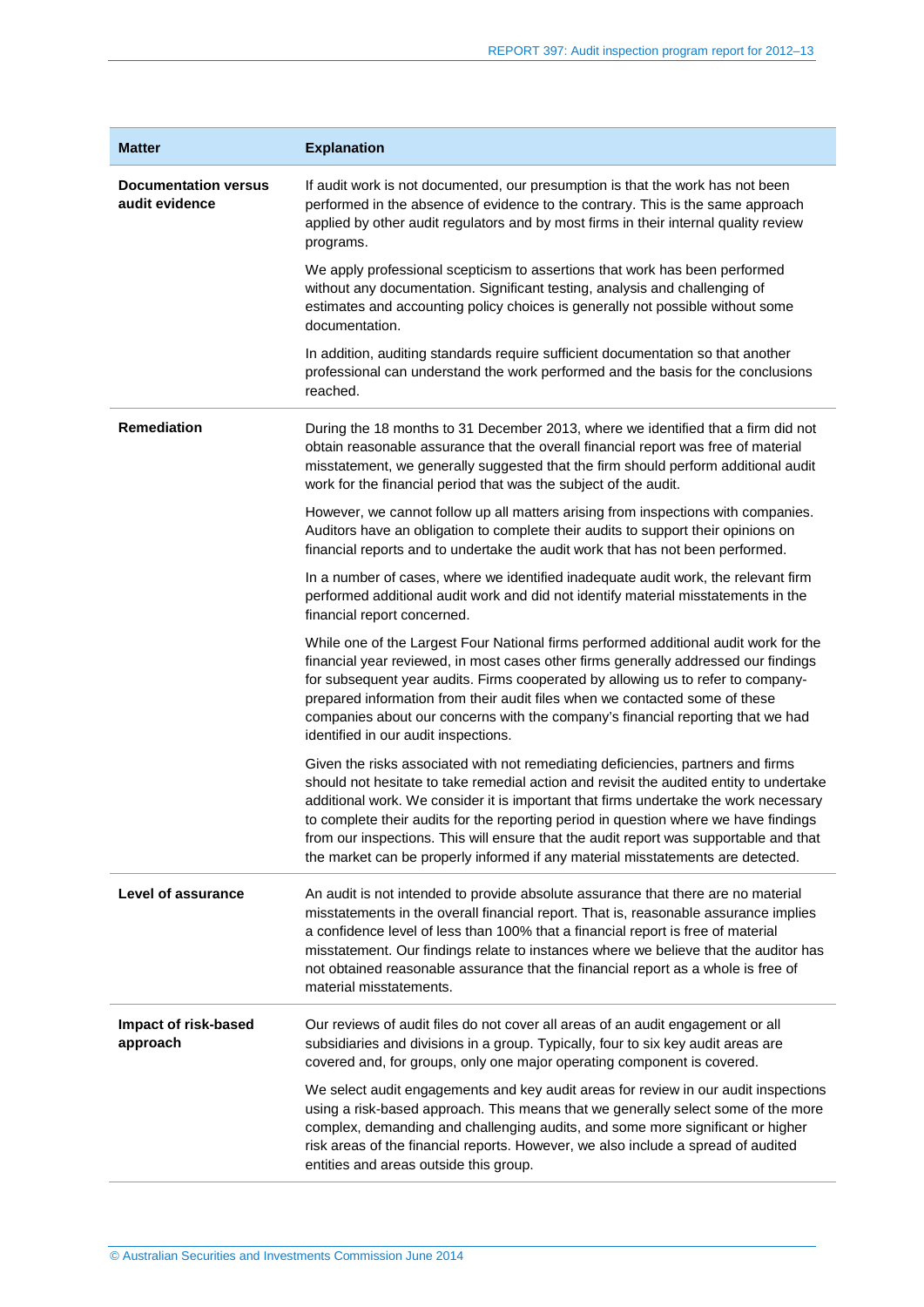| <b>Matter</b>             | <b>Explanation</b>                                                                                                                                                                                                                                                                                                                                                                                                                                                                        |
|---------------------------|-------------------------------------------------------------------------------------------------------------------------------------------------------------------------------------------------------------------------------------------------------------------------------------------------------------------------------------------------------------------------------------------------------------------------------------------------------------------------------------------|
|                           | Some have suggested that this approach could result in the percentages reported<br>being greater than would be the case with random reviews. On the other hand, more<br>experienced partners and staff are usually allocated to such audits, and there are<br>generally more extensive firm reviews and consultation processes for these audits<br>and the key audit areas. Our experience is that there can be more findings relating<br>to smaller audit engagements for these reasons. |
|                           | Our audit inspection program generally does not include cases where we have<br>already addressed material misstatements through our financial reporting<br>surveillance program. However, these matters may be followed up through our<br>separate audit surveillances, the results of which are not counted in the findings in<br>this report.                                                                                                                                           |
| <b>Inspection focuses</b> | Our inspections focus on key audit evidence and judgements. We do not adopt a<br>mere checklist approach.                                                                                                                                                                                                                                                                                                                                                                                 |
|                           | Our file reviews concentrate on the substance of work and on whether sufficient<br>appropriate audit evidence was obtained to support the auditor's conclusions.                                                                                                                                                                                                                                                                                                                          |
|                           | Our procedures are not designed to find minor instances of non-compliance. We<br>challenge engagement partners on the basis on which significant judgements are<br>made.                                                                                                                                                                                                                                                                                                                  |
| <b>Adjustments</b>        | There will be instances where auditors detect material misstatements during the<br>audit process and these misstatements are corrected before a financial report is<br>completed and released. It is a key aspect of the role of the auditor in conducting an<br>adequate audit that material misstatements are detected and addressed.                                                                                                                                                   |
|                           | Due to the nature of the audit process, it can be difficult to distinguish adjustments<br>resulting from a company's own processes from those resulting from the audit<br>process. Adjustments resulting from the audit process are not measured in this<br>report.                                                                                                                                                                                                                       |
| Key audit areas           | A key audit area generally relates to a financial statement line item that we<br>specifically select for review on an audit engagement file before commencing our<br>review. The areas relate to:                                                                                                                                                                                                                                                                                         |
|                           | • financial statement line items that are significant and considered higher risk due to<br>factors such as the need for judgement or estimation; and                                                                                                                                                                                                                                                                                                                                      |
|                           | • other key audit procedures that historically have been problematic (e.g. group<br>audits).                                                                                                                                                                                                                                                                                                                                                                                              |
|                           | As shown in Table 7 in the appendix to this report, our approach to selecting key<br>audit areas has been consistent over the three most recent 18 month audit<br>inspection cycles. For that reason, we cannot attribute the level of our findings to<br>any change in our inspection approach. In any event, audit quality should be<br>maintained in all key audit areas.                                                                                                              |
|                           | Although we do not review every working paper on an audit file, evidence or<br>explanations of the audit approach on other parts of the audit file are taken into<br>account in reaching our findings. This is covered through our reviews of audit<br>planning documents and discussion of findings with engagement partners and firms.                                                                                                                                                  |
|                           | There is also written correspondence between ASIC and the firm on our findings,<br>which ensures that all aspects of an audit that may be relevant to our findings are<br>taken into account. Draft comments and our final private reports include written<br>responses from the firm to each individual file review finding.                                                                                                                                                             |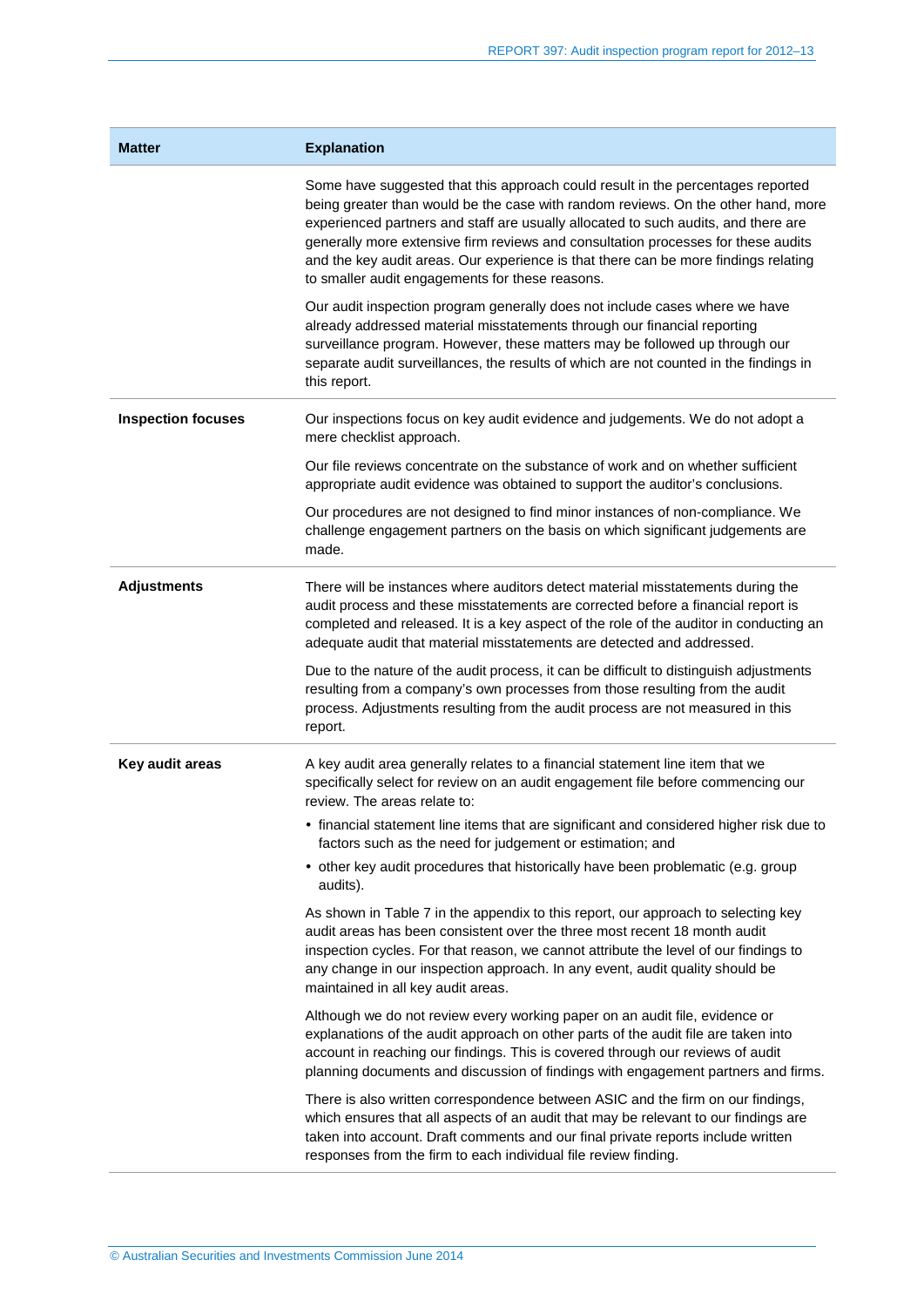| <b>Matter</b>                                     | <b>Explanation</b>                                                                                                                                                                                                                                                                                                                                                                                                                                                             |
|---------------------------------------------------|--------------------------------------------------------------------------------------------------------------------------------------------------------------------------------------------------------------------------------------------------------------------------------------------------------------------------------------------------------------------------------------------------------------------------------------------------------------------------------|
| What is measured?                                 | The percentages provided in paragraphs 34 and 35 relate to cases where the<br>auditors, in our view, did not obtain sufficient appropriate audit evidence, exercise<br>sufficient judgement, or otherwise comply with auditing standards in key audit areas,<br>such that the auditor had not obtained reasonable assurance that the financial report<br>as a whole was free of material misstatement.                                                                         |
|                                                   | The percentages do not include other findings relating to audit quality and<br>compliance with auditing standards, such as the adequacy of planning, obtaining an<br>understanding of business, risk assessment, reviews and reliance on internal<br>controls, non-substantive analytical procedures, documentation, supervision and<br>review, auditor independence, firm quality control systems, and training of partners<br>and staff.                                     |
|                                                   | The percentages also exclude findings concerning insufficient work for related party<br>transactions, reviews for unusual journal entries, reviews of legal expenses and<br>legal representation letters, and subsequent event reviews. In our view, findings in<br>these areas could have resulted in material misstatements not being detected.<br>Although excluded from the percentages, these remain important areas for<br>improvement by firms.                         |
|                                                   | The results of our findings in some of the areas that are excluded from the<br>percentages are shown in Table 2.                                                                                                                                                                                                                                                                                                                                                               |
|                                                   | Where we consider that a risk of misstatement would not be material to the overall<br>financial report or where the risk that it is material to the overall financial report is<br>remote, the finding is excluded from our percentage measure. However, it is<br>possible that such matters could aggregate with matters relating to areas of an audit<br>that we did not review to create a risk of material misstatement to the financial report<br>as a whole.             |
| <b>Number of procedures</b><br>and findings       | There may be a number of audit procedures in a key audit area. Findings have been<br>included in the percentages reported where there was only one instance of the<br>auditor not performing an audit procedure in any given key audit area, if that meant<br>the auditor had not obtained reasonable assurance that the financial report as a<br>whole was free of material misstatement.                                                                                     |
|                                                   | Where multiple separate findings in a key audit area each individually meant that<br>separate material misstatements would not be detected, the percentages reported<br>only include one of those occurrences. There were a number of cases where we<br>found more than one deficiency in a key audit area, each of which could have<br>resulted in material misstatements not being detected.                                                                                 |
| <b>Other National and</b><br><b>Network firms</b> | Although the percentage of reported findings for Other National and Network firms<br>has remained unchanged at 21%, we inspected different groups of Other National<br>and Network firms in the 18 months to 31 December 2013 and the 18 months to 30<br>June 2012. All of the Other National and Network firms have previously been<br>inspected.                                                                                                                             |
|                                                   | The same Largest Four National firms were inspected in the 18 months to<br>31 December 2013 and the 18 months to 30 June 2012.                                                                                                                                                                                                                                                                                                                                                 |
| <b>Surveillances and</b><br>investigations        | ASIC is both an audit regulator and a securities regulator. In addition to audit<br>inspections, we conduct a range of other activities that relate to the work of audit<br>firms. These other activities include our financial reporting surveillance program,<br>surveillances where there is a concern about a specific audit or an individual auditor,<br>and investigations into the quality of financial reports and audits where there have<br>been corporate failures. |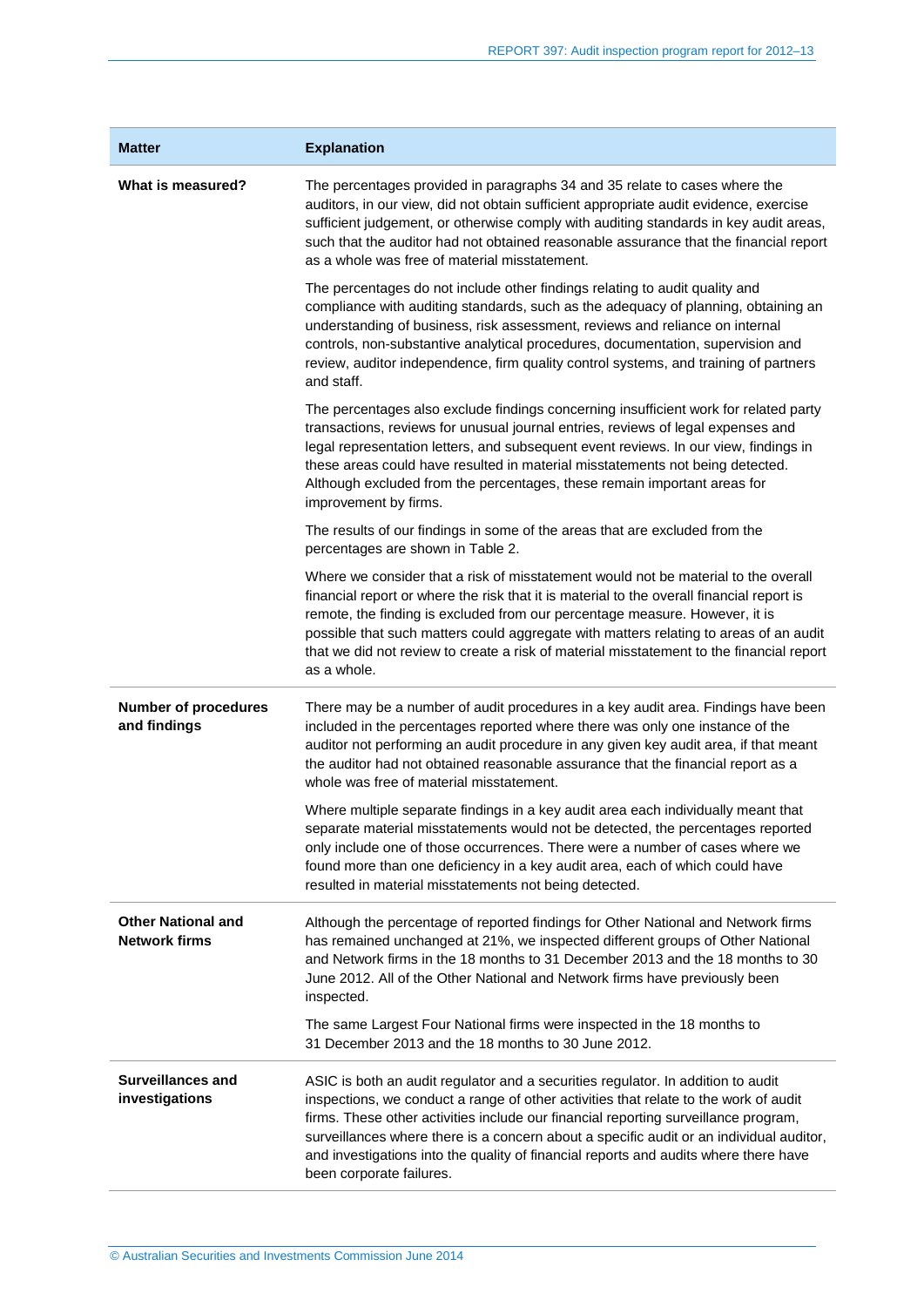| <b>Matter</b>               | <b>Explanation</b>                                                                                                                                                                                                                                                                                                                                                                                                                                                                                                                                                 |
|-----------------------------|--------------------------------------------------------------------------------------------------------------------------------------------------------------------------------------------------------------------------------------------------------------------------------------------------------------------------------------------------------------------------------------------------------------------------------------------------------------------------------------------------------------------------------------------------------------------|
|                             | Where our concerns about material misstatements in financial reports have<br>originated from these other activities, the audits are not reviewed in our audit<br>inspection program but are the subject of separate auditor surveillance activities.<br>The findings in Sections A to C of this report do not count findings from any of these<br>other activities. The outcomes of these activities are reported in separate media<br>releases and our regular enforcement reports. The findings are not reflected in the<br>percentages in paragraphs 34 and 35. |
|                             | However, these other activities can inform our general areas of inspection focus and<br>the timing of future audit firm inspections.                                                                                                                                                                                                                                                                                                                                                                                                                               |
|                             | Section G of this report includes lessons from ASIC surveillances in recent years.<br>This section is intended to inform auditors of additional matters that may require<br>their attention.                                                                                                                                                                                                                                                                                                                                                                       |
| <b>Enforcement action</b>   | The objective of our inspections is to work cooperatively with audit firms to improve<br>and maintain audit quality. We expect audit firms to make changes and to undertake<br>work in response to our findings. However, there are some cases where findings are<br>so serious as to warrant enforcement or similar action. We have recently taken<br>enforcement action on concerns arising in the 2012-13 review period from our<br>inspection of a Smaller firm.                                                                                               |
| <b>Process improvements</b> | Where firms put in place initiatives to improve audit quality, there can be a period<br>before the benefits are realised through improved audits.                                                                                                                                                                                                                                                                                                                                                                                                                  |

## <span id="page-13-0"></span>**Consultative panel**

44 ASIC established a panel to consult on the method of measuring and reporting aggregate findings from our inspections. The panel did not consider the individual underlying findings from specific audit engagement files or our assessment of those individual findings. The panel consisted of Messrs Peter Day, Brian Long and Des Pearson AO who have extensive qualifications and experience in business and accounting and audit requirements, and are considered independent of the audit firms and professional bodies. The panel concurred with our approach.

## <span id="page-13-1"></span>**Additional indicators of audit quality**

45 We review the adequacy of certain audit procedures on most engagement files selected during our audit firm inspections. [Table 2](#page-14-0) shows the deficiencies that we reported in private reports to the firms inspected in these areas as a percentage of the total files reviewed in our inspections over the relevant period.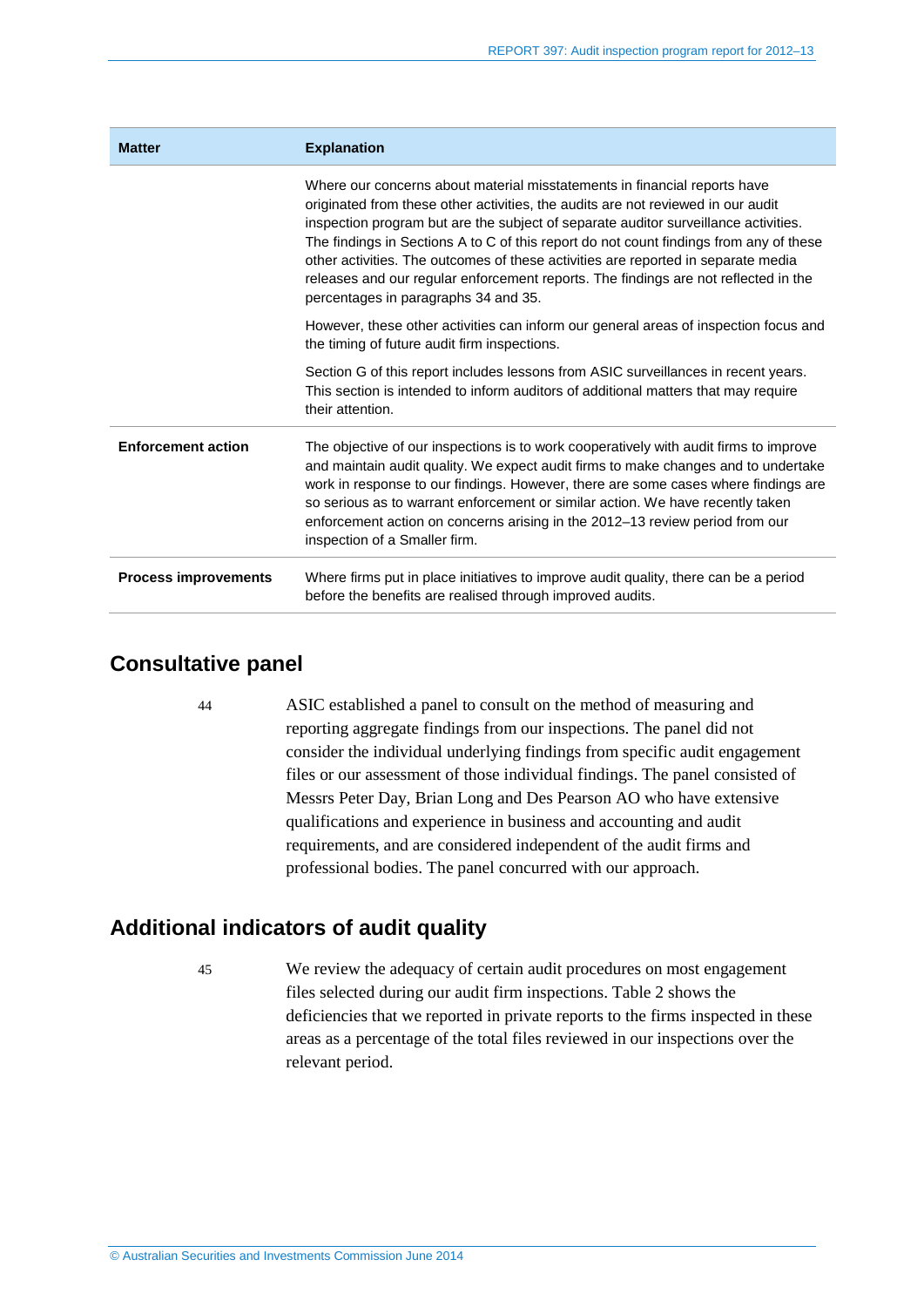| <b>Audit area</b>              | 18 months to<br>31 December 2013 | 18 months to<br>30 June 2012 |
|--------------------------------|----------------------------------|------------------------------|
| Journal entry testing          | 15%                              | 8%                           |
| Consideration of risk of fraud | 11%                              | 8%                           |
| Planning analytical procedures | 11%                              | 3%                           |
| Planning and risk assessment   | 8%                               | 5%                           |
| Litigation and claims          | 8%                               | 1%                           |
| Materiality determination      | 6%                               | $0\%$                        |
| Related party transactions     | 6%                               | 9%                           |
| Remuneration report            | 6%                               | $0\%$                        |
| Laws and regulations           | 5%                               | 6%                           |
| Subsequent events              | 5%                               | 5%                           |
| Final analytical procedures    | 4%                               | 3%                           |
| Financial report disclosures   | 3%                               | 8%                           |
| Segment reporting              | 2%                               | 4%                           |

#### <span id="page-14-0"></span>**Table 2: Deficiencies reported in other audit areas as a percentage of total files reviewed (2011–12 and 2012–13)**

46 The absence of findings in these areas does not necessarily mean that the work was adequate because:

- (a) we do not review these areas on all audit files;
- (b) findings are excluded where the area was regarded as a key audit area;
- (c) we do not consider all aspects of the work in each of the areas listed;
- (d) there may be findings in these areas that were not reported in a private report to a firm but which were dealt with through discussion with the firm; and
- (e) an area may not be relevant for all files reviewed (e.g. segment reporting).
- 47 The findings show the need for improvement in the areas listed.
- 48 Our findings in relation to some of these audit areas are explained further in Section [B.](#page-15-0)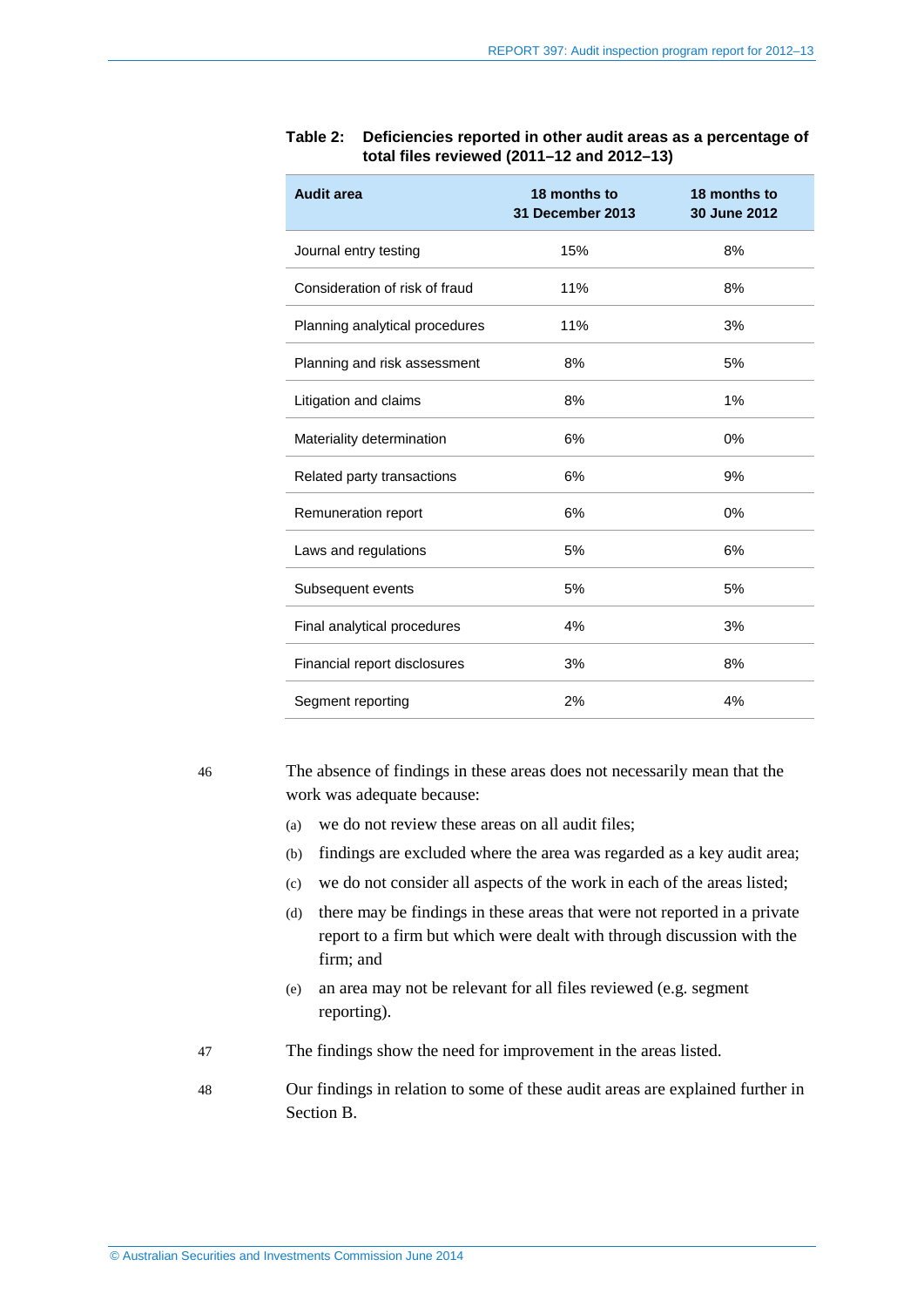## <span id="page-15-0"></span>**B Key findings: Audit file reviews**

#### **Key points**

Our inspections suggest that the following three broad areas continue to require improvement by audit firms:

- the sufficiency and appropriateness of audit evidence obtained by the auditor;
- the level of professional scepticism exercised by auditors; and
- ensuring appropriate reliance on the work of experts and other auditors.

This section provides further examples of our inspection findings in each of these areas.

### <span id="page-15-3"></span><span id="page-15-1"></span>**Audit evidence and professional scepticism**

49 Across all of the firms inspected, our review of audit files identified many cases where we had concerns about the sufficiency and appropriateness of evidence obtained by auditors to support their conclusions on significant areas of the audit.

- 50 Our reviews of audit files showed, in our view, insufficient professional scepticism was applied, particularly in relation to fair value measurement, impairment testing, and going concern assessments. Exercising professional scepticism is a critical part of conducting quality audits. Professional scepticism means the auditor makes a critical assessment, with a questioning mind, of the validity of the audit evidence obtained and management's judgements on accounting estimates and treatments.
- 51 In particular, we found examples where auditors appeared to have:
	- (a) been over-reliant on, or readily accepted, the explanations and representations of the management of audited entities without challenging matters such as key underlying assumptions; or
	- (b) sought out evidence to corroborate estimates or treatments rather than appropriately challenging them.<sup>[1](#page-15-2)</sup>
- 52 These examples are summarised below.

-

<span id="page-15-2"></span> $1$  Our view that professional scepticism involves challenging rather than merely seeking to corroborate is consistent with auditing standards and is supported by guidance by the Auditing and Assurance Standards Board (AUASB) in its bulletin, *Professional scepticism in an audit of a financial report*, issued in August 2012. It is also consistent with literature from standard setters in other countries that use auditing standards based on the International Standards on Auditing, such as the UK Financial Reporting Council.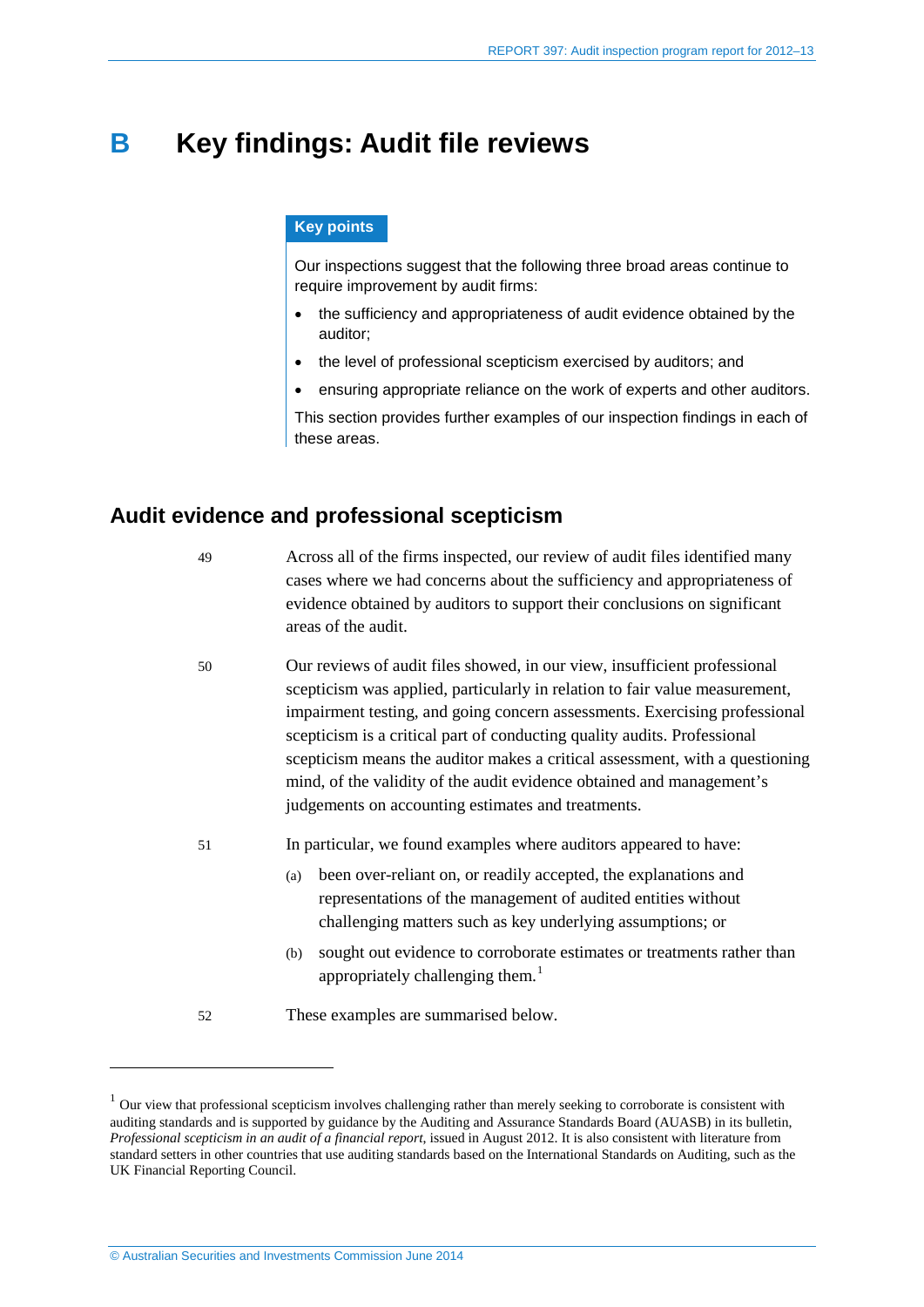#### **Impairment testing and fair value measurement**

53 During the 18 months to 31 December 2013, we continued to focus on impairment of assets and the measurement of assets and liabilities at fair value, which are important areas of estimation and judgement. In many audit files that we reviewed, we believe that auditors had not obtained sufficient appropriate audit evidence to support the values of assets and liabilities in the financial report. This included, but was not limited to: financial instruments; goodwill; other intangible assets; development property inventories; property, plant and equipment; and provisions.

- 54 In a number of audits we reviewed, we found the auditor:
	- (a) had not adequately considered the appropriateness and reasonableness of forecast cash flows and key assumptions (including growth rates and discount rates) used in discounted cash flow models, having regard to matters such as historical cash flows, how an entity is funded, and economic and market conditions;
	- (b) had not questioned whether estimates included elements such as increasing cash flows after the fifth forecast year that were sufficiently reliable to use fair value less costs to sell, rather than value in use;
	- (c) had not given sufficient consideration to reasons why forecasts were appropriate, despite a history of management forecasts not being met;
	- (d) had not had regard to other information in the audit file or annual report that was inconsistent with the assumptions applied in impairment calculations;
	- (e) had not considered whether all cash generating units (CGUs) had been appropriately identified;
	- (f) had not considered whether there was a mismatch between the cash flows used and the assets being tested, such as incorrectly ignoring receivables, inventories and tax balances; and
	- (g) had not tested the source data used by the audited entity in its impairment models.
- 55 For example, inadequate work was performed on complex impairment calculations and the auditor had not considered whether an expert might be required to assist the auditor with complex impairment calculations. In some cases, insufficient work was carried out by the firm's expert valuation or corporate finance teams.
- 56 In a number of cases, we found the auditor had not given appropriate consideration to the fair value of financial assets and whether pricing information provided by a third party was appropriate evidence to support the valuation. There was also insufficient testing of the classification of assets into the fair value hierarchy.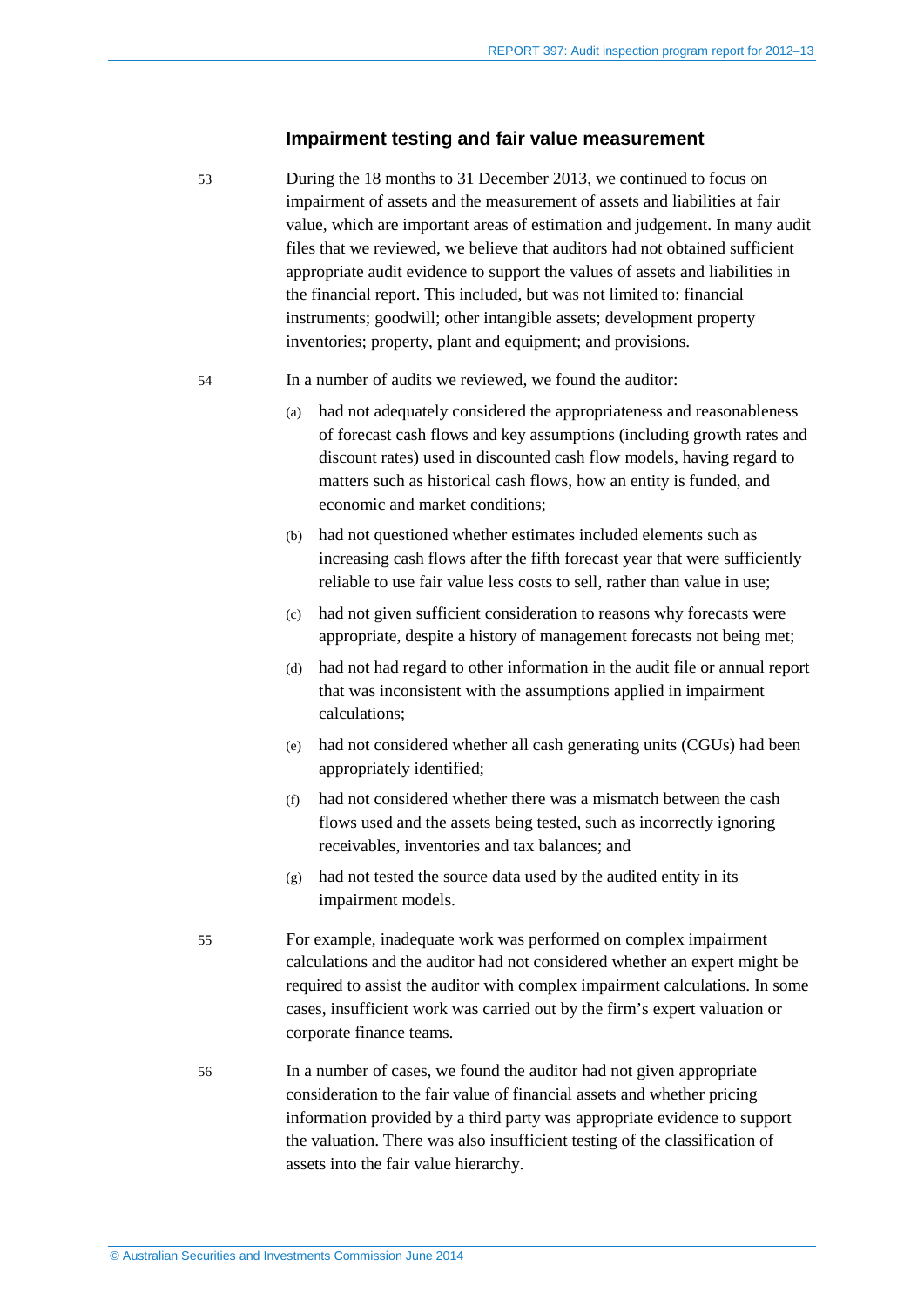- 57 We also found insufficient evidence that the auditor exercised professional scepticism in:
	- (a) critically evaluating whether optimistic cash flow forecasts and high growth rates used by audited entities were appropriate, even though the audited entity's historical performance indicated otherwise; and
	- (b) considering whether disclosures in the financial report about fair value and impairment were in accordance with the relevant accounting standards and accurately reflected information that the auditor had reviewed. Where disclosure deficiencies were identified, it often appeared that the auditor was willing to agree with the audited entity's disclosures rather than challenge them.

#### **Provisions, other liabilities and contra assets**

58 In some cases, we considered the auditor had not obtained sufficient or appropriate evidence in relation to restoration obligations, impairment of receivables, obsolescence of inventory, or the need for other liability and asset provisions.

#### **Accounting policy choices**

59 We found examples where auditors had not, in our view, considered or adequately questioned the accounting policy choices adopted by entities in relation to matters such as revenue recognition, expense deferral and nonconsolidation of off-balance sheet arrangements. Auditors did not apply appropriate scepticism, consider alternative treatments, or involve technical accounting experts.

#### **Assessment of going concern assumption**

- 60 Our inspections continue to suggest that auditors had not always obtained sufficient appropriate audit evidence to demonstrate their consideration of the appropriateness of the going concern assumption.
- 61 In some cases, we had concerns about the adequacy of the audit procedures undertaken and the level of professional scepticism applied by the auditor in assessing whether:
	- (a) the entity's going concern assumption was appropriate, particularly where the entity operated in an environment of significant risk; and
	- (b) the audited entity's budgets and cash flow forecasts (including key assumptions) were reasonable and appropriate.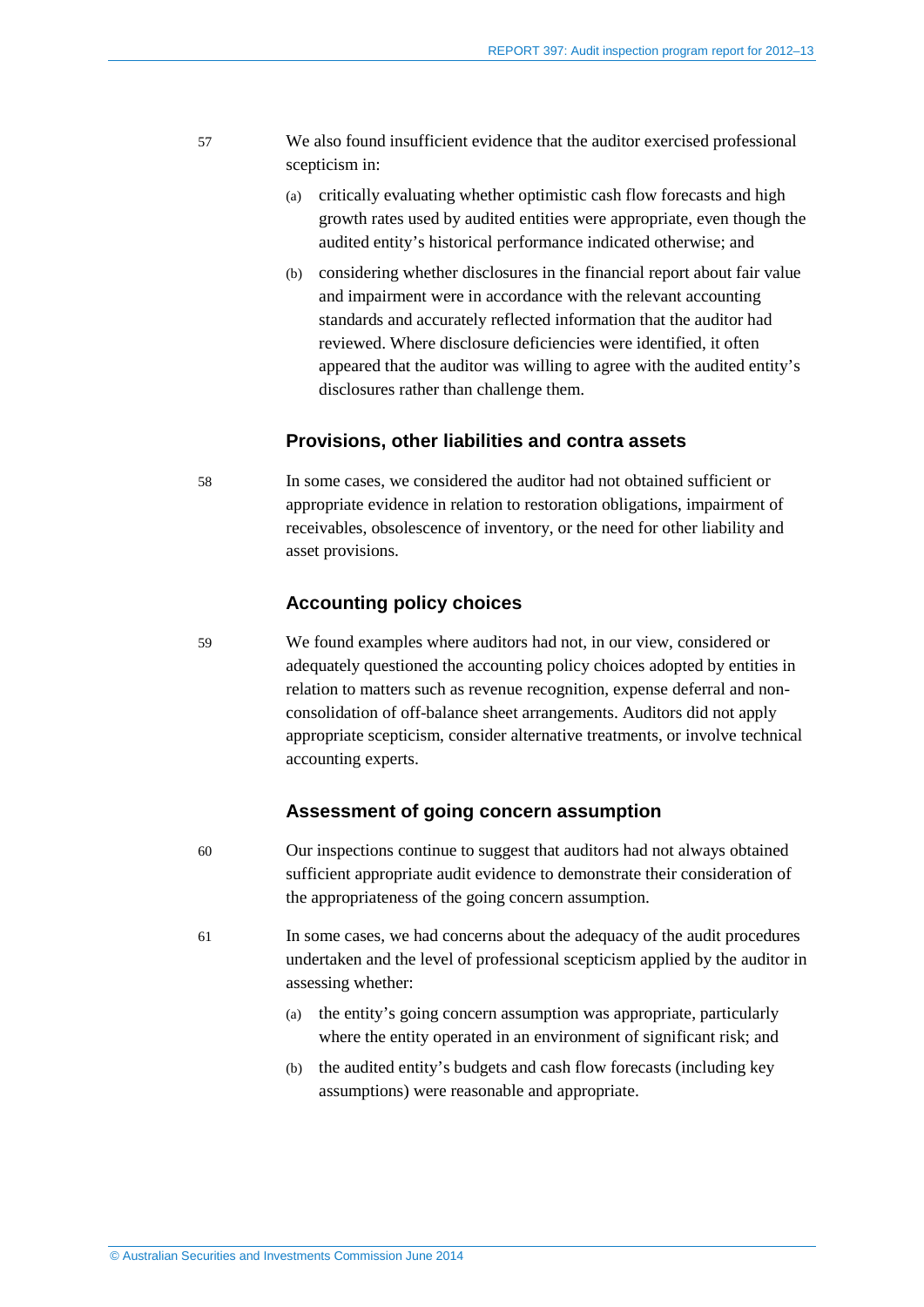#### **Testing of revenue**

62 In many audits we reviewed, we believe the auditor did not perform adequate procedures to gain sufficient appropriate evidence about the accuracy and completeness of revenue. We found examples where auditors:

- (a) did not appropriately test controls in revenue processes that were relied on;
- (b) applied substantive testing procedures that were flawed in light of not placing reliance on or testing internal controls, particularly in the samples selected for testing and the analytical procedures used; and
- (c) did not have appropriate regard to relevant contracts that supported the revenue.

#### **Substantive analytical procedures**

63 In some cases, auditors did not comply with auditing standards in the application of substantive analytical procedures. Substantive analytical procedures can be effective if done well, but in our experience often continue to have problems in their design and execution.

<span id="page-18-0"></span>64 We continued to find examples in the audits we reviewed where auditors:

- (a) did not consider whether the assumed relationship between the data used and the population audited made sense;
- (b) did not consider whether the data used and the population audited were independent;
- (c) did not test source data used to ascertain the reliability of that data;
- (d) did not set and fix thresholds for identifying exceptions before carrying out the analytical procedure;
- (e) used disaggregated data for the substantive analytics, but did not set appropriate disaggregated thresholds for following up variances from expectations;
- (f) did not seek explanations for differences between the expectation and the recorded balance;
- (g) did not consider the appropriateness of explanations received for variances or apply appropriate scepticism;
- (h) did not corroborate explanations for variances with appropriate independent audit evidence; and
- (i) used non-substantive analytical procedures to eliminate substantive testing.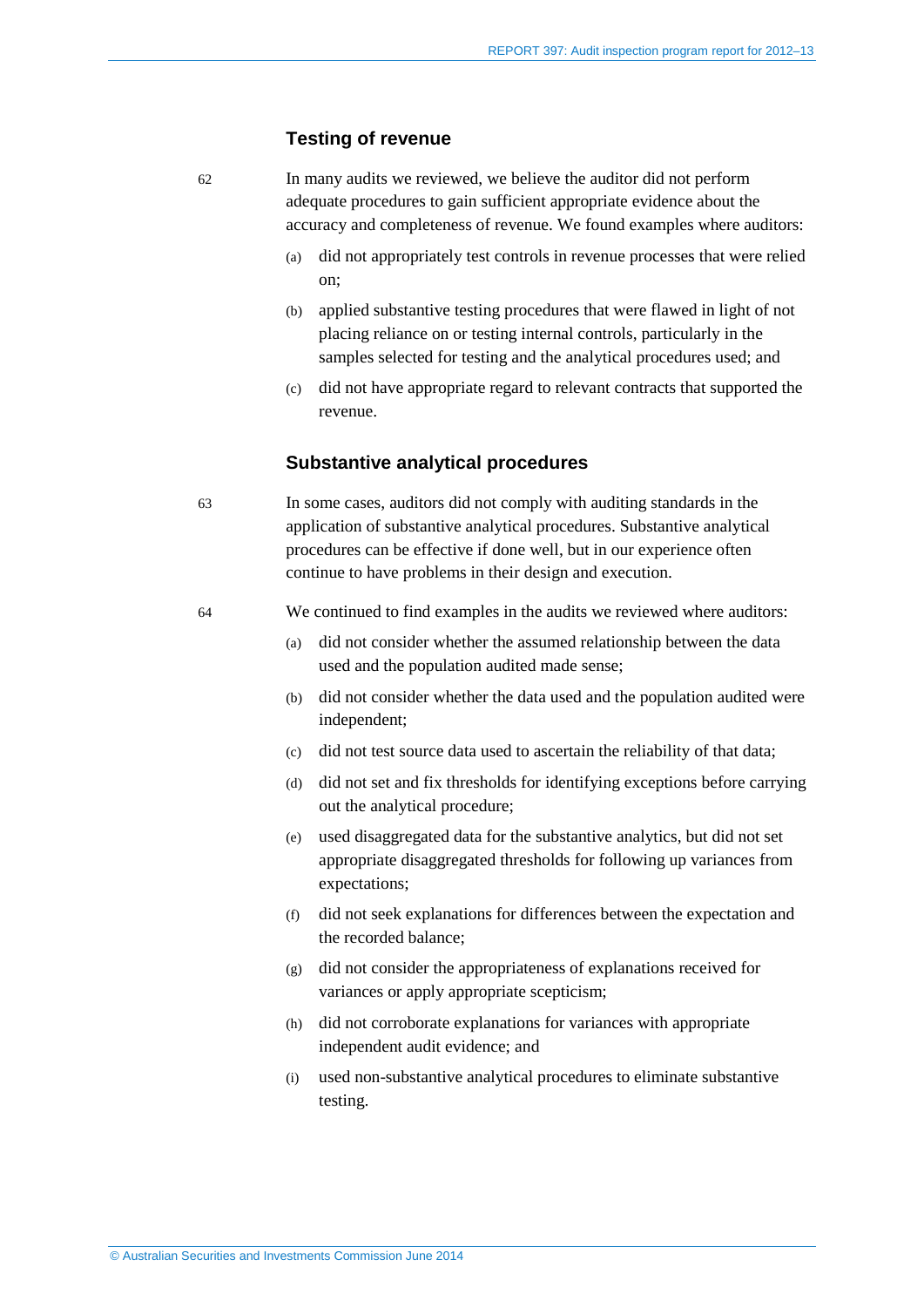#### **Journal entry testing**

- 65 Auditors should test the appropriateness of journal entries, particularly those made during the preparation of the financial report, due to the risk of fraud.
- 66 The auditor should consider the need to test journal entries throughout the reporting period. There may be a greater risk of errors or irregularities with journals because they are generally not systematically processed and may not be well controlled.
- 67 In a number of audits we reviewed, the auditor:
	- (a) did not test journal entries throughout the year and/or during the yearend reporting or consolidation process; and
	- (b) did not provide sufficient explanation as to why appropriate journal entry testing was not performed.

### **Consideration of the risk of fraud**

- 68 The auditor should consider the risks of material misstatement in the financial report due to fraud.
- 69 In many audits we reviewed, the auditor had not discussed with management, or those charged with the governance of the audited entity, the risks of fraud that could have a material impact on the financial report.
- 70 We found other examples where the auditor did not adequately consider the risk of fraud in relation to revenue recognition.

#### **Analytical procedures at the planning stage**

- 71 In some audit files we reviewed, the auditor did not undertake appropriate analytical procedures at the planning stage of the audit. The use of analytical procedures at the planning stage can identify aspects of the entity, its operations and results of which the engagement team was unaware, and help identify the possible existence of unusual transactions or events, and risks of material misstatement.
- 72 Where analytical procedures at the planning stage were undertaken they were, in our view, often not adequate to be considered a risk assessment procedure because they were either not performed at an appropriately disaggregated level or did not use the most current financial information.

## <span id="page-19-0"></span>**Using the work of experts and other auditors**

73 Where financial reports involve complex or subjective matters requiring specialist skills or knowledge (e.g. valuation of assets), audited entities may obtain advice from external or internal experts. Auditors may need to use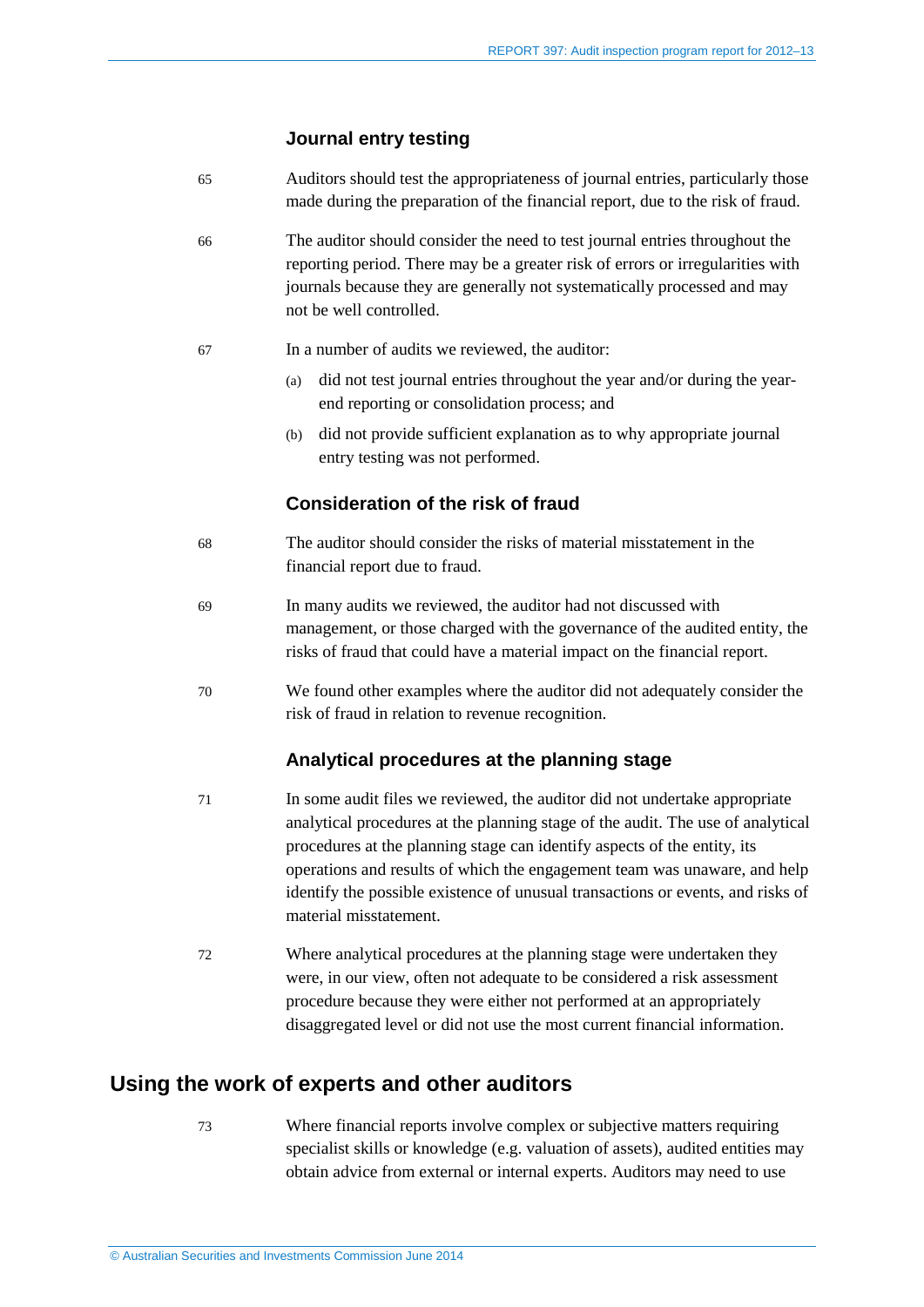their own specialists to obtain sufficient appropriate audit evidence for significant account balances in the financial report where the auditor does not have sufficient knowledge or expertise.

- 74 In the audit of a financial report consolidating many business components, the auditor often relies on the audit work performed by component auditors that may be affiliated, or separate firms, potentially located in a foreign jurisdiction.
- 75 The auditor needs to assess the competence and objectivity of experts and other auditors that they rely on, and evaluate the appropriateness of the work performed by them.
- <span id="page-20-1"></span>76 We continued to find instances where, in our view, auditors:
	- (a) did not use their own experts where members of the audit team did not have sufficient knowledge, skill and experience in specialist areas;
	- (b) did not appropriately review the work and reports of experts engaged by the auditor;
	- (c) did not review, or did not adequately review, the work of other auditors relied on where such reviews should have been performed;
	- (d) did not adequately review and evaluate reports from their experts or component auditors, including the resolution of matters raised by those experts or component auditors;
	- (e) did not evaluate the adequacy and reliability of the work of experts engaged by the audited entity, including in the case of financial institutions where experts are used to measure complex and material liabilities and provisions, or to provide pricing information;
	- (f) did not evaluate the competence and independence of experts or component auditors;
	- (g) did not assess the work of the auditor of service organisations used to process material transaction streams and whether that work could be relied on; and
	- (h) did not assess the completeness and accuracy of the data used by experts engaged by the audited entity or by the auditor.

### <span id="page-20-0"></span>**Industry-specific findings**

77 We reviewed audit files for selected financial institutions and investment funds, including banks, credit unions, insurance companies and registered schemes. We also reviewed the audits of compliance with Australian financial services (AFS) licensee obligations (see paragraphs [81](#page-22-0)[–82\)](#page-22-1) and registered scheme compliance plan obligations (see paragraphs [83–](#page-23-0)[85\)](#page-23-1).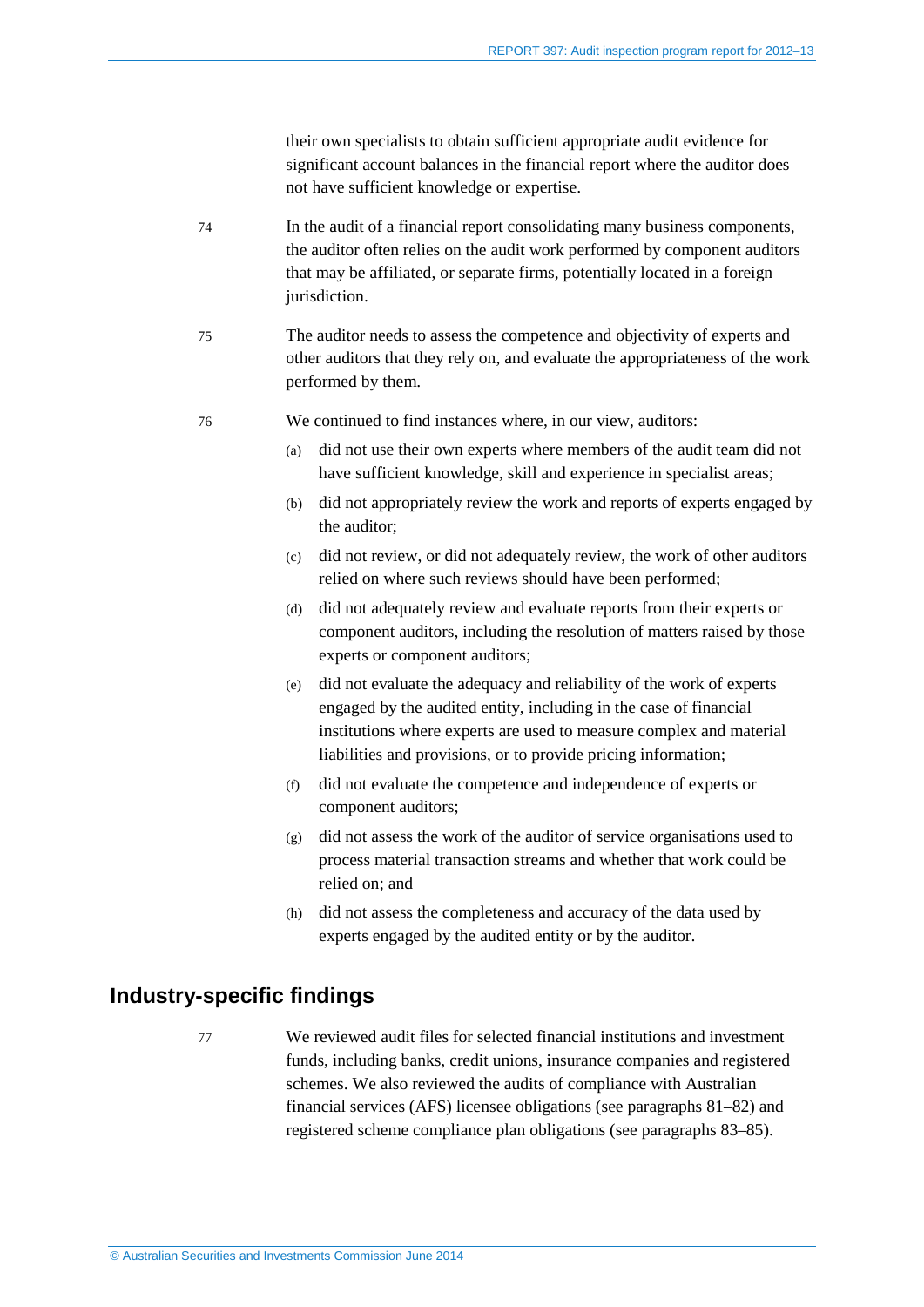#### **Financial institutions**

78 Our findings for audits of financial institutions included matters common to all industries, such as not obtaining sufficient appropriate evidence to support audit procedures conducted in relation to assessing impairment, the application of professional scepticism, the performance of substantive analytical procedures, and relying on the work of others: see paragraphs [49–](#page-15-3)[76.](#page-20-1)

79 Findings specific to the audit of banks and credit unions include:

- (a) *Insufficient and inappropriate audit evidence obtained to support the valuation of significant financial assets*: In some audits we reviewed, the auditors did not undertake procedures to obtain sufficient assurance that third party information used to support the valuation of financial instruments was reliable and that the financial instruments were classified into the appropriate fair value hierarchy categories. In addition, in testing the valuation of financial assets the auditors relied on the work of their own specialist but did not assess whether the thresholds set by the specialists for assessing variances were sufficiently precise to generate an appropriate level of assurance.
- (b) *Insufficient testing to assess the adequacy of provisions for loan losses*: One auditor did not obtain an appropriate understanding of the audited entity's control environment over provisions, did not adequately explain the method for selecting the sample for substantive testing and further work was not performed when significant errors were identified.
- (c) *Inappropriate reliance on the work of an internal auditor in substitution for external audit work*: Even if reliance was appropriate, there was insufficient evaluation and testing of the work undertaken by the internal auditor.
- (d) *Inadequate testing of the net interest margin as a result of using incorrectly designed substantive analytical procedures*: The auditors did not determine appropriate expectations, did not adjust thresholds for disaggregated parts of the population being tested and did not calculate the difference between the expected balances and the actual balances.

80 Key findings specific to the audit of insurance companies include:

(a) *Insufficient assessment by the auditor and their internal actuarial expert on policy liabilities and premium revenue for a life insurance company*: For example, the work performed by the auditor in relation to policy liabilities involved insufficient testing of source data, the completeness of data in the valuation process, whether assumptions and changes in assumptions were properly reflected in policy liability valuation systems, the valuation of individual policies and any adjustments made for classes of policies, the allocation of profits between policyholders and shareholders, units and unit prices for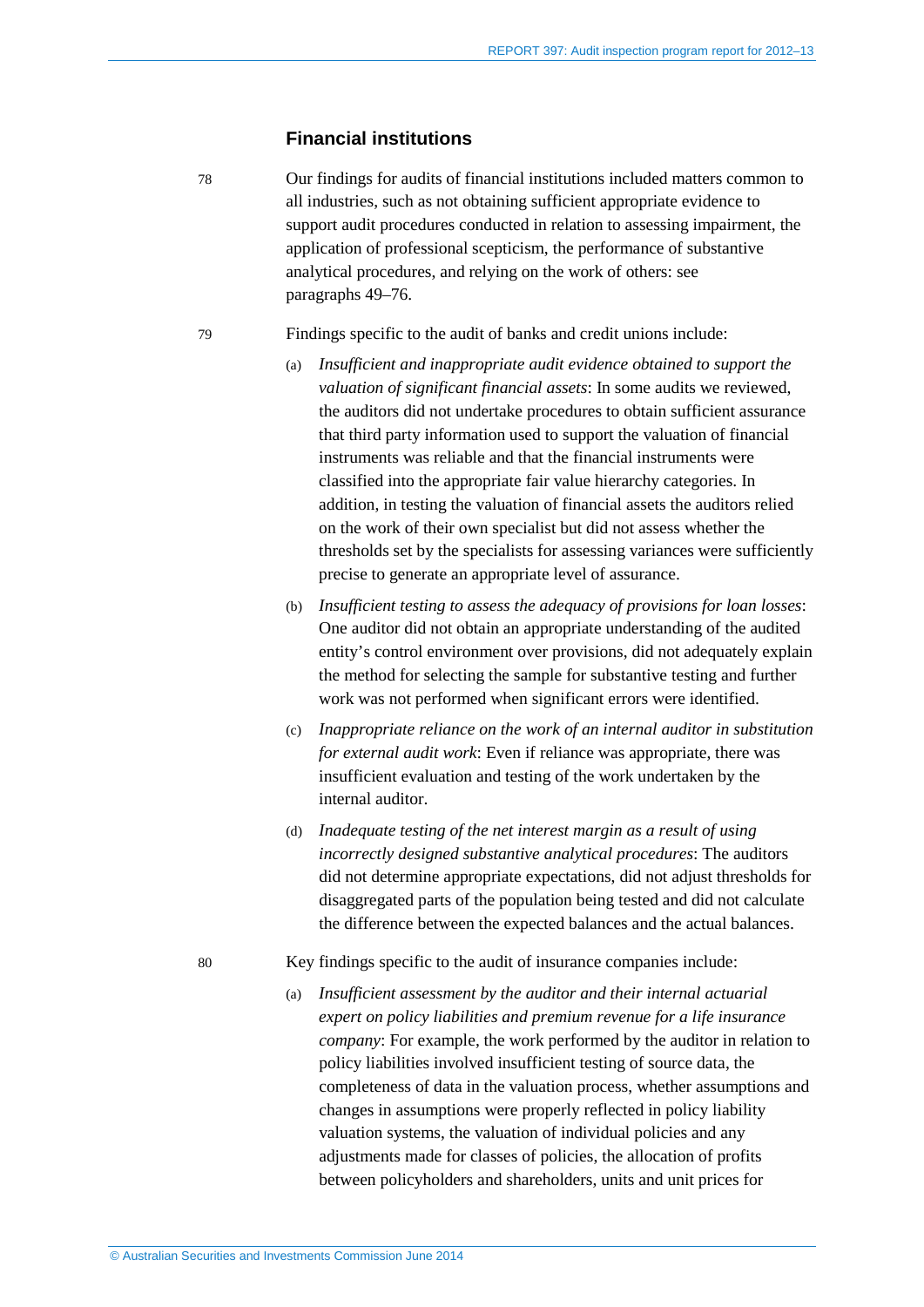investment linked policies, and balances of investment account policies. The auditor's actuarial specialist undertook procedures, but the auditor's reliance on the company's actuarial controls was not undertaken in accordance with auditing standards. Accordingly, the auditor relied on the entity's system of internal control without sufficiently reviewing or testing controls, and on a non-substantive review of the company's explanations of movements in the liabilities.

- (b) *Inadequate testing of valuation of investments*: One auditor relied on the information in a prior year file without updating and testing the information for the current year. One auditor did not use an appropriate sampling methodology to gain assurance over the pricing of the whole investment balance and did not investigate large variances that were found during the testing.
- (c) *Not exercising sufficient professional scepticism about the sufficiency of the level of the 'liability adequacy' provision in a general insurer*: One auditor accepted the audited entity's calculation of the provision at the business division level without making appropriate inquiries or challenging management as to how their approach complied with accounting standards. The auditor had not questioned why a liability adequacy deficiency identified and provided by a controlled entity was not also provided on consolidation.
- (d) *Inadequate consideration and insufficient testing of key controls in the audited entity's underwriting system, no testing of the underwriting decisions or whether products were priced within approved guidelines*.

### **AFS licensee**

<span id="page-22-0"></span>81 We reviewed audits of selected AFS licensees and found instances where auditors issued incorrect audit reports due to:

- (a) the omission of a breach of the licensee's net tangible assets (NTA) requirement; and
- (b) the incorrect identification of the licensee as a 'market participant' on the basis of its listing on the Australian Securities Exchange, which affected the relevant licence conditions.
- 

<span id="page-22-1"></span>82 Some audits of whether AFS licensees complied with applicable financial resource and cash needs requirements throughout the financial year could have been improved. One auditor did not adequately test the AFS licensee's compliance because of the incorrect conclusion that the financial requirements did not apply to the audited entity. Another auditor identified an error in the AFS licensee's NTA calculation but did not perform any additional work to ascertain whether other NTA and surplus liquid funds calculations prepared during the year complied with the licensee's financial requirements.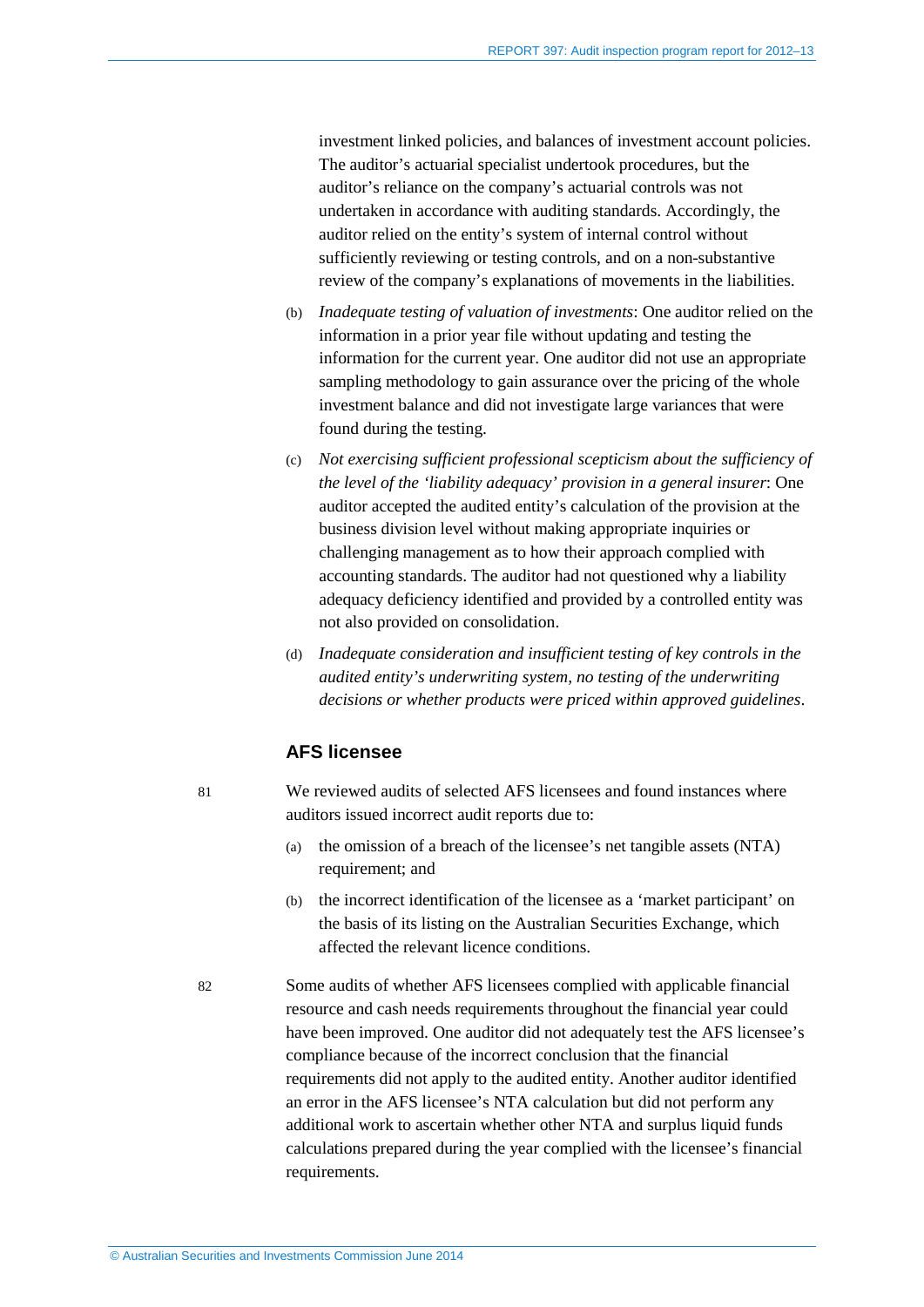#### **Registered scheme compliance plans**

- <span id="page-23-0"></span>83 We reviewed aspects of selected compliance plan audits for registered schemes under s601HG(1) of the Corporations Act.
- 84 Registered schemes must have a compliance plan. A scheme's responsible entity might have responsibility for more than one scheme and the schemes may use an umbrella or master compliance plan.
- <span id="page-23-1"></span>85 In the cases we reviewed, some auditors of compliance plans did not always obtain sufficient and appropriate audit evidence on which to base their conclusions. We found examples of auditors:
	- (a) relying on the processes of the responsible entity or testing of master compliance plans across a number of schemes managed by the responsible entity, even though there were important differences in the types of schemes or differences between the compliance rules in the master compliance plan and the compliance measures of the individual schemes. The auditors did not test all relevant compliance plan measures;
	- (b) not testing areas such as compliance with the financial conditions of the entity's AFS licence, related party transactions and external reports supporting the entity's compliance with specific compliance plan measures;
	- (c) not appropriately assessing risk and consequently not testing relevant compliance plan measures—for example, auditors assessed all compliance plan measures as either a low or medium risk rating, resulting in a reduction in the frequency of testing of each of the measures; and
	- (d) not considering whether the compliance plan continued to meet the requirements of Pt 5C.4 of the Corporations Act.

#### **Mining and energy**

86 Auditors often need to rely on experts in reviewing valuations of the reserves and other assets of mining and energy companies. Where these companies have operations and resources overseas, auditors may need to rely on the work of other auditors.

- 87 Common findings in the audit of mining and energy companies included examples of:
	- (a) not confirming the existence and valuation of significant and material asset balances, such as capitalised exploration, evaluation or development expenditure;
	- (b) not corroborating the existence of tenements; and
	- (c) not engaging their own expert or, where they had sufficient expertise, not auditing the work of the audited entity's expert.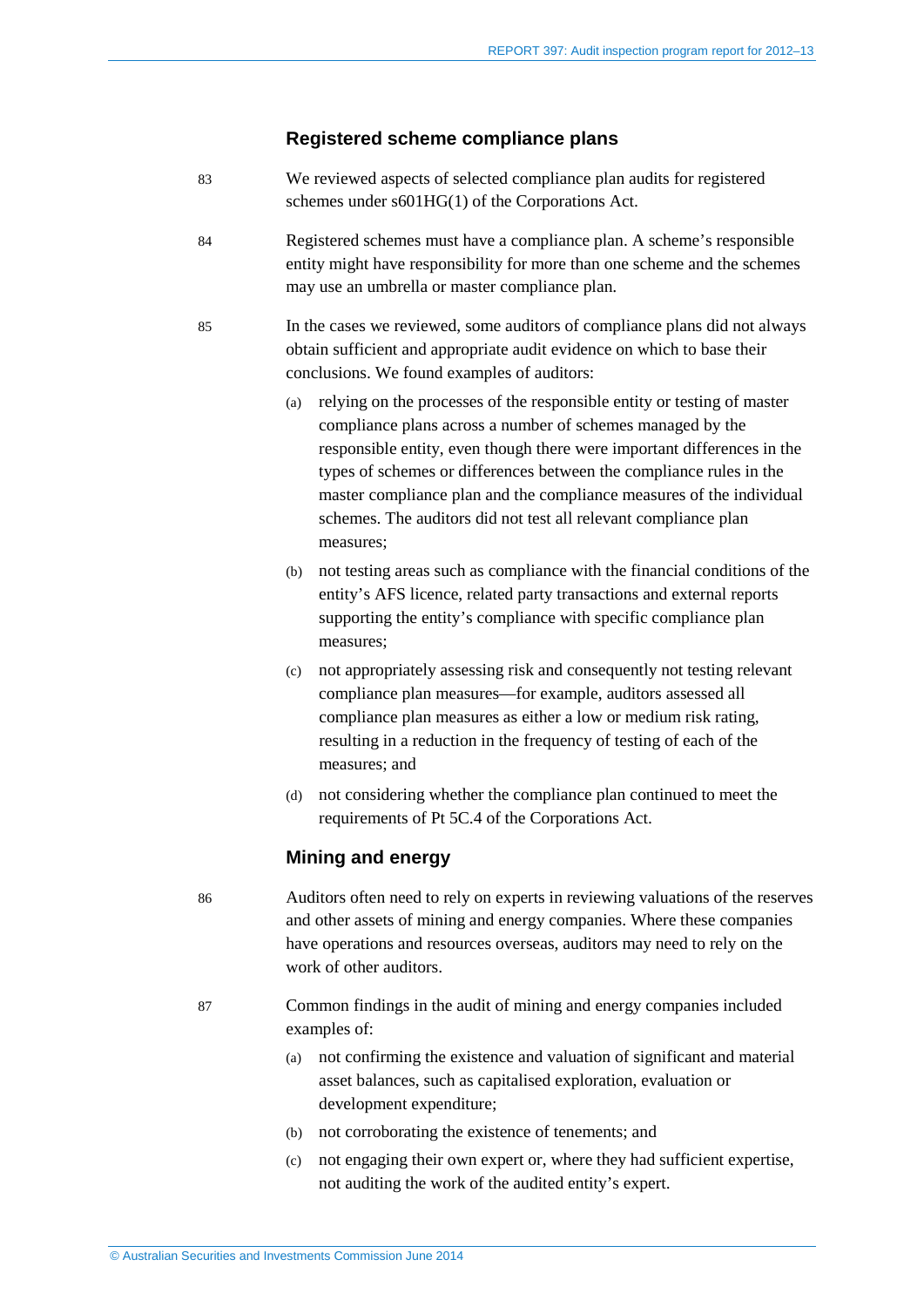## <span id="page-24-0"></span>**C Key findings: Quality control systems**

#### **Key points**

Some firms need to further improve their quality control systems to:

- comply with the auditor rotation requirements of the Corporations Act;
- ensure there is appropriate supervision and review of audit engagements, including appointing an engagement quality control reviewer (EQCR); and
- create clear links between audit quality and partner evaluation and remuneration.

## <span id="page-24-1"></span>**Auditor independence**

88 The Largest Four National firms and the Other National and Network firms have established policies and processes to facilitate compliance with the auditor independence requirements of the Corporations Act and professional standards. Nevertheless, we found the following instances of noncompliance with legislative and professional requirements, which could undermine the actual or apparent independence and objectivity of auditors.

#### **Contraventions of the auditor rotation requirements**

89 Examples of contraventions of the Corporations Act where the engagement partner played a significant role in the audit of a listed entity for more than five years included:

- (a) The audited entity listed close to the end of a financial year and the independence expert in one of the Largest Four National firms overlooked the specific Corporations Act requirements. The firm identified the matter.
- (b) At one Other National and Network firm the requirement was contravened by both the engagement partner and the EQCR. In response to our finding, the firm:
	- (i) imposed monetary penalties on the lead audit partner and the EQCR;
	- (ii) provided audit rotation/independence training to partners affected by auditor rotation requirements; and
	- (iii) disclosed the matter in the s307C independence declaration that accompanied the entity's next financial report.
- (c) After we identified contraventions at two Smaller firms, one firm enhanced its internal registers so that such a situation would not arise in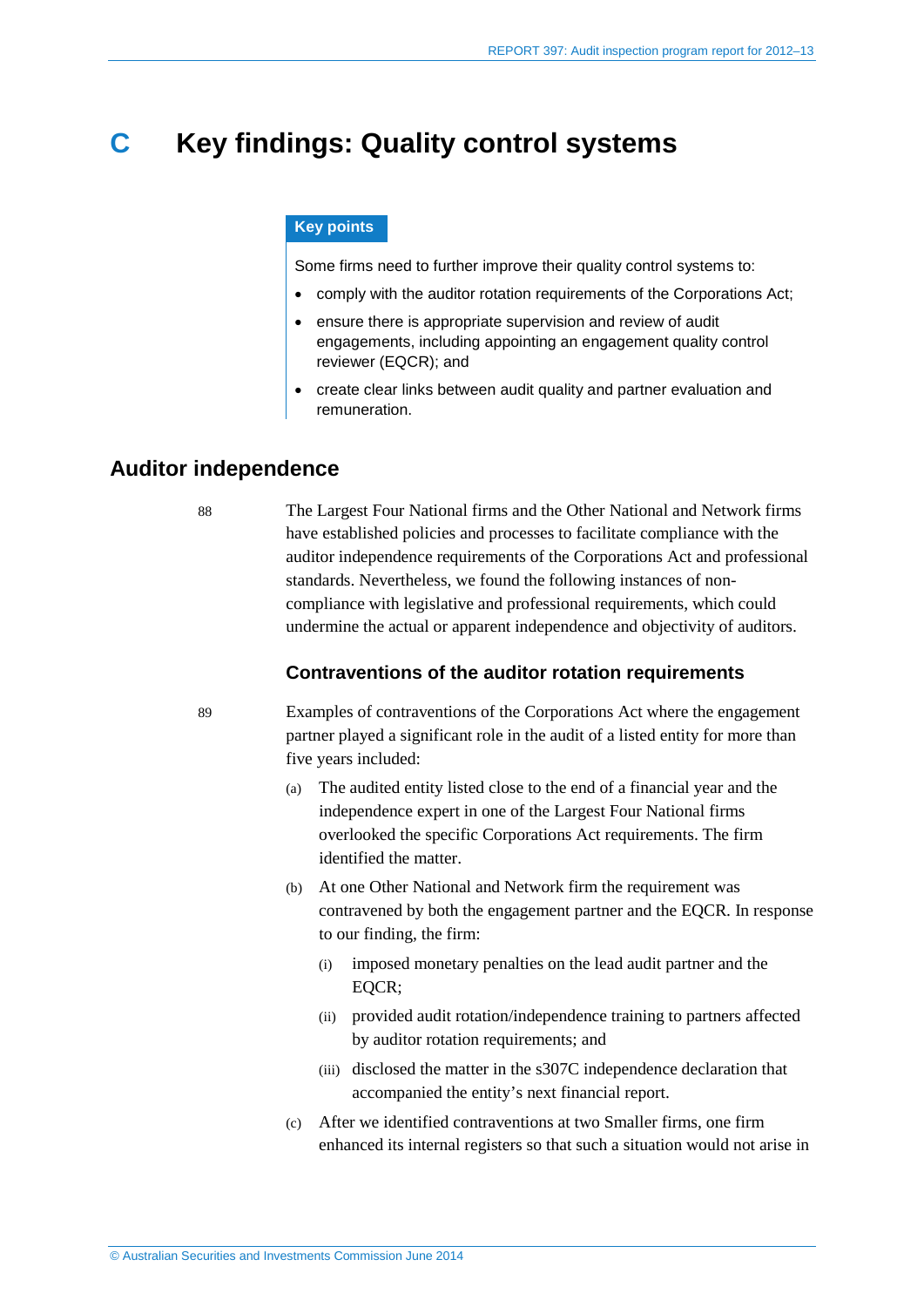the future. The other firm undertook additional training and other measures.

- 90 In all of these cases, the partners were subsequently rotated off the audits.
- 91 Our inspections in recent years have identified examples of Smaller firms not managing mandatory auditor rotation effectively. Smaller firms need to put in place systems to ensure that they can comply with the auditor rotation requirements of the Corporations Act.

#### **Contraventions of other independence requirements**

- 92 Examples of other contraventions of independence requirements at Smaller firms included:
	- (a) At two firms we found that some audit engagement team members did not provide annual independence confirmations as required by the auditing standards.
	- (b) One firm did not address potential threats to independence arising from the relationship between the firm and an executive director of an audited entity. The executive director owns another company that provides accounting services to the audited entity. The engagement partner and the executive director are also directors, principal consultants and shareholders of an international professional services and consulting firm. The company and the firm are also members of the international firm.

#### **Acceptance and continuance: Conflict checking**

- 93 One Other National and Network firm had not updated its prohibited securities list. In addition, some partners of the network did not respond to requests for conflict checking from other network offices.
- 94 One Smaller firm was not assessing the potential threats to independence when considering whether to accept a new audit engagement or continue with an audit engagement. The timing of the reacceptance process at another Smaller firm might not allow the firm to withdraw from an engagement on a timely basis if potential threats to independence were identified.

### <span id="page-25-0"></span>**Engagement performance**

- 95 While the Largest Four National firms and the Other National and Network firms have established quality control systems, we noted some instances where firms were not complying with legislative and professional requirements.
- 96 One Smaller firm did not appoint an EQCR to an audit engagement for a listed entity. The auditing standards require an EQCR for the audits of listed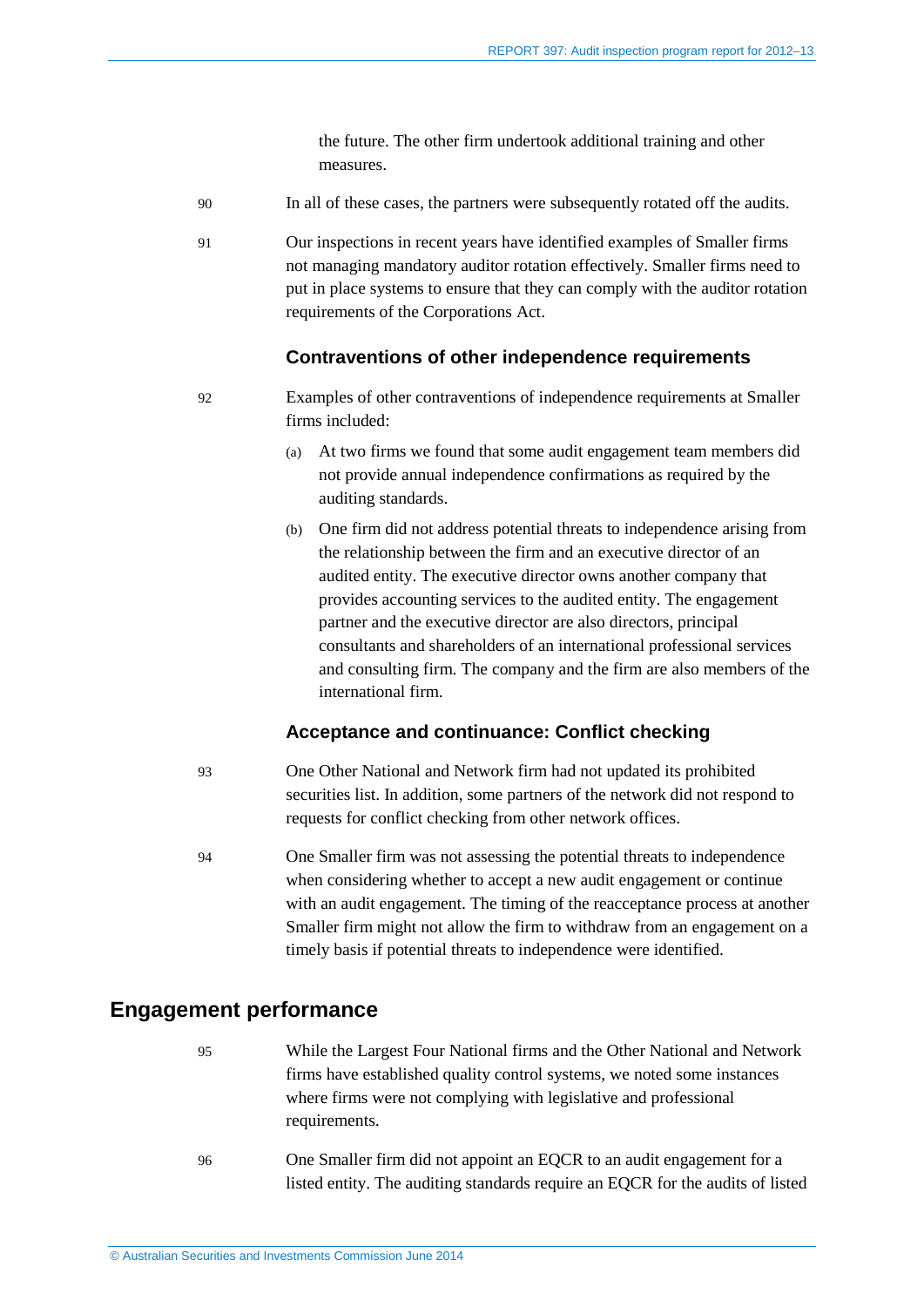entities. We also noted instances across all firms inspected where there was insufficient evidence of appropriate supervision and review by either the engagement partner or the EQCR. The engagement files did not contain appropriate sign-off by the relevant reviewer, or the time charged by the partner or EQCR was low relative to the total hours charged for the audit. Greater involvement by the engagement partner and the EQCR should help reduce the number of findings from our file reviews as set out in this report.

97 One Other National and Network firm did not have a formal audit methodology in place, making it difficult to ensure that audits were consistently performed in accordance with auditing standards and other requirements. One Other National and Network firm did not have a formal policy about the timely assembly of the final audit file. At a number of Smaller firms, engagement teams provided us with documents to show evidence of work performed during the audit that were not contained on the engagement file. Auditing standards require audit files to be assembled and completed on a timely basis.

### <span id="page-26-0"></span>**Monitoring audit quality**

98 The Largest Four National firms have comprehensive policies and procedures for monitoring their audit quality by undertaking regular reviews of selected completed audit engagements. Other National and Networks firms also have mature policies and procedures for monitoring their audit quality in accordance with legal and professional requirements. However, some Other National and Network firms could improve their monitoring processes by changing the basis for selecting files to be reviewed and applying risk criteria.

99 We found that many of the Smaller firms had not established a monitoring program to periodically review a selection of completed audit files. Through the evaluation and monitoring of their quality control systems, these firms can assess whether their systems are operating effectively to facilitate compliance with professional standards and other relevant requirements. Reviews undertaken by ASIC, the Institute of Chartered Accountants in Australia (ICAA) and CPA Australia are not a substitute for the firm's own internal monitoring program.

## <span id="page-26-1"></span>**Linking partner appraisal to audit quality**

100 The Largest Four National firms have mature quality control systems with links between audit quality, compliance with independence and ethical requirements, and partner appraisal and remuneration. However, some of the Other National and Network firms and the Smaller firms can improve the accountability of partners and directors for quality and compliance through clearer linkages in their policies and internal systems.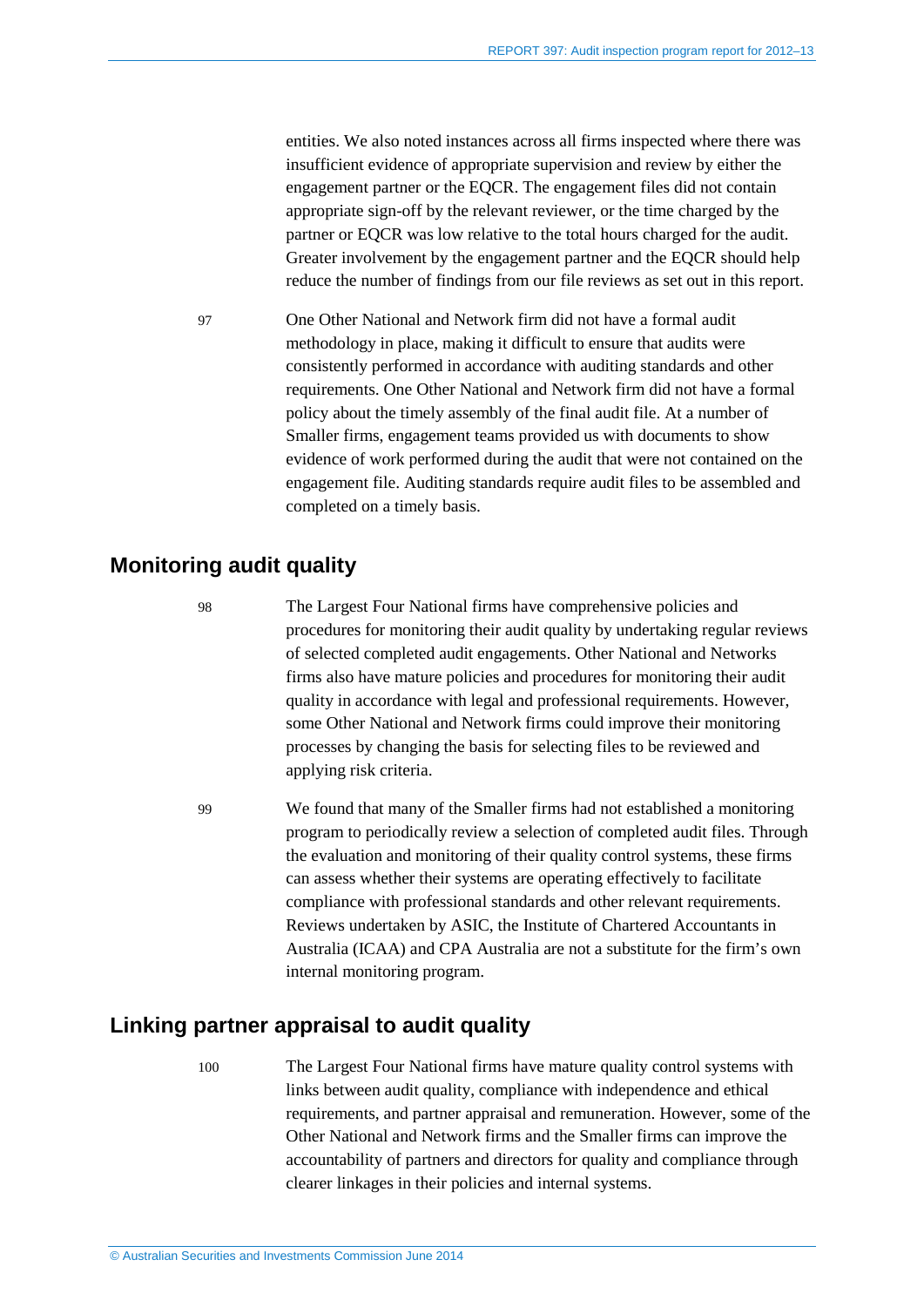## <span id="page-27-0"></span>**D Improving and maintaining audit quality**

#### **Key points**

In 2013 the six largest audit firms responded to ASIC's request to develop action plans to improve audit quality.

We encourage other firms to develop action plans to improve audit quality. This section includes suggested areas of focus for action plans and examples of possible initiatives to improve and maintain audit quality.

We also discuss:

- how audit firms could consider reviewing their staffing structures so as to have the experience and expertise needed for increasingly complex audits; and
- the importance of taking remedial action.

## <span id="page-27-1"></span>**Implementing action plans to improve audit quality**

| 101 |                                                                                                                                                                                     | Better auditors focus on maintaining audit quality and appropriately balance<br>this imperative with risks and commercial pressures. They ensure that<br>appropriate resources are applied to undertake and review the audit, give<br>appropriate messages about the importance of audit quality and ensure<br>personnel at all levels of the firm are accountable.                                                             |  |
|-----|-------------------------------------------------------------------------------------------------------------------------------------------------------------------------------------|---------------------------------------------------------------------------------------------------------------------------------------------------------------------------------------------------------------------------------------------------------------------------------------------------------------------------------------------------------------------------------------------------------------------------------|--|
| 102 |                                                                                                                                                                                     | During 2013, the six largest audit firms responded to our requests to prepare<br>action plans to improve audit quality, focusing on the consistency of the<br>execution of audits. We asked the firms to address the three broad areas<br>requiring improvement identified in our last public audit firm inspection<br>report concerning audit evidence, professional scepticism, and the use of<br>experts and other auditors. |  |
| 103 |                                                                                                                                                                                     | Each firm developed a genuine and comprehensive action plan to improve<br>audit quality and took full ownership for the timely implementation of the<br>plan and monitoring its effectiveness.                                                                                                                                                                                                                                  |  |
| 104 | We worked actively with the firms during the preparation of their action<br>plans. The firms responded to encouragement from ASIC for the action<br>plans to particularly focus on: |                                                                                                                                                                                                                                                                                                                                                                                                                                 |  |
|     | (a)                                                                                                                                                                                 | the culture of the firm, including messages from the leadership of the<br>firm focused on audit quality and consultation on complex audit issues;                                                                                                                                                                                                                                                                               |  |
|     | (b)                                                                                                                                                                                 | the experience and expertise of partners and staff, including increased<br>and better use of experts;                                                                                                                                                                                                                                                                                                                           |  |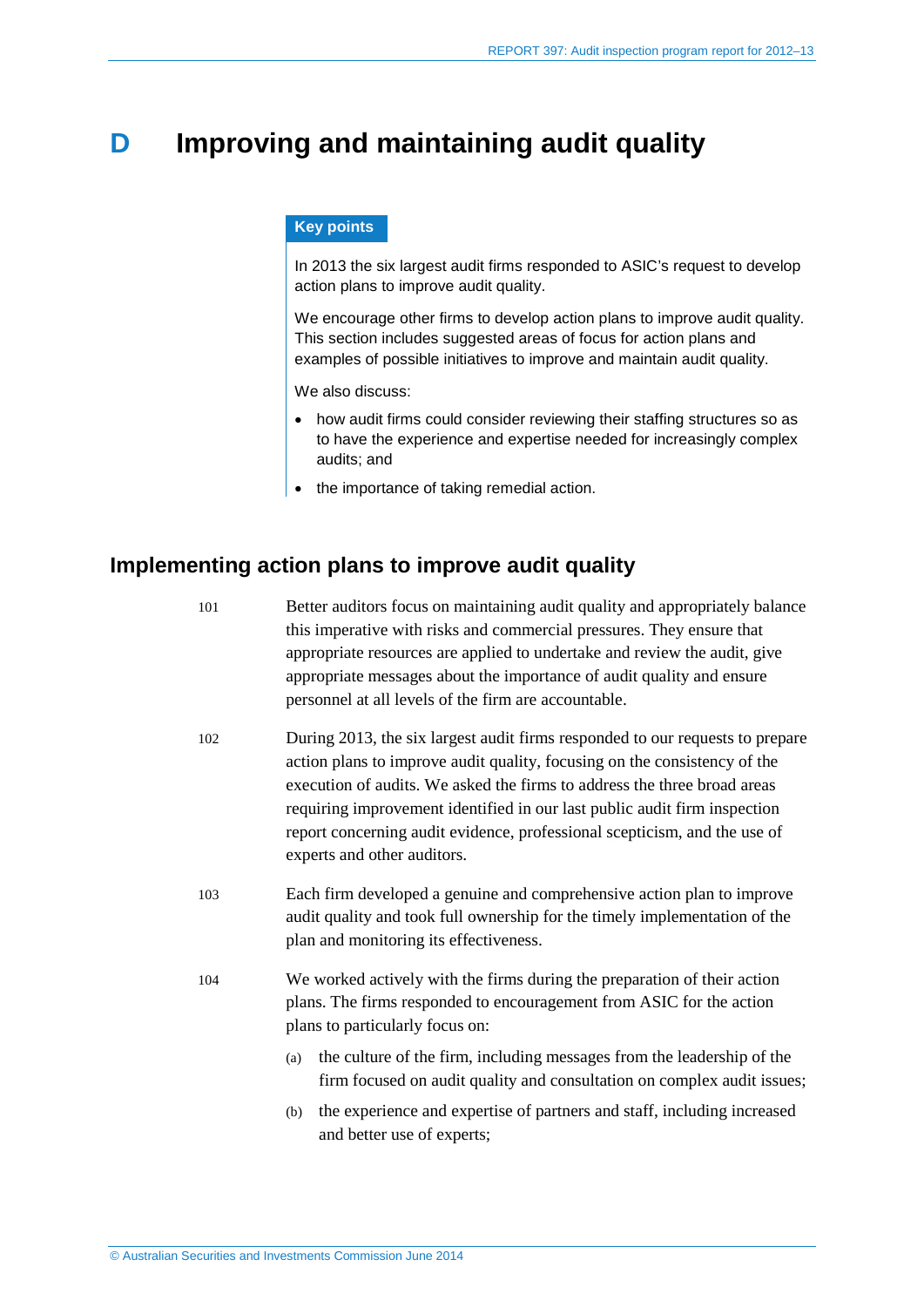- (c) supervision and review, including greater partner involvement in working with audit teams in the planning and execution of audits, and new or increased real-time quality reviews of engagements; and
- (d) accountability, including impacts on remuneration of engagement partners and review partners for poor audit quality, often extending to firm leadership.
- 105 The plans are still to have full effect because:
	- (a) the firms commenced implementing key aspects of the plans for audits of financial reports for the year ended 30 June 2013, which is 12 months into the 18 month period covered by this report. Therefore, more than half of the audit files we reviewed were completed before the implementation of the plans;
	- (b) the plans concern matters such as a culture focused on audit quality and other initiatives, which can take time to have effect; and
	- (c) there were delays in implementing some audit quality initiatives where, for example, they are being actioned by a firm's global network.
- 106 Firms that have not yet done so should consider preparing action plans to improve the quality of the audits they conduct.
- 107 The initiatives in firm action plans should vary from firm to firm having regard to the circumstances of each firm and its assessment of the underlying causes of any deficiencies in audit quality and the inconsistent execution of audits. Considerations may include:
	- (a) the firm's size and the nature and complexity of the entities it audits;
	- (b) existing initiatives to improve audit quality; and
	- (c) existing circumstances such as the extent of a culture focused on audit quality, the existing experience and expertise within the firm, and the effectiveness of existing quality review processes and incentives focused on quality.
- 108 For similar reasons, action plan initiatives may also vary from office to office with a national firm or network.
- 109 Action plans should be regularly reviewed and updated as to matters such as:
	- (a) timely and effective implementation;
	- (b) effectiveness in practice through quality review results and other measures of audit quality; and
	- (c) the need for new initiatives because earlier initiatives may become less effective over time.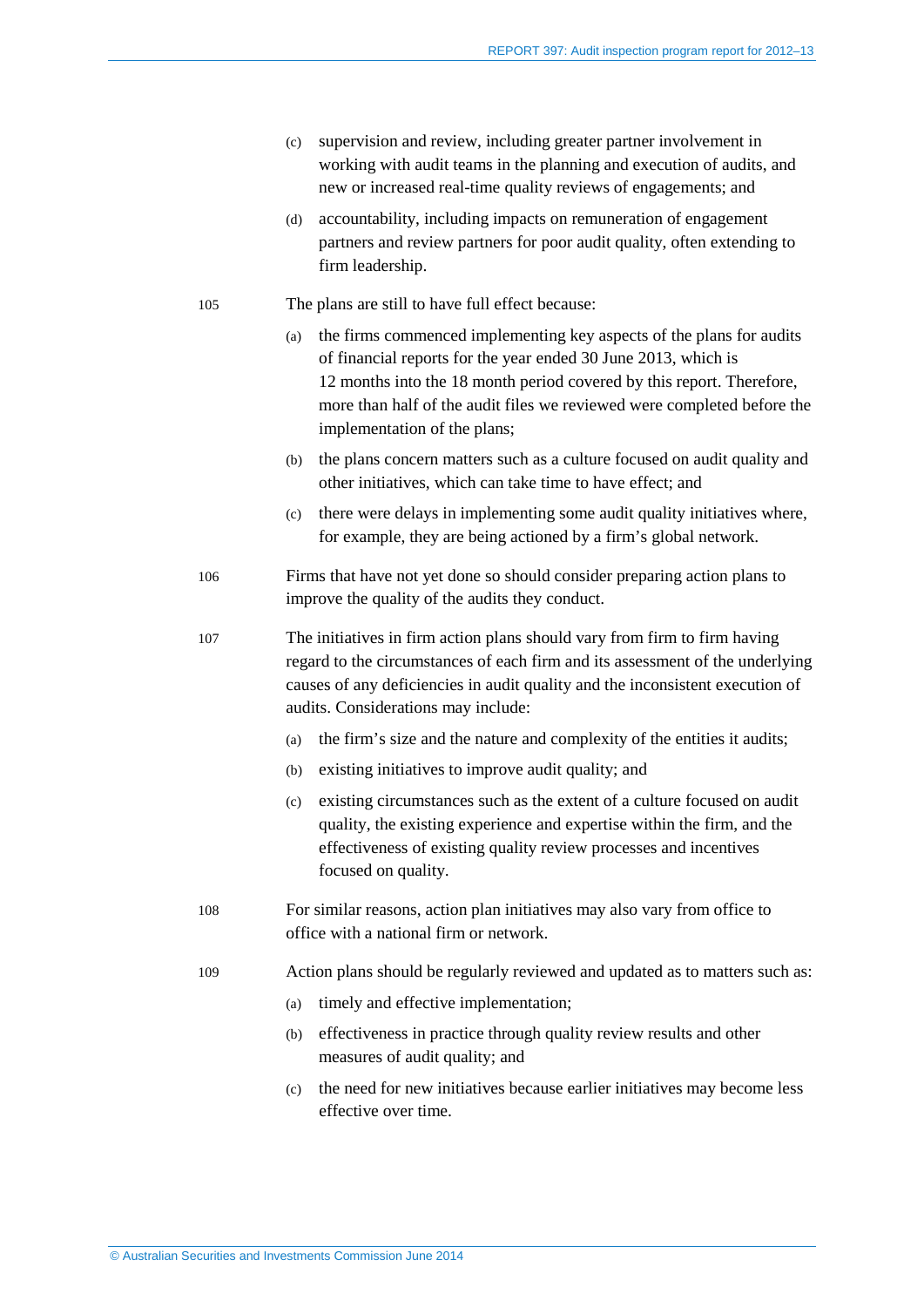## **Example initiatives to improve audit quality**

110 [Table 3](#page-29-0) provides some suggested areas of focus and examples of initiatives to improve and maintain audit quality that might appear in action plans. The initiatives should also be considered by firms that do not implement formal action plans.

#### <span id="page-29-0"></span>**Table 3: Examples of possible initiatives to improve audit quality**

| <b>Focus areas</b>                 | <b>Example actions</b>                                                                                                                                                                                                                                                    |
|------------------------------------|---------------------------------------------------------------------------------------------------------------------------------------------------------------------------------------------------------------------------------------------------------------------------|
| <b>Firm culture</b>                | Ensuring clear and frequent communications about the importance of audit quality.                                                                                                                                                                                         |
|                                    | Fostering a strong firm culture of promoting and supporting professional scepticism,<br>including strong and consistent messages from firm leaders, and supporting professional<br>scepticism in individual cases.                                                        |
|                                    | Ensuring clear, consistent and genuine messages from firm leadership and partners that<br>professional scepticism and audit quality must not be compromised to meet deadlines and<br>budgets, to support a particular outcome desired by management, or to protect fees.  |
|                                    | Firm leadership emphasising the importance of accepting and addressing findings from<br>quality reviews and external reviews.                                                                                                                                             |
|                                    | Creating a culture of accepting the need for change and that approaches taken in the past<br>do not necessarily continue to be appropriate.                                                                                                                               |
|                                    | Promoting a culture of consultation with colleagues and specialists.                                                                                                                                                                                                      |
| <b>Experience and</b><br>expertise | Ensuring that partners and staff assigned to particular audit engagements have a strong<br>understanding of the audited entity's business, appropriate industry knowledge, appropriate<br>experience, and a sound understanding of financial reporting requirements.      |
|                                    | Ensuring assignments of partners and staff take into account the nature of the audited<br>entity, risk areas and any complexities (e.g. the use of complex financial instruments), the<br>level of professional judgement required and the likely planned audit approach. |
|                                    | Ensuring that experts are assigned to audits requiring specialist expertise in areas such as<br>valuation of complex financial instruments.                                                                                                                               |
|                                    | Forming separate panels of experts for each high risk engagement to advise on the audit<br>approach and focuses.                                                                                                                                                          |
|                                    | Implementing processes to ensure that the firm does not undertake work that is not<br>adequately resourced or for which there is insufficient expertise.                                                                                                                  |
|                                    | Resources to enhance audit quality are funded and promoted, including dedicated partners<br>to promote and support audit quality, industry specialists and technical specialists.                                                                                         |
|                                    | Increasing partner involvement on engagements, and working with the audit team in the<br>planning and execution of the audit engagement.                                                                                                                                  |
|                                    | Engagement partners bring their knowledge and experience to the process of assessing<br>the audited entity's business model, its internal and external environment and risks, and<br>how these factors affect the nature and extent of audit procedures.                  |
|                                    | Mandating the use of specialists in defined circumstances, including where the auditor does<br>not have the necessary skills, knowledge and experience.                                                                                                                   |
|                                    | When considering accounting treatments, partners and staff should consider the substance<br>of arrangements, alternative views and the principles and intent of accounting standards in<br>making their judgements.                                                       |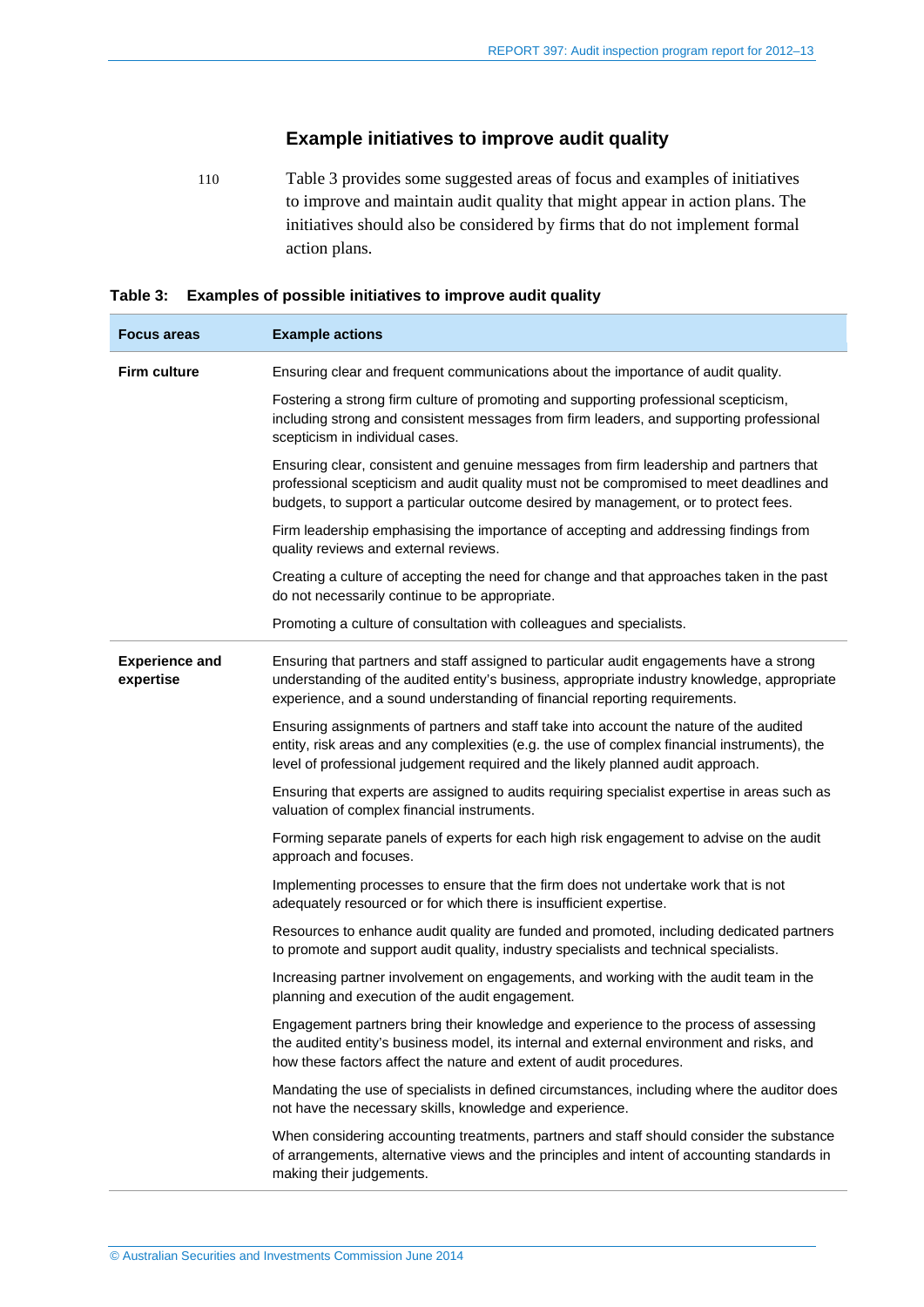| <b>Focus areas</b>               | <b>Example actions</b>                                                                                                                                                                                                                                     |
|----------------------------------|------------------------------------------------------------------------------------------------------------------------------------------------------------------------------------------------------------------------------------------------------------|
|                                  | Reviewing the reasons for not retaining skilled and experienced staff.                                                                                                                                                                                     |
|                                  | Inwards and outwards secondments to enhance experience and expertise available for<br>audit engagements, including bringing in experience in complex industry or other matters.                                                                            |
|                                  | Providing training, firm guidance and procedures, consultation processes and technical<br>support.                                                                                                                                                         |
|                                  | Providing additional training and guidance on audit evidence, professional scepticism,<br>professional judgement and reliance on other auditors and the use of experts. This includes<br>developing core skills, such as interview and negotiation skills. |
|                                  | Ensuring active participation by partners in training and knowledge-sharing sessions with<br>staff to communicate experiences and drive audit quality messages.                                                                                            |
|                                  | Training audit staff to better understand the work undertaken by specialist staff.                                                                                                                                                                         |
|                                  | Training specialist staff who undertake audit work to understand the audit process and how<br>their work will be used.                                                                                                                                     |
|                                  | Using real-life case studies for training on areas of focus, including professional scepticism<br>and impairment testing.                                                                                                                                  |
|                                  | Providing additional training on substantive analytical procedures with regard to the matters<br>outlined in paragraph 64.                                                                                                                                 |
|                                  | Providing additional training, guidance and quality reviews covering the materiality of<br>disclosures.                                                                                                                                                    |
|                                  | Ensuring partners and staff must have a sound knowledge of the accounting standards and<br>framework to conduct an effective audit.                                                                                                                        |
| <b>Supervision and</b><br>review | Appointing specialists or champions for particular areas (e.g. substantive analytical<br>procedures and impairment testing) to advise teams and review planned procedures.                                                                                 |
|                                  | Ensuring earlier EQCR involvement to focus on whether partners and staff have obtained a<br>good understanding of the client's business and associated risks.                                                                                              |
|                                  | Enhancing the role descriptions and assessment of EQCRs and specialist's effectiveness.                                                                                                                                                                    |
|                                  | Introducing coaching during the audit to challenge the audit team's decisions in particular<br>areas (e.g. impairment, substantive analytical procedures).                                                                                                 |
|                                  | Ensuring firm quality reviewers have sufficient authority, knowledge and experience, as well<br>as a commitment to audit quality.                                                                                                                          |
|                                  | Ensuring quality reviewers are independent, preferably having strong practical experience<br>but no current audit entity portfolio. Consider more cross-border reviews.                                                                                    |
|                                  | Ensuring quality reviewers report directly to the chair of the firm rather than the head of<br>assurance.                                                                                                                                                  |
|                                  | Ensuring quality review findings are communicated throughout the firm to promote<br>improvements in audit quality for engagements that are not reviewed.                                                                                                   |
|                                  | Introducing or increasing real-time reviews by an expert external to the engagement team<br>for key areas of the audit before the audit is finalised.                                                                                                      |
|                                  | Implementing real-time and post-completion quality reviews to ensure that any reliance on<br>substantive analytical procedures is appropriate, having regard to the matters identified in<br>paragraph 64.                                                 |
|                                  | Introducing reviews to ensure that any reliance on internal audit is not excessive.                                                                                                                                                                        |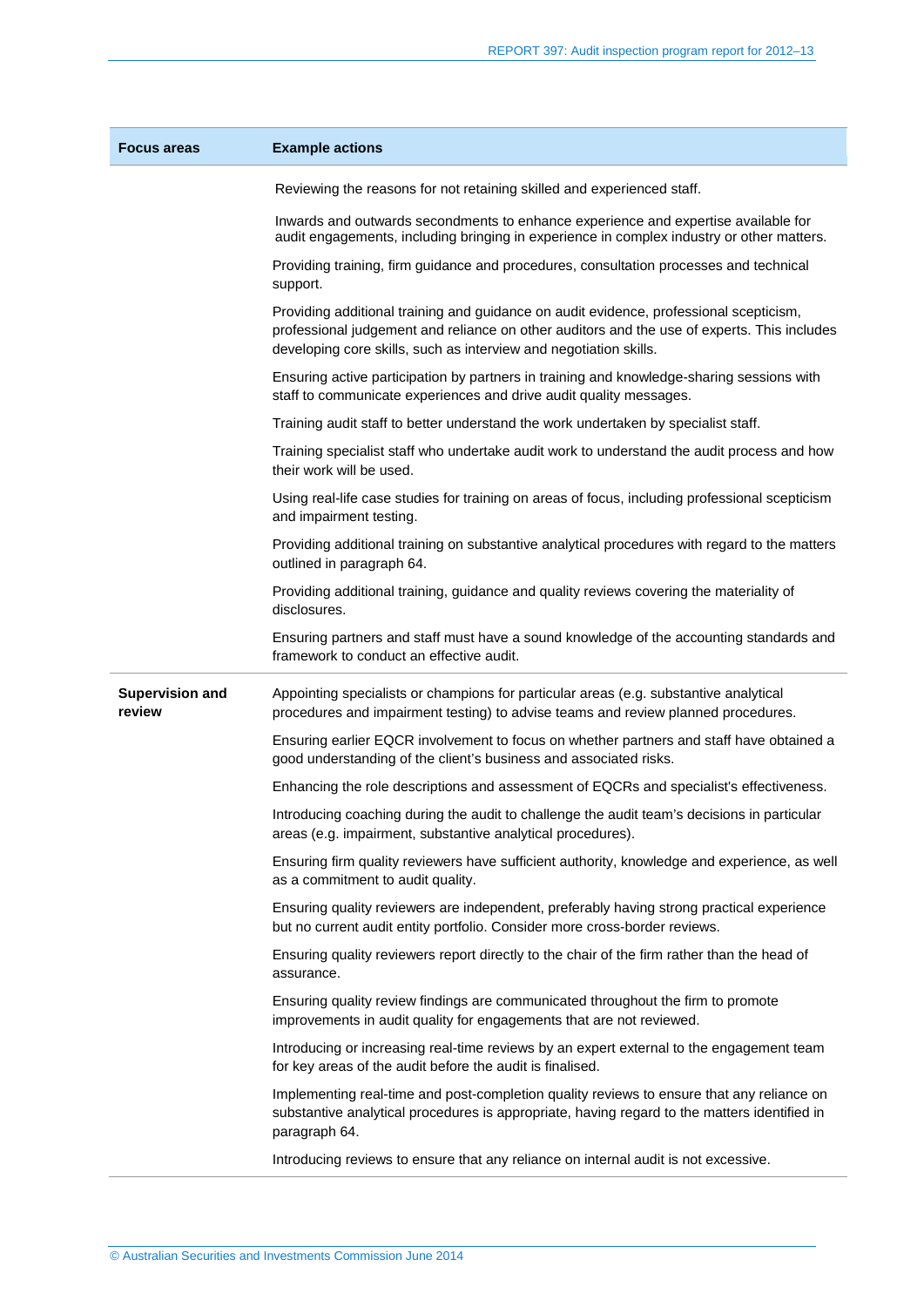| <b>Focus areas</b>    | <b>Example actions</b>                                                                                                                                                                                                                                                                                                           |
|-----------------------|----------------------------------------------------------------------------------------------------------------------------------------------------------------------------------------------------------------------------------------------------------------------------------------------------------------------------------|
|                       | Increasing the number and depth of quality reviews.                                                                                                                                                                                                                                                                              |
|                       | Ensuring quality reviews include the work of internal firm specialists.                                                                                                                                                                                                                                                          |
|                       | Ensuring quality reviews focus on documentation of key judgements, as well as audit<br>evidence.                                                                                                                                                                                                                                 |
|                       | Quality reviews ensure that any efficiency measures do not compromise audit quality.                                                                                                                                                                                                                                             |
|                       | Ensuring quality reviews consider adequacy of engagement partner and EQCR<br>involvement at all stages of the audit.                                                                                                                                                                                                             |
| <b>Accountability</b> | Linking the remuneration of partners and managers to audit quality, as assessed through<br>firm quality reviews and audit inspection findings.                                                                                                                                                                                   |
|                       | Linking a meaningful proportion of partners' income to audit quality.                                                                                                                                                                                                                                                            |
|                       | Ensuring partner performance evaluations have regard to the results of surveys of audit<br>teams in relation to the adoption of audit quality initiatives.                                                                                                                                                                       |
|                       | Ensuring staff at all levels have specific accountability for audit quality and their<br>performance is assessed accordingly.                                                                                                                                                                                                    |
| <b>Other matters</b>  | Planning for deadlines, including reviews of major new transactions, contentious accounting<br>treatments, key accounting estimates and financial report formats before year end.<br>Ensuring adequate resourcing for audit completion.                                                                                          |
|                       | Increasing the use of, and reliance on, internal control reviews.                                                                                                                                                                                                                                                                |
|                       | Re-evaluating decisions made in previous audits and regularly bringing fresh minds to bear.                                                                                                                                                                                                                                      |
|                       | Ensuring appropriate use and reliance on other auditors in the context of group audits<br>(particularly in connection with business components in emerging markets), interests in joint<br>ventures, and the use of service organisations. This work can include assessing the other<br>auditors and reviewing their audit work. |
|                       | Ensuring appropriate systems and monitoring processes relating to audit independence, as<br>well as training, guidance and support in considering possible threats to independence.                                                                                                                                              |
|                       | Reviewing processes in place to ensure that advice given to non-audit clients on<br>accounting treatments is appropriate. Inappropriate accounting advice may place pressure<br>on the external auditor to accept an inappropriate treatment.                                                                                    |
|                       | Ensuring that where audited entities grow, there is not a mismatch between the audited<br>entity and the size or professional capacity of the auditor and the breadth of audit team<br>experience.                                                                                                                               |

## <span id="page-31-0"></span>**Firm staff structures**

- 111 Firms might consider reviewing their staff structures as to whether changes are needed over time to ensure the firm has access to resources with appropriate experience and expertise for increasingly complex audits.
- 112 Some firms have already recognised a need to move away from the traditional pyramid staffing structure, where there are a small number of experienced partners and a relatively large number of junior staff.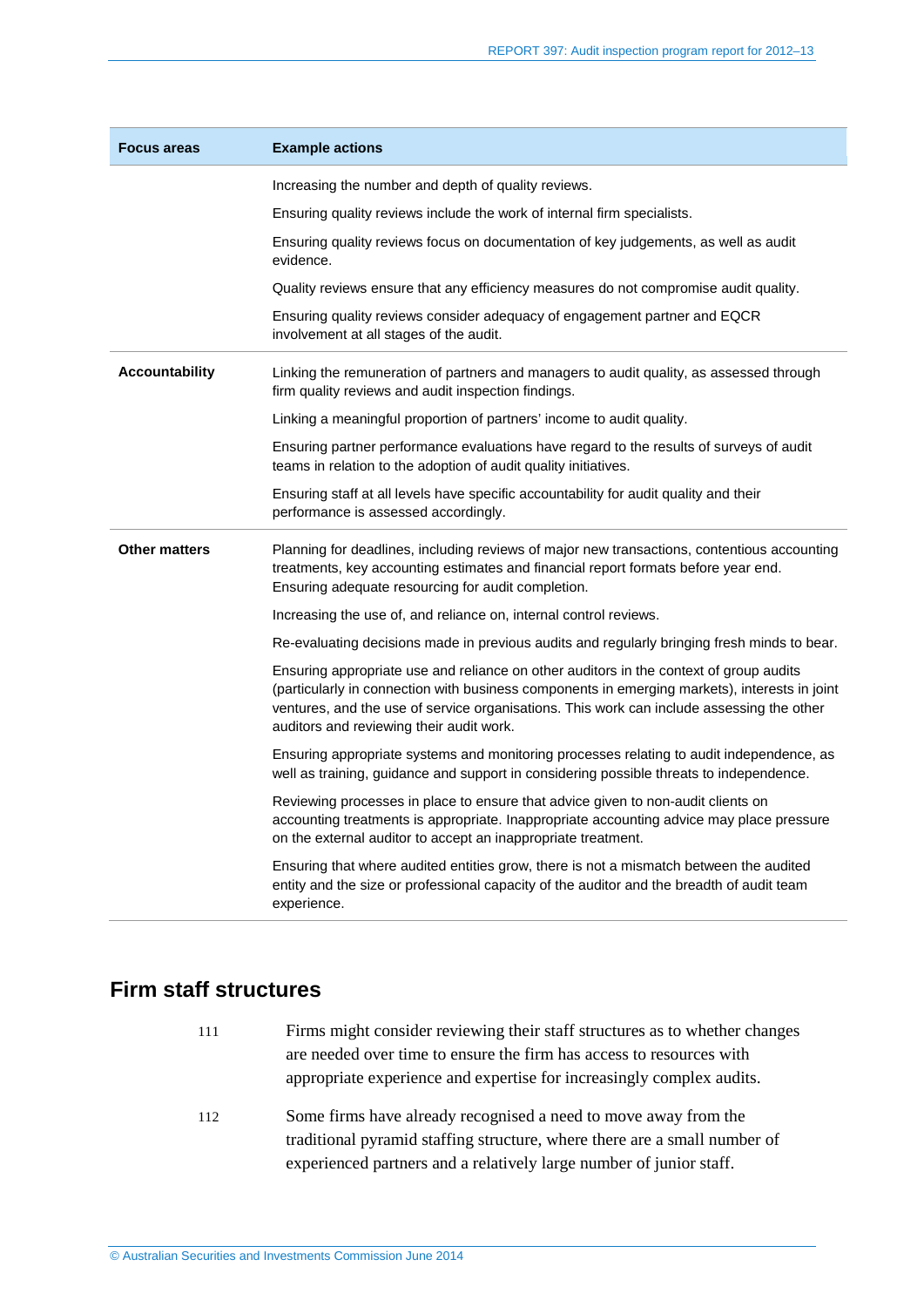- 113 Audits now require audit staff with greater experience and expertise. There is also a greater need for the use of valuers, actuaries, geologists, financial instrument experts, IT experts and other experts.
- 114 Over recent decades, there has been:
	- (a) increasing complexity in financial reporting and financial reporting requirements;
	- (b) more complex company business models, often operating across borders and with the use of complex financial products;
	- (c) more complex accounting standards and other requirements;
	- (d) more difficult judgements on accounting estimates, including asset values; and
	- (e) changes to audit approaches to require understanding of the business, risk assessment, and more judgement.

115 Further developments in financial reporting and audit, such as greater use of computer assisted audit techniques and substantive analytical procedures (sometimes known as 'data analytics'), may continue this trend. Opportunities for auditors to provide assurance in new areas may also require greater experience and expertise.

- 116 There are challenges that mean changes may need to be made over time, including:
	- (a) obtaining recognition within firms and audited entities of the need for change can take time;
	- (b) potential delays in the supply of new auditors and experts with appropriate experience and expertise;
	- (c) improving training, knowledge transfer and retention of skilled and experienced partners and staff; and
	- (d) recovering or absorbing any additional costs to the extent that changes are not offset by more efficient and effective audits.

### <span id="page-32-0"></span>**Ensuring remedial action is taken when needed**

- 117 Where sufficient appropriate audit evidence has not been obtained, firms should voluntarily remediate deficiencies by obtaining the evidence necessary to support the audit opinion. Otherwise, the audit has not been completed in accordance with the legally enforceable auditing standards and there is a risk that a material misstatement remains undetected.
- 118 Given the risks associated with not remediating deficiencies, partners and firms should not hesitate to take remedial action and revisit an audited entity to undertake additional work. Undertaking the work necessary to complete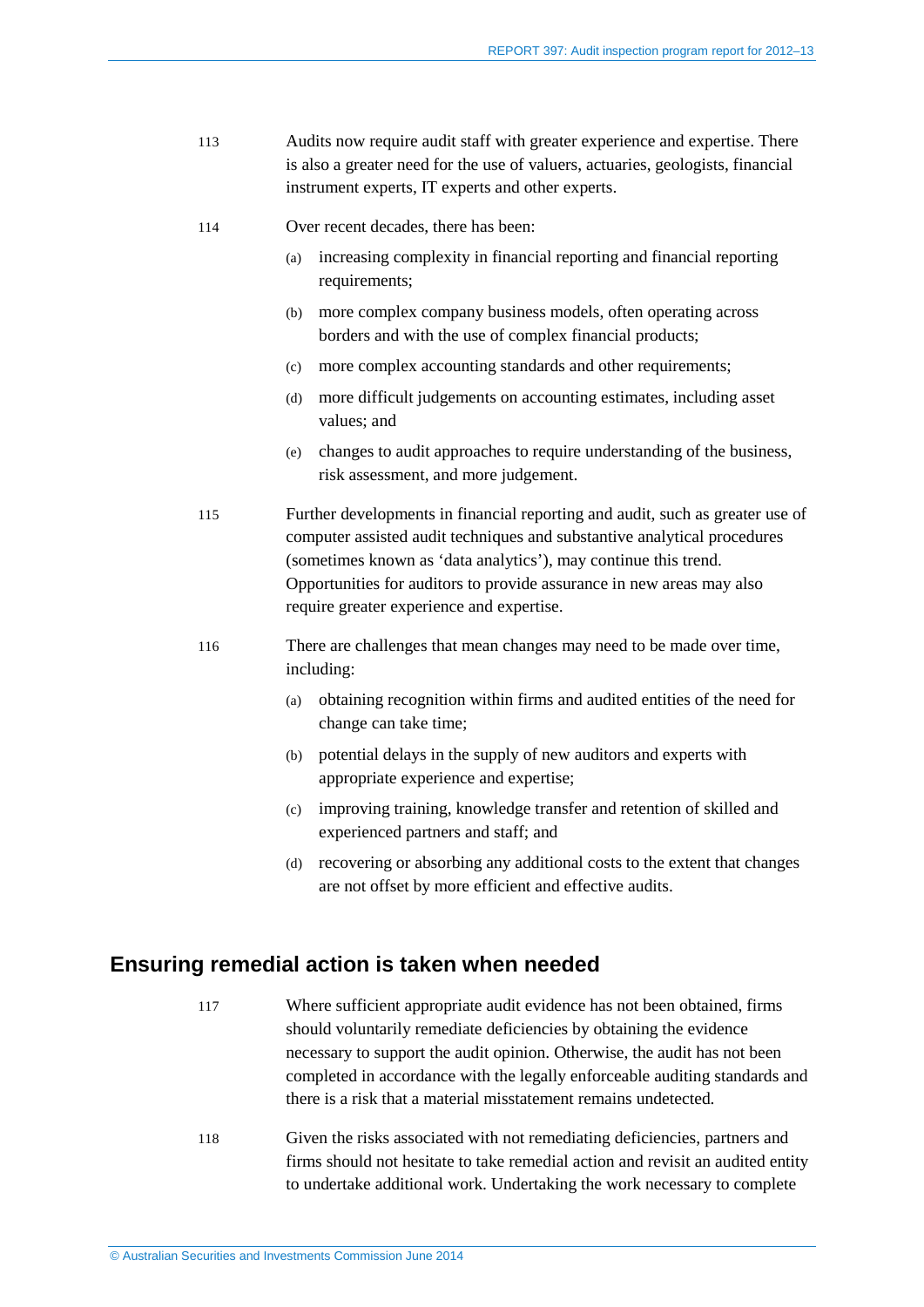their audits for the reporting period in question will ensure that the audit report was supportable and that the market can be properly informed if any material misstatements are detected.

119 Firms should have processes in place to require partners to take remedial action. In significant cases, where firms do not accept and implement findings, we will consider issuing an audit deficiency report to the directors or audit committee of the audited entity, or taking other appropriate action.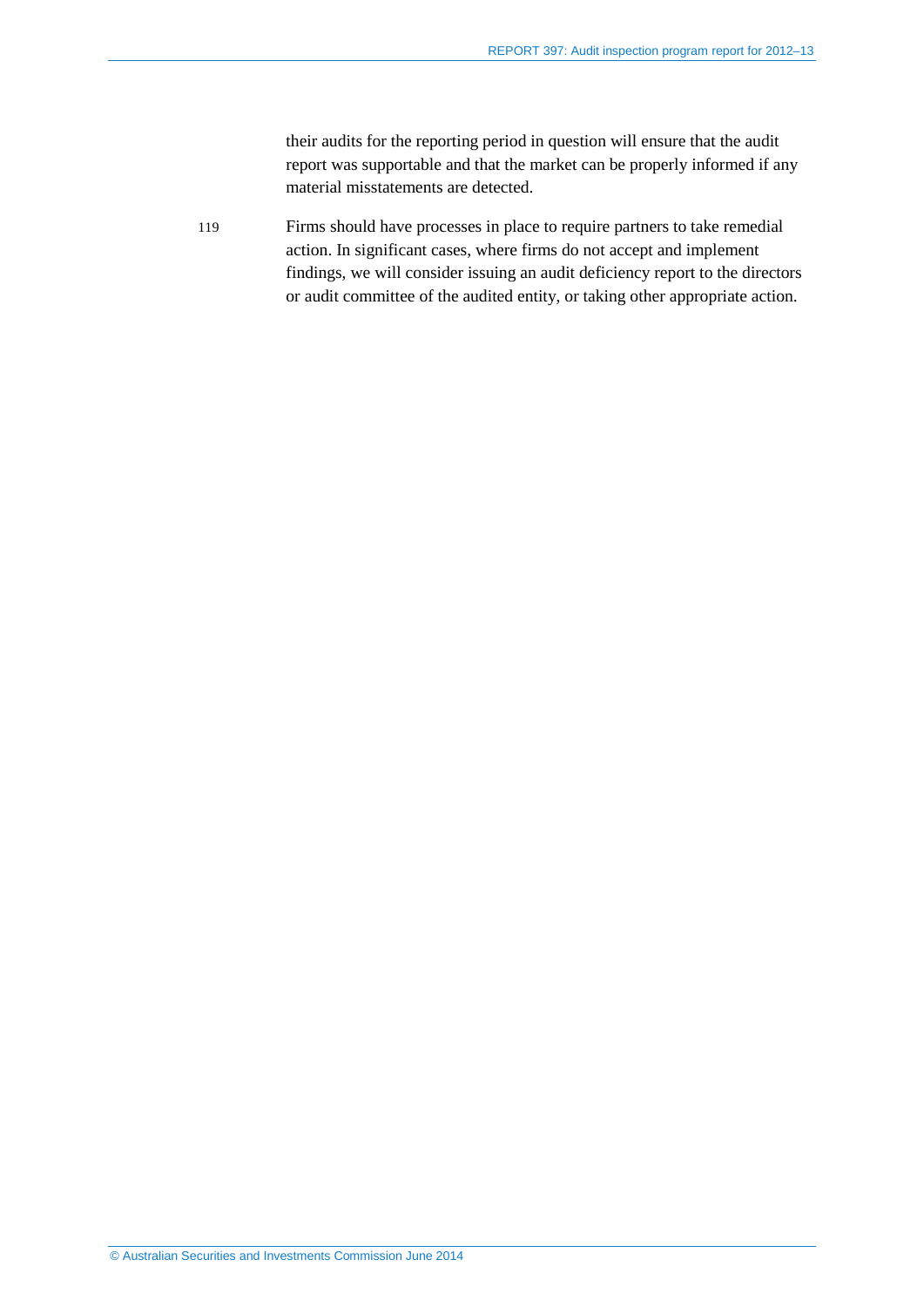## <span id="page-34-0"></span>**E How others can contribute to audit quality**

#### **Key points**

While auditors have the primary responsibility for audit quality, there are actions that others can take to promote and support audit quality.

This section discusses the role of the following parties in improving audit quality:

- directors and audit committees;
- auditing and ethics standards setters;
- professional accounting bodies;
- international regulators; and
- legislators.
- 120 A combination of matters contributes to audit quality. While auditors have the primary responsibility for audit quality, there are actions that others can take to promote and support audit quality. This includes directors and audit committees, standard setters and professional accounting bodies.

### <span id="page-34-1"></span>**Directors and audit committees**

- 121 We recently released Information Sheet 196 *Audit quality: The role of directors and audit committees* (INFO 196) to assist directors and audit committees in their role in ensuring the quality of the external audit of a financial report.
- 122 Among other matters, INFO 196 suggests that directors and audit committees consider:
	- (a) non-executive directors recommending audit firm appointments and setting audit fees;
	- (b) assessing the commitment of the auditors to audit quality;
	- (c) reviewing the resources devoted to the audit, including the amount of partner time;
	- (d) reviewing the need to use experts and the reliance on other auditors;
	- (e) accountability of the engagement audit partner, the EQCR, specialists and audit team members for quality;
	- (f) facilitating the audit process, including support by the audited entity's management for the audit process;
	- (g) two-way communication with the auditor on concerns and risk areas;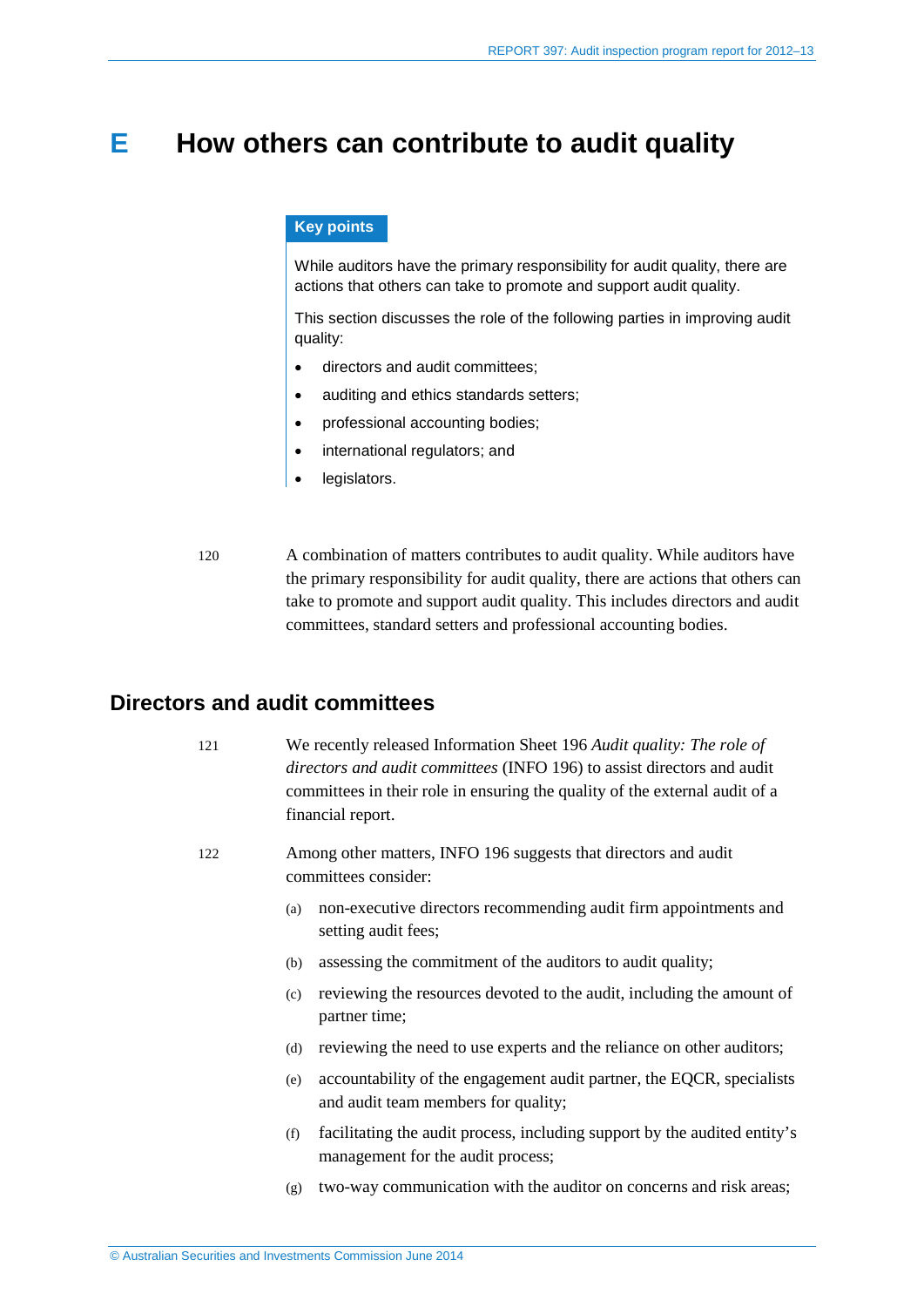- (h) assessing the level of professional scepticism exhibited by the auditor in challenging estimates and accounting policy choices;
- (i) ensuring independence of the auditor;
- (j) asking for the results of any review of the audit engagement files by ASIC; and
- (k) reviewing audit firm responses to findings from ASIC audit inspections.
- 123 We plan to send INFO 196 to the audit committee chairs of the top 200 ASX-listed companies, along with Information Sheet 183 *Directors and financial reporting* (INFO 183). We will also ask an industry body to survey audit committee chairs to determine whether they ask their auditors for the results of any ASIC review of the audit engagement files relating to their entity.

### <span id="page-35-0"></span>**Auditing and ethics standard setters**

#### **Auditing standards**

| 124 | Audit quality is underpinned by quality auditing standards. In late 2012 and<br>early 2013, we wrote to the International Auditing and Assurance Standards<br>Board (IAASB) suggesting opportunities for improved guidance in the<br>International Standards on Auditing (ISAs). |
|-----|----------------------------------------------------------------------------------------------------------------------------------------------------------------------------------------------------------------------------------------------------------------------------------|
| 125 | Our suggestions included improved guidance in auditing standards on<br>internal control reviews, determining sample sizes, substantive analytical<br>procedures and the use of experts.                                                                                          |
| 126 | The IAASB is currently considering feedback on its proposed strategy for<br>$2015 - 19.$                                                                                                                                                                                         |
| 127 | The ISAs are the basis for the auditing standards that apply for audits of<br>financial reports under Ch 2M of the Corporations Act. Our suggestions<br>have also been provided to Australia's Auditing and Assurance Standards<br>Board.                                        |

### **Ethical standards**

128 During 2013 we also prepared a submission for the International Organization of Securities Commissions (IOSCO) suggesting improvements to the international ethical code of the International Ethics Standards Board for Accountants that includes auditor independence requirements. This code is the basis for the professional ethical code issued by the Accounting Professional and Ethical Standards Board, which has the force of law through the auditing standards.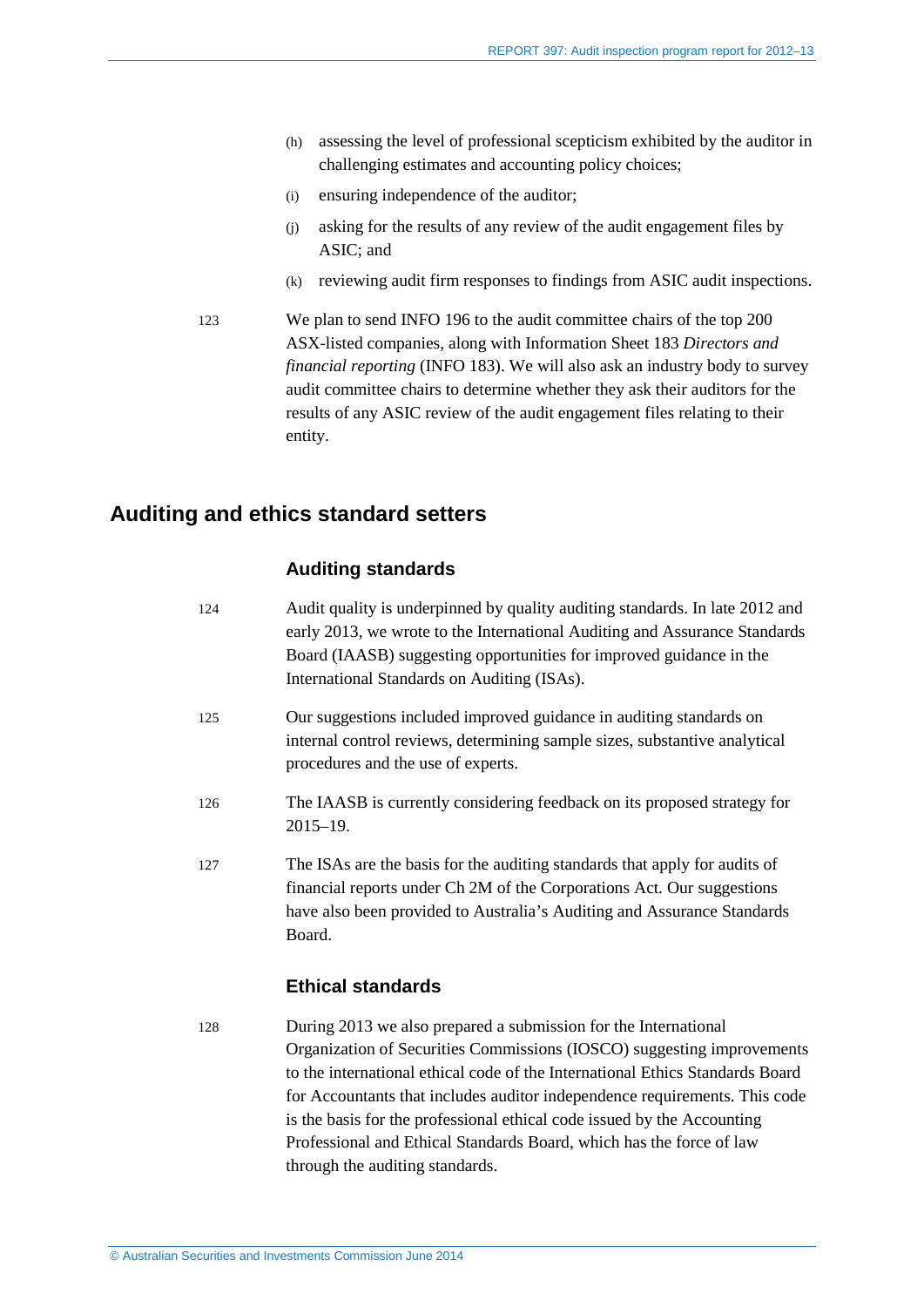129 The submission included suggestions to adopt a clarity format that clearly distinguishes between requirements and guidance, and to review the appropriateness of 'safeguards' that provide exemptions to the independence requirements.

## <span id="page-36-0"></span>**Professional accounting bodies**

| 130 | Professional bodies such as the ICAA and CPA Australia have undertaken a<br>number of important initiatives to improve audit quality, such as their quality<br>review programs and ongoing training opportunities.                                             |
|-----|----------------------------------------------------------------------------------------------------------------------------------------------------------------------------------------------------------------------------------------------------------------|
| 131 | We have suggested to the professional accounting bodies ways in which<br>their firm quality review programs could be even further enhanced.                                                                                                                    |
| 132 | We have also suggested that the bodies provide additional training and<br>workshops on core skills to assist auditors in exercising professional<br>scepticism. The ICAA and CPA Australia have responded to our suggestions<br>with initiatives in this area. |
| 133 | The bodies also have a key role to play in considering the supply of future<br>auditors.                                                                                                                                                                       |

### <span id="page-36-1"></span>**International regulators**

- 134 It is important that we work with securities and audit regulators in other countries to promote improved audit quality. Many corporations operate across borders, the larger audit firms are part of global networks, our auditing and ethical standards are based on international standards, and our markets are affected by international economic, regulatory and other developments.
- 135 Through our participation in IOSCO we have worked with other securities regulators on matters such as an international guide on audit transparency reporting.
- 136 We also suggested the formation of an IOSCO working group, which is currently considering possible initiatives for international regulatory bodies directed at improving audit quality. For example, audit regulators could consider:
	- (a) developing a minimum set of audit quality principles to which national audit regulators can refer;
	- (b) developing a globally consistent system for measuring firm audit quality;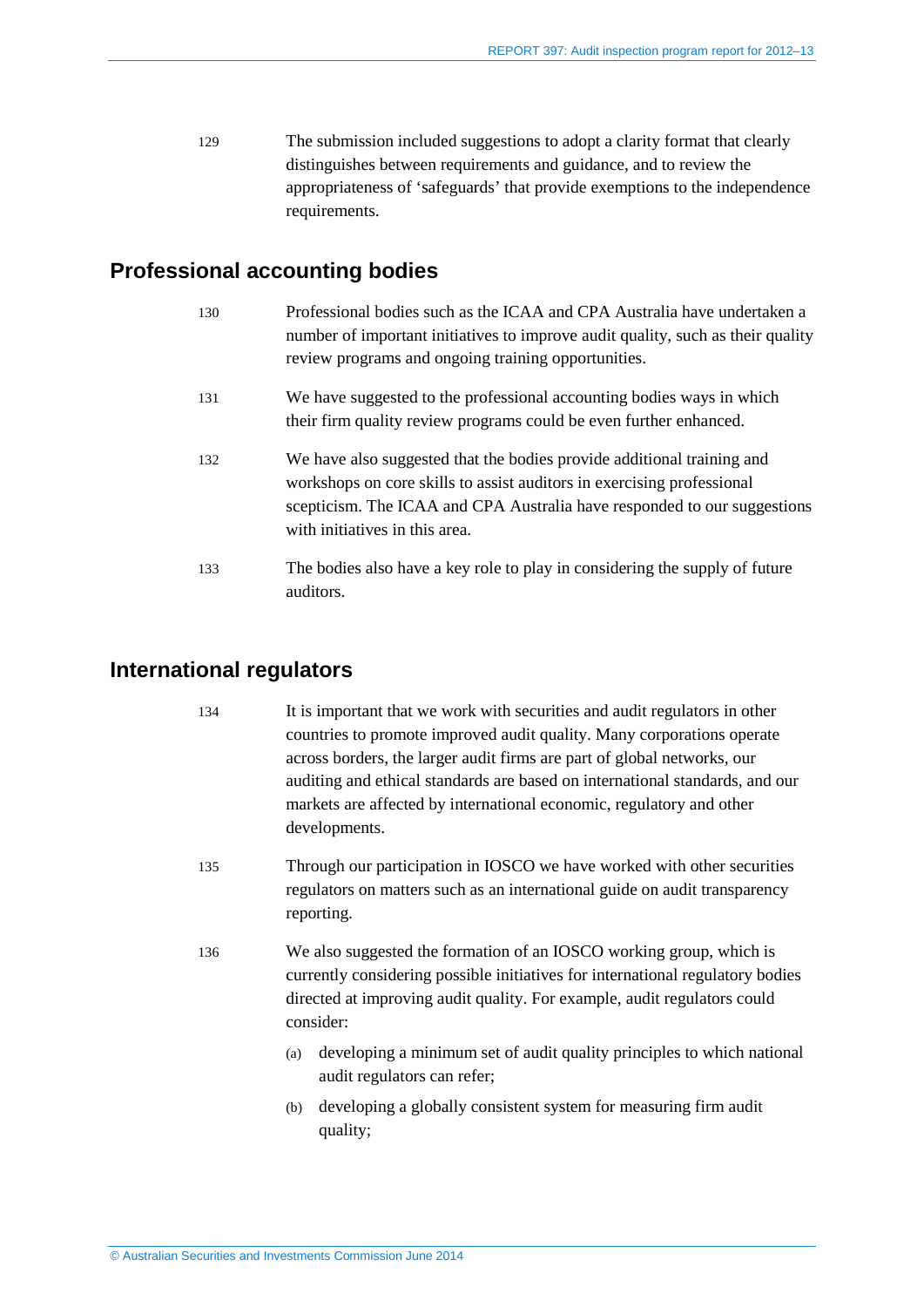- (c) developing recommendations about the routine communication of findings from the review of individual company audit files to company audit committees; and
- (d) establishing principles about the consequences of an audit firm achieving consistently low measures of audit quality for an engagement.
- 137 Through the International Forum of Independent Audit Regulators, we have worked with other major regulators in discussing actions to improve audit quality with the largest six firms internationally. We are also leading work on the development of a multilateral memorandum of understanding on information sharing between audit regulators.

## <span id="page-37-0"></span>**Legislators**

| 138 | Reforms to audit regulation are being considered, or have been introduced,<br>in some other jurisdictions. These include mandatory audit firm rotation and<br>caps on the level of non-audit services provided to audited entities. Any |
|-----|-----------------------------------------------------------------------------------------------------------------------------------------------------------------------------------------------------------------------------------------|
|     | possible legislative reforms would be a matter for government.                                                                                                                                                                          |
| 139 | While we continue to monitor these international developments, our focus is<br>on key initiatives that can be undertaken by auditors, directors, audit<br>committees, standard setters and regulators to improve audit quality.         |
| 140 | Our aim is to improve audit quality and the consistency of execution within<br>the existing regulatory framework.                                                                                                                       |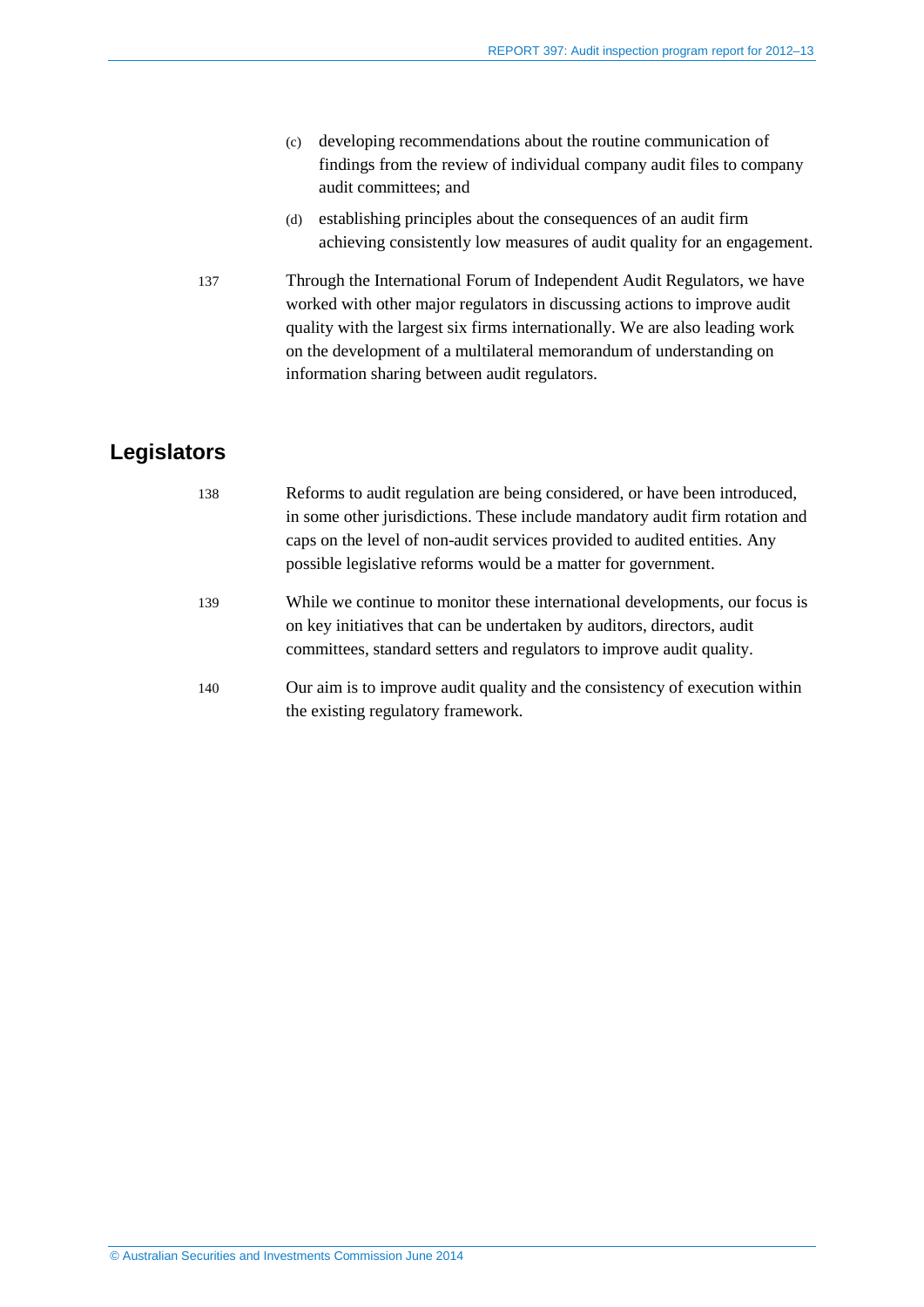## <span id="page-38-0"></span>**F Areas of future focus**

#### **Key points**

We will continue to inspect firms that audit significant public interest entities, using a risk-based approach.

Areas of future focus for our inspections include:

- firms developing and implementing action plans to improve audit quality;
- audit evidence, professional scepticism, and the use of experts and other auditors;
- partner involvement and supervision and review; and
- the focus areas identified in our six-monthly financial reporting focus area media releases.

### <span id="page-38-1"></span>**Our continuing general approach to inspections**

- 141 Our reviews will continue to focus on:
	- (a) firms that audit entities that are likely to be of significant public interest;
	- (b) files for audits of financial reports of listed entities and other public interest entities such as financial institutions and large registered schemes;
	- (c) files for audits of entities and industries that may be more vulnerable to risks arising from existing and emerging market conditions; and
	- (d) assessing the quality of judgements and decisions made by the auditor and not on matters of mere process.
- 142 We will continue to conduct follow-up inspections of firms. Where significant issues have been identified in previous inspections, we perform follow-up reviews to ensure that the firms are taking prompt and appropriate action to address our observations and findings.

## <span id="page-38-2"></span>**Our 'top 12' specific areas of focus**

143 We consider that developing, maintaining and updating action plans to address the underlying causes of audit deficiencies is a key part of improving audit quality and inconsistent execution of audits. This is one of 12 areas of focus for firms and our coming inspections: see [Table 4.](#page-39-0)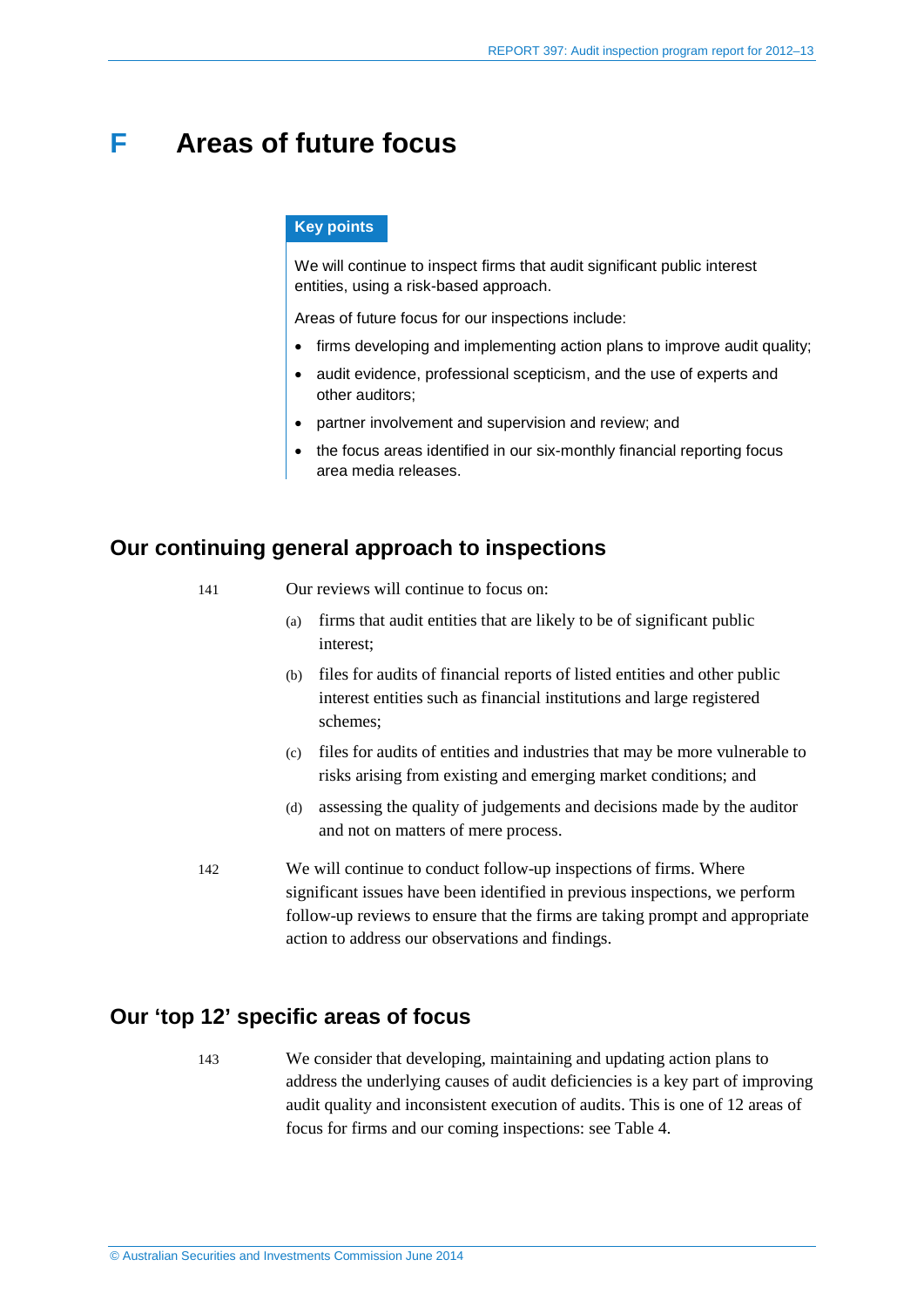144 While it appears likely that international auditing standard setters will introduce a requirement for expanded audit reports containing key audit matters, there are no such requirements at present. If expanded audit reports are introduced in Australia at some future date, it will be important to ensure that these reports contain useful and meaningful information specific to the risks and audit of each entity concerned.

<span id="page-39-0"></span>

|  | Table 4: 'Top 12' areas of focus for firms and our inspections |  |  |  |
|--|----------------------------------------------------------------|--|--|--|
|--|----------------------------------------------------------------|--|--|--|

| <b>Focus area</b>                     | <b>Details</b>                                                                                                                                                                                                                                                                                                                                |
|---------------------------------------|-----------------------------------------------------------------------------------------------------------------------------------------------------------------------------------------------------------------------------------------------------------------------------------------------------------------------------------------------|
| <b>Action plans</b>                   | Firms that have developed action plans to improve audit quality and the consistency of<br>execution should continue to review and update those plans to ensure they are effective in<br>improving and maintaining audit quality.                                                                                                              |
|                                       | Firms that do not have action plans should consider developing and implementing such<br>plans. This would include identifying underlying causes of audit deficiencies identified by<br>internal and peer reviews, as well as in ASIC inspections and this report, and developing<br>solutions and actions to address those underlying causes. |
| Audit evidence                        | Whether auditors have obtained sufficient appropriate audit evidence to conclude whether<br>the financial report is free of material misstatement and to support their audit opinions.                                                                                                                                                        |
| Professional<br>scepticism            | The level of professional scepticism exercised by auditors, focusing on significant<br>judgements in relation to audit evidence, accounting estimates, going concern assumptions<br>and accounting treatments.                                                                                                                                |
| <b>Reliance on</b>                    | The reliance placed on:                                                                                                                                                                                                                                                                                                                       |
| experts and other<br>auditors         | • experts, whether employed or engaged by the audited entity or employed or engaged by<br>the auditor; and                                                                                                                                                                                                                                    |
|                                       | • the work of other auditors, including in the context of group audits, interests in joint<br>ventures, and the use of service organisations.                                                                                                                                                                                                 |
|                                       | This includes focusing on the processes of a firm's internal specialist groups (e.g. technical<br>accounting, business valuation, treasury, actuarial and taxation) in supporting audit<br>engagement teams and the quality of their advice and judgements as audit evidence.                                                                 |
| <b>Financial reporting</b><br>focuses | Areas identified in our six-monthly financial reporting surveillance program media releases,<br>including audit work on accounting estimates and accounting policy choices.                                                                                                                                                                   |
| <b>Fee reductions</b>                 | Whether audit quality is being maintained for engagements where there have been large<br>fee reductions for new or existing audits without underlying changes to business<br>operations. Attempts to sell additional services to these clients can also raise auditor<br>independence issues.                                                 |
|                                       | We will review audit files where there have been fee reductions that do not reflect changes<br>in the business of the audited entity. We will also review whether there is evidence that firm<br>leaders have given strong, consistent and genuine messages that, where fees are reduced,<br>audit teams must still perform quality audits.   |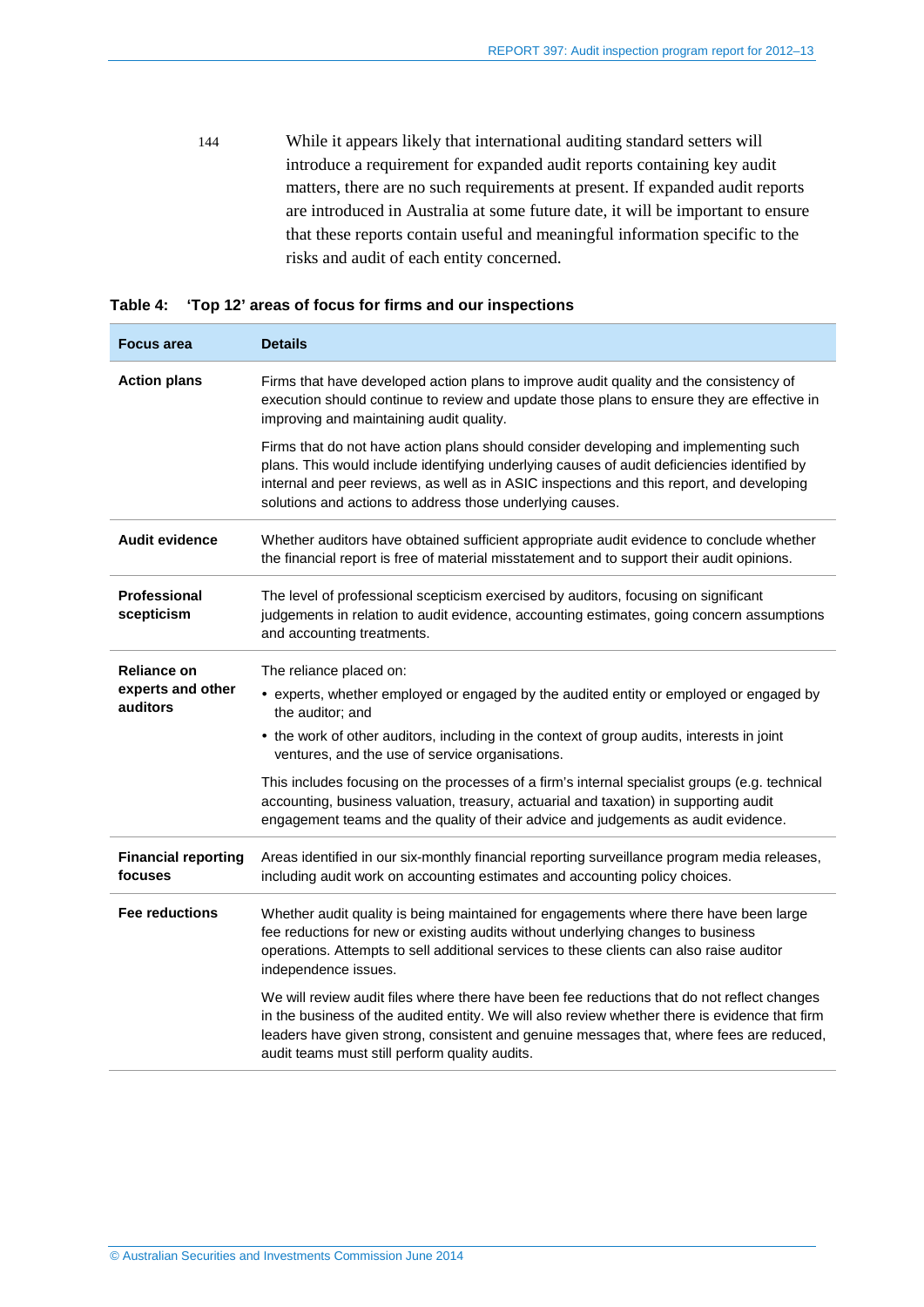| <b>Focus area</b>                                | <b>Details</b>                                                                                                                                                                                                                                                                                                                                                                                                         |
|--------------------------------------------------|------------------------------------------------------------------------------------------------------------------------------------------------------------------------------------------------------------------------------------------------------------------------------------------------------------------------------------------------------------------------------------------------------------------------|
| <b>Audit efficiency</b><br>measures              | Whether a firm's audit efficiency measures have led to audit quality being compromised on<br>individual engagements.                                                                                                                                                                                                                                                                                                   |
|                                                  | In addition to our reviews of audit files, we will review whether there is evidence that firm<br>leadership has given consistent and genuine strong messages to partners and staff that<br>improvements in efficiency do not mean compromising on audit quality. We will also<br>consider outcomes from firm quality reviews.                                                                                          |
| <b>Business models</b><br>and risk<br>assessment | The adequacy of an auditor's understanding of the business model of the entity and risk<br>assessment for individual engagements. We will also consider whether the auditor has<br>identified and appropriately responded to key areas of risk.                                                                                                                                                                        |
| <b>Partner</b><br>involvement                    | The partner's involvement and active participation at key stages of the audit, including the<br>planning and execution of the audit as well as concluding procedures and key judgements.<br>We will look for evidence on the partner's involvement on the engagement file, including<br>sign-off and the quality of the work on the file. We will also consider the time the partner<br>has charged to the engagement. |
| <b>Supervision and</b>                           | Areas of focus will include:                                                                                                                                                                                                                                                                                                                                                                                           |
| review                                           | • whether there is strong and effective supervision and review at all stages of the audit,<br>including planning, performance and concluding procedures;                                                                                                                                                                                                                                                               |
|                                                  | • whether reviews by senior team members, the partner and the EQCR are timely and<br>comments raised are properly addressed and cleared by the reviewer;                                                                                                                                                                                                                                                               |
|                                                  | • whether the importance of supervision and review is adequately emphasised by firm<br>leadership, and through training and quality reviews;                                                                                                                                                                                                                                                                           |
|                                                  | • whether firm quality reviews are frequent, timely, have depth and are undertaken by<br>independent reviewers; and                                                                                                                                                                                                                                                                                                    |
|                                                  | • whether firms have considered real-time quality reviews and coaching for key areas<br>during execution of the audit.                                                                                                                                                                                                                                                                                                 |
| Internal controls                                | Areas of focus will include:                                                                                                                                                                                                                                                                                                                                                                                           |
|                                                  | • whether consideration is given to audited entities where assessing controls can give rise<br>to a more effective audit and add value;                                                                                                                                                                                                                                                                                |
|                                                  | whether internal control reviews are conducted and the impact of deficiencies identified<br>for institutions with large numbers of systematically processed transactions, where an<br>effective audit may be difficult without relying on controls;                                                                                                                                                                    |
|                                                  | • whether auditors appropriately identify and understand the internal controls of the audited<br>entity that they rely on; and                                                                                                                                                                                                                                                                                         |
|                                                  | • whether auditors undertake adequate tests of the controls that have been relied on to<br>address risk or in determining the level of substantive testing.                                                                                                                                                                                                                                                            |
| Tax                                              | Areas of focus will include whether the auditor has independently reviewed the tax<br>calculations of the audited entity and used their own tax expert. This includes the extent to<br>which auditors and their tax experts have communicated effectively in reviewing and testing<br>tax calculations, including ensuring that:                                                                                       |
|                                                  | • tax experts understand the business and general ledger items;                                                                                                                                                                                                                                                                                                                                                        |
|                                                  | • the auditor understands the potential implications of tax treatments affecting the entity on<br>the financial report; and                                                                                                                                                                                                                                                                                            |
|                                                  | • differences between tax and accounting treatments are properly identified and accounted<br>for appropriately.                                                                                                                                                                                                                                                                                                        |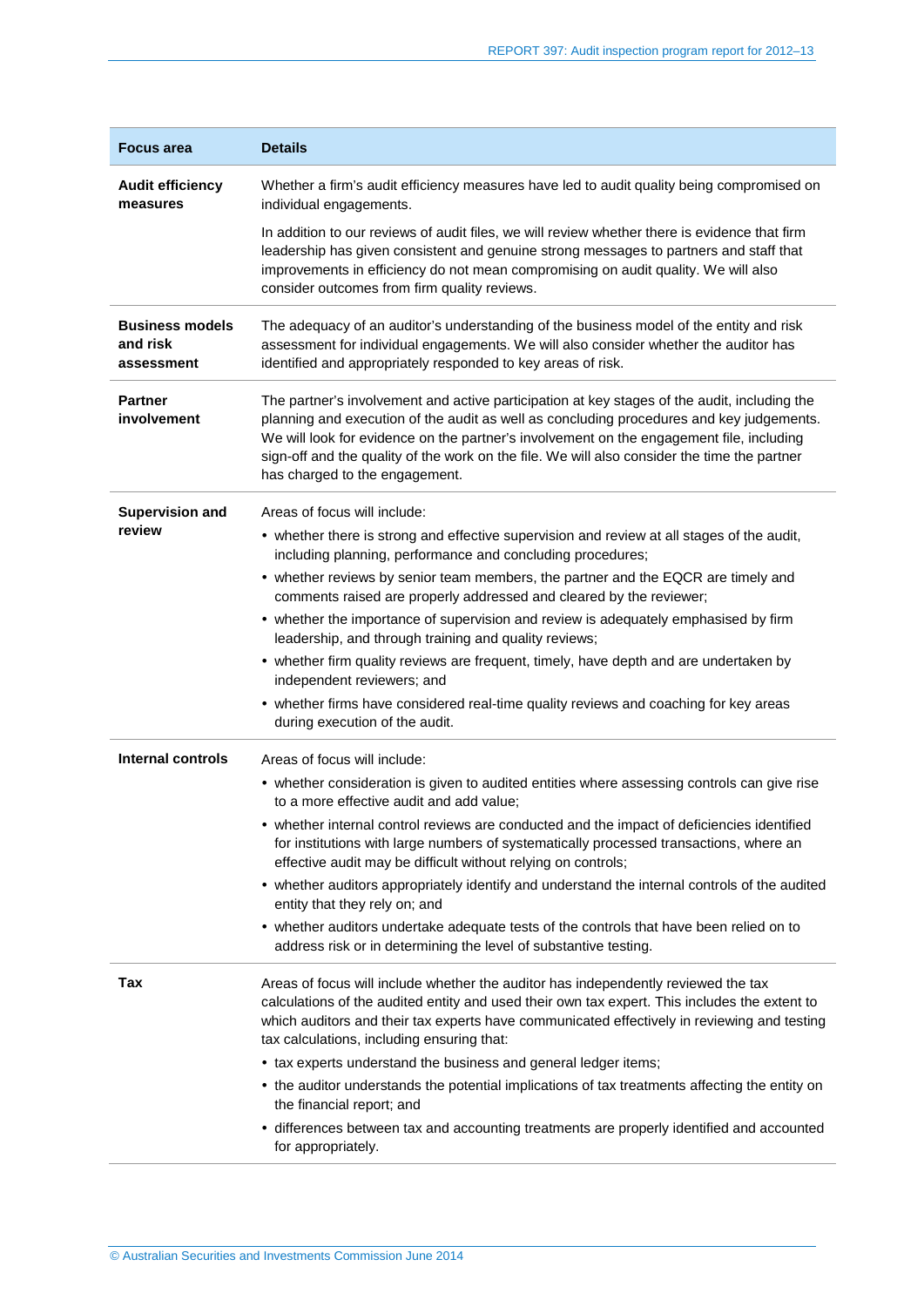## <span id="page-41-0"></span>**G Lessons from audit surveillances**

#### **Key points**

This section outlines lessons arising from our separate audit surveillance activities and enforcement outcomes in recent years. These lessons may inform auditors of additional matters requiring their attention for current audits.

The findings in the earlier sections of this report do not count the findings from our separate auditor surveillance activities.

### <span id="page-41-1"></span>**Our surveillance activities**

145 In addition to regular audit firm inspections, we review audits based on specific concerns that may lead to action against auditors. These surveillances focus on concerns with specific audits arising from complaints and other intelligence, including corporate collapses where there are questions over the adequacy of information on the financial condition and results provided in the financial report and questions over the audit.

- 146 While auditors are not responsible for the failure of companies, the audit is important to quality financial reporting so that markets, investors and other users are properly informed.
- 147 Our surveillance reviews have led to enforcement outcomes. For example, over the past three years, nine auditors have been removed from practice for varying periods or had their registration cancelled through enforceable undertakings and decisions of the Company Auditors and Liquidators Disciplinary Board. These cases reinforce the need to improve audit quality and the consistency of audit execution, particularly in relation to the adequacy of audit evidence, the exercise of professional scepticism, and the use of experts and other auditors.
- 148 The inspection findings detailed in the preceding sections of this report do not count the results of our audit surveillance activities because:
	- (a) the activities are not part of our regular inspection activities;
	- (b) surveillance matters may take time to resolve by way of an enforceable undertaking or decision by the Companies Auditors and Liquidators Disciplinary Board, and so may relate to audits in periods before the inspection periods covered in this report; and
	- (c) including surveillance outcomes might reduce comparability with the public inspection reports of audit regulators in some other major jurisdictions.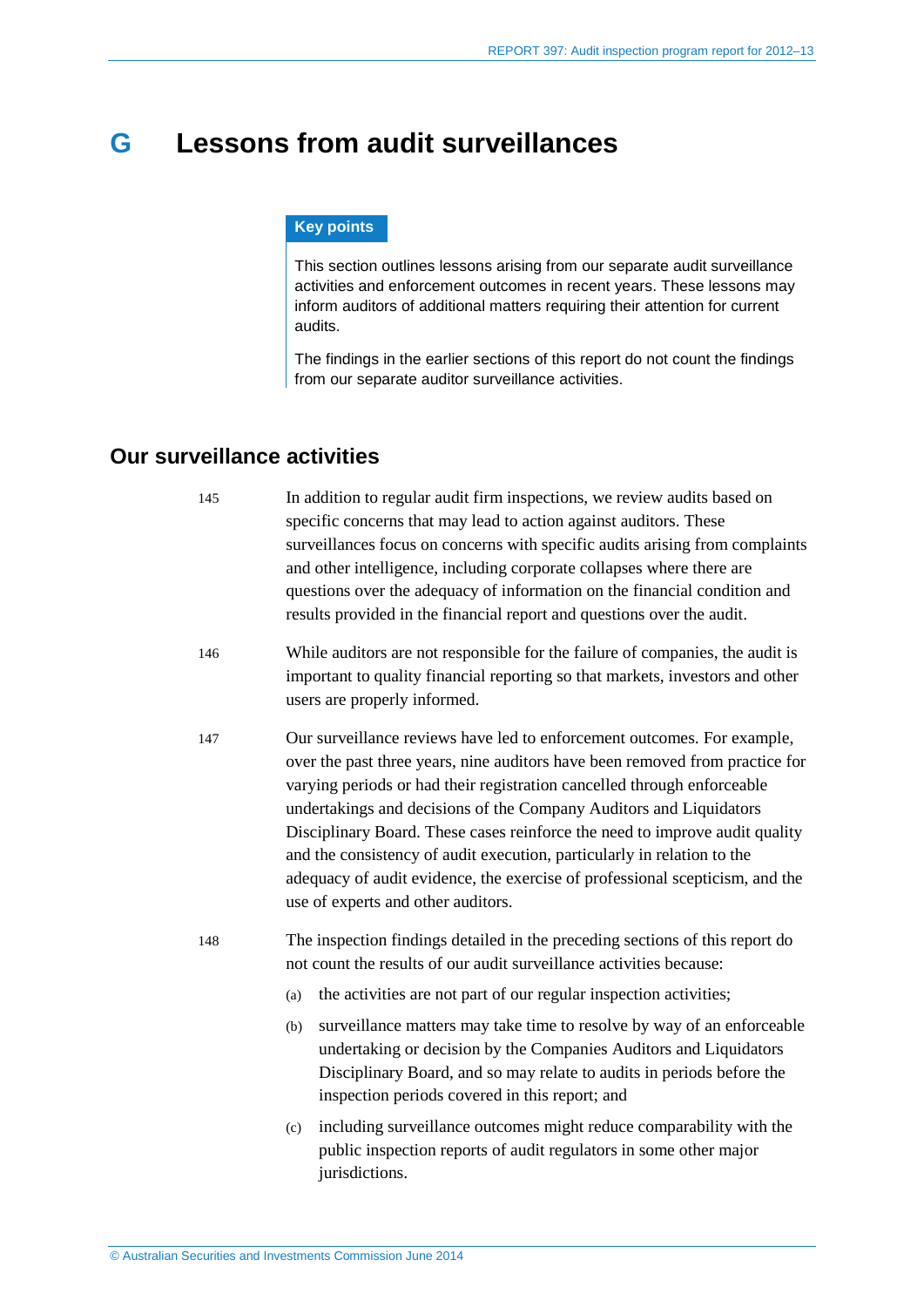149 Results from our surveillance activities are published in individual media releases and our six-monthly public enforcement reports.

## <span id="page-42-0"></span>**Lessons that may be relevant**

150 Lessons that may be relevant for auditors from those of our audit surveillances that have resulted in enforcement outcomes include the matters summarised in [Table 5.](#page-42-1)

#### <span id="page-42-1"></span>**Table 5: Lessons that may be relevant from audit surveillances**

| Area                                  | <b>Comments</b>                                                                                                                                                                                                                                                                                                                                                                                                                                                                      |
|---------------------------------------|--------------------------------------------------------------------------------------------------------------------------------------------------------------------------------------------------------------------------------------------------------------------------------------------------------------------------------------------------------------------------------------------------------------------------------------------------------------------------------------|
| <b>Complex groups</b>                 | Groups may have a significant number of entities with complex financial and operational<br>interrelationships. Entities may be controlled, subject to significant influence, or owned<br>by common individuals. Some entities may not present audited financial reports.                                                                                                                                                                                                             |
|                                       | Auditors should understand the reasons for a complex group, and the financial and<br>operational interrelationships between group entities. Auditors should identify, assess<br>and respond to risks, and apply appropriate scepticism in auditing group entities.                                                                                                                                                                                                                   |
| <b>Different auditors</b><br>in group | Before accepting an engagement, auditors should understand why group entities have<br>different auditors. Where management restricts communications between the auditors,<br>additional work may be required and greater scepticism applied. An auditor must gain<br>assurance on financial information of subsidiaries, associates and joint arrangements,<br>and should consider reviewing or re-performing work of their auditors with regard to any<br>risks or concerns.        |
|                                       | Additional work on the existence or value of underlying assets may be necessary,<br>particularly where parties or assets are located overseas, where there are no audited<br>financial reports, or the party is audited by another firm.                                                                                                                                                                                                                                             |
| <b>Related parties</b>                | Auditors must identify the existence and terms of related party transactions, including<br>those on non-arm's length terms. Auditors should assess the risk of unidentified related<br>parties, the effectiveness of controls to detect transactions, the impact of transactions,<br>the recoverability of investments or receivables, and the ability of related parties to<br>provide any necessary financial support.                                                             |
| Foreign<br>operations and<br>assets   | The work of auditors of foreign operations and investments may require increased<br>review. It may be necessary to obtain direct audit evidence of the existence and value<br>of underlying assets and operations. Cultural differences may affect the reliability of<br>audit evidence in some countries, including third party confirmations.                                                                                                                                      |
| <b>Management</b><br>integrity        | Where there is reason to doubt the integrity of management, an auditor should respond<br>to the risk of material misstatements by increasing the nature and extent of audit<br>procedures, and applying heightened scepticism.                                                                                                                                                                                                                                                       |
| <b>Dominant CEOs</b>                  | Dominant CEOs may override controls or compromise corporate governance. Risks or<br>concerns may not be properly disclosed to, or considered by, the directors. Accounting<br>policies, valuations and other estimates may be inappropriate or disclosures<br>inadequate. The auditor may also have insufficient access to information or officers.<br>Auditors should apply heightened scepticism, and challenge and corroborate<br>management representations with other evidence. |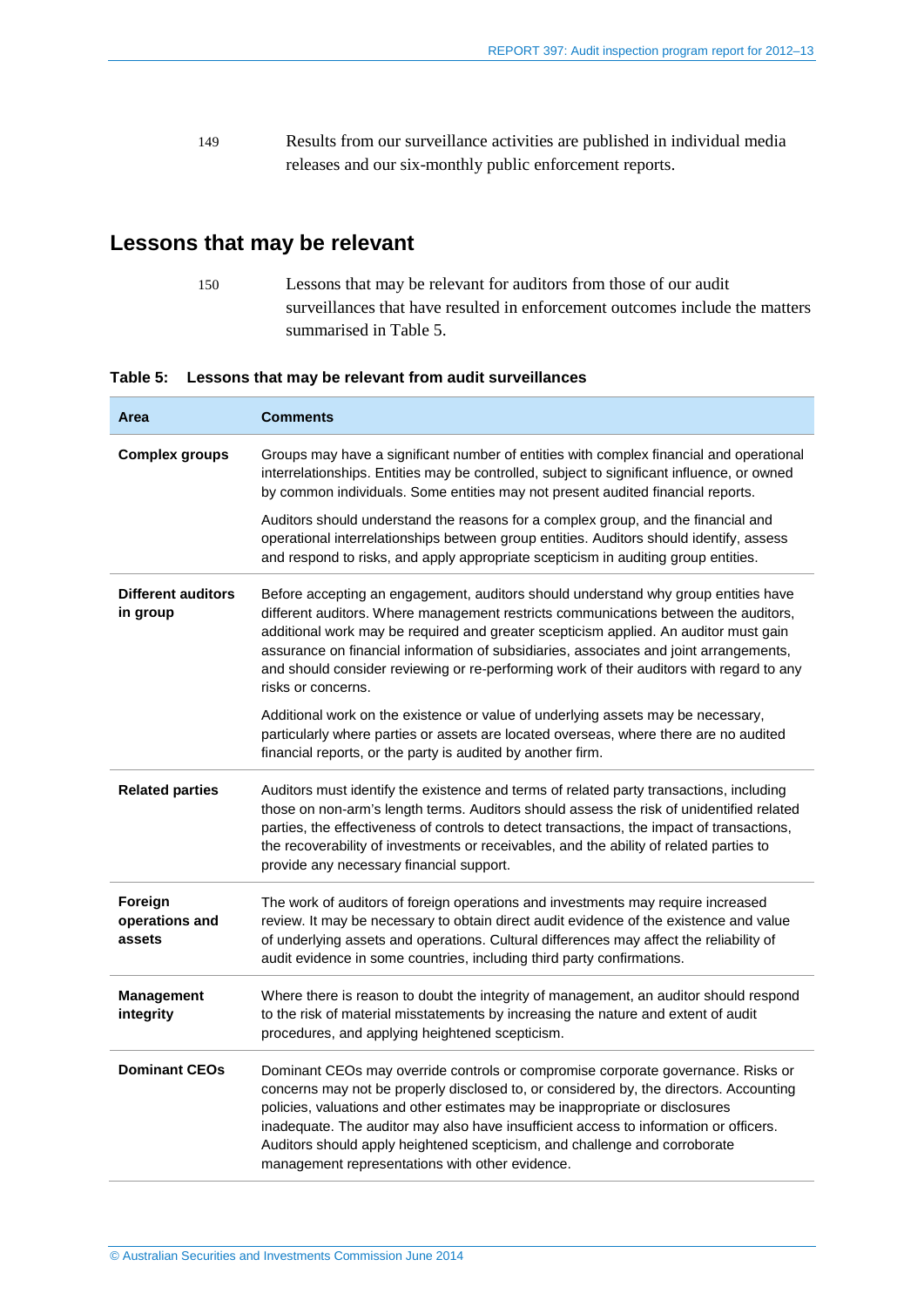| Area                                             | <b>Comments</b>                                                                                                                                                                                                                                                                                                                                                                                                                                                                                                                                                           |
|--------------------------------------------------|---------------------------------------------------------------------------------------------------------------------------------------------------------------------------------------------------------------------------------------------------------------------------------------------------------------------------------------------------------------------------------------------------------------------------------------------------------------------------------------------------------------------------------------------------------------------------|
| Company/auditor<br>mismatch                      | Smaller audit firms must ensure that they have the necessary experience and expertise<br>to audit larger and more complex entities, and be mindful of circumstances where their<br>independence may be perceived to be compromised by dependence on audit fees.<br>Auditors should be able to consult on complex transactions and issues, and have<br>access to expert advice on accounting treatments, asset valuations and other<br>estimates. Auditors should be mindful that company growth may outstrip the ability of<br>the auditor to conduct an effective audit. |
| <b>Business models</b>                           | Auditors need to understand the business models of the entities that they audit. For<br>example, where there is rapid growth internally or from acquisitions, additional attention<br>may be needed on the recoverability of any assets acquired, the treatment of start-up<br>costs, the company's ability to manage and integrate new businesses, and the ability to<br>meet borrowing commitments and loan covenants.                                                                                                                                                  |
|                                                  | There have been cases where property developer and debenture issuer auditors did not<br>understand the risk of impairment of loans receivable, apply sufficient professional<br>scepticism or perform adequate audit work. Debt may pay above market rates and<br>equity may be minimal. In some cases, property developers inappropriately capitalised<br>interest, fees and commissions paid to related parties.                                                                                                                                                        |
| Going concern                                    | There have been cases where an entity has failed shortly after the auditor gave an<br>unmodified opinion on its financial report, or gave an emphasis of matter when a<br>qualified opinion should have been issued. Auditors need to be sceptical of optimistic<br>cash flow and growth assumptions, as well as the ability to meet loan covenants and<br>commitments.                                                                                                                                                                                                   |
| <b>Accounting</b><br>treatments and<br>estimates | Auditors need to apply appropriate scepticism in considering accounting treatments and<br>estimates. This includes revenue recognition, expense deferral, off-balance sheet<br>exposures, and the classification of assets and liabilities between current and non-<br>current. The reasonableness of assumptions used in impairment testing should be<br>challenged, including where cash flow estimates have not been met in the past, cash<br>flows are negative, or net asset values exceed the entity's market capitalisation.                                       |
| <b>Special purpose</b><br>financial reports      | In determining compliance with accounting standards, the auditor must consider<br>whether classification as a non-reporting entity is appropriate with regard to financial<br>report users.                                                                                                                                                                                                                                                                                                                                                                               |
|                                                  | For example, financial reports of internal group investment vehicles may be used by<br>investors in the entities that fund those vehicles. Financial instrument, related party and<br>consolidated information may be necessary to understanding underlying risks,<br>exposures and performance.                                                                                                                                                                                                                                                                          |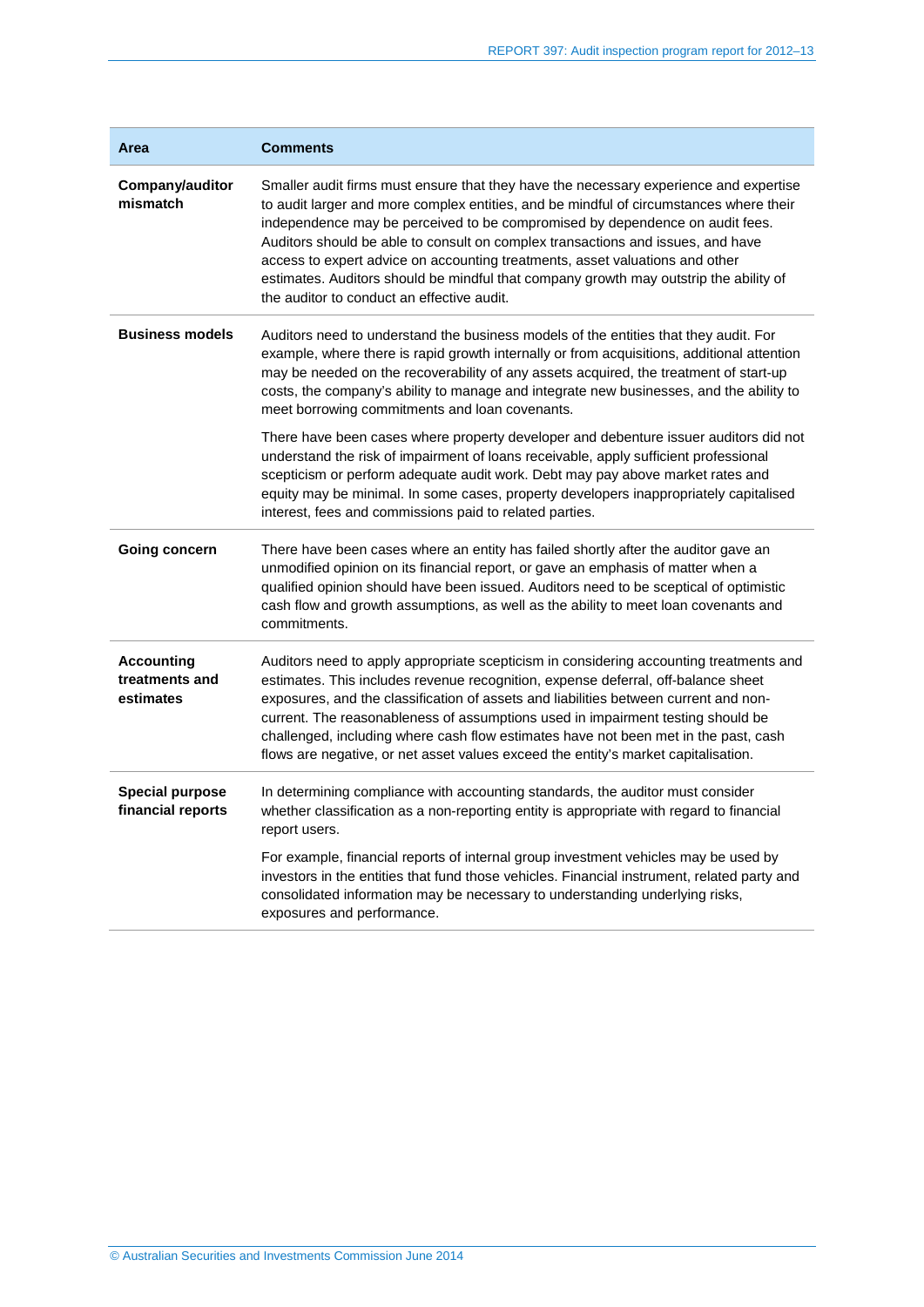## <span id="page-44-0"></span>**H Audit transparency reports**

#### **Key points**

Audit transparency reports were first required for the year ended 30 June 2013. We have provided guidance in an information sheet to help auditors when preparing audit transparency reports.

We reviewed the audit transparency reports lodged with us and most appeared to provide the minimum information required by legislation. Some provided additional information. We wrote to seven auditors where audit transparency reports did not appear to contain the information required.

### <span id="page-44-1"></span>**Purpose and requirements**

- 151 Audit transparency reports may help to inform the market about audit firms and audit quality. Transparency about indicators of audit quality may encourage audit firms to increase their focus on audit quality and may also provide information to help those responsible for selecting an audit firm.
- 152 All individual auditors, audit firms and authorised audit companies (collectively, 'auditors') must publish an audit transparency report on their website and lodge it with ASIC if they have conducted audits under Div 3 of Pt 2M.3 of the Corporations Act of 10 or more entities of certain types in the reporting year ended 30 June. The types of entities are listed companies, listed registered schemes, authorised deposit-taking institutions and bodies mentioned in s3(2)(c) or 3(2)(e) of the *Australian Prudential Regulation Authority Act 1998*.
- 153 In broad terms, the information required to be presented in an audit transparency report includes information about internal quality control systems, independence practices, financial information about the auditor, and a list of the entities audited under the Corporations Act.

### <span id="page-44-2"></span>**Our guidance**

154 To help auditors when preparing audit transparency reports, we issued Information Sheet 184 *Audit transparency reports* (INFO 184) in August 2013. INFO 184 summarises the requirements for audit transparency reports and explains what information must or may be included in the report. It also explains whether information can be included from reviews by ASIC and other bodies.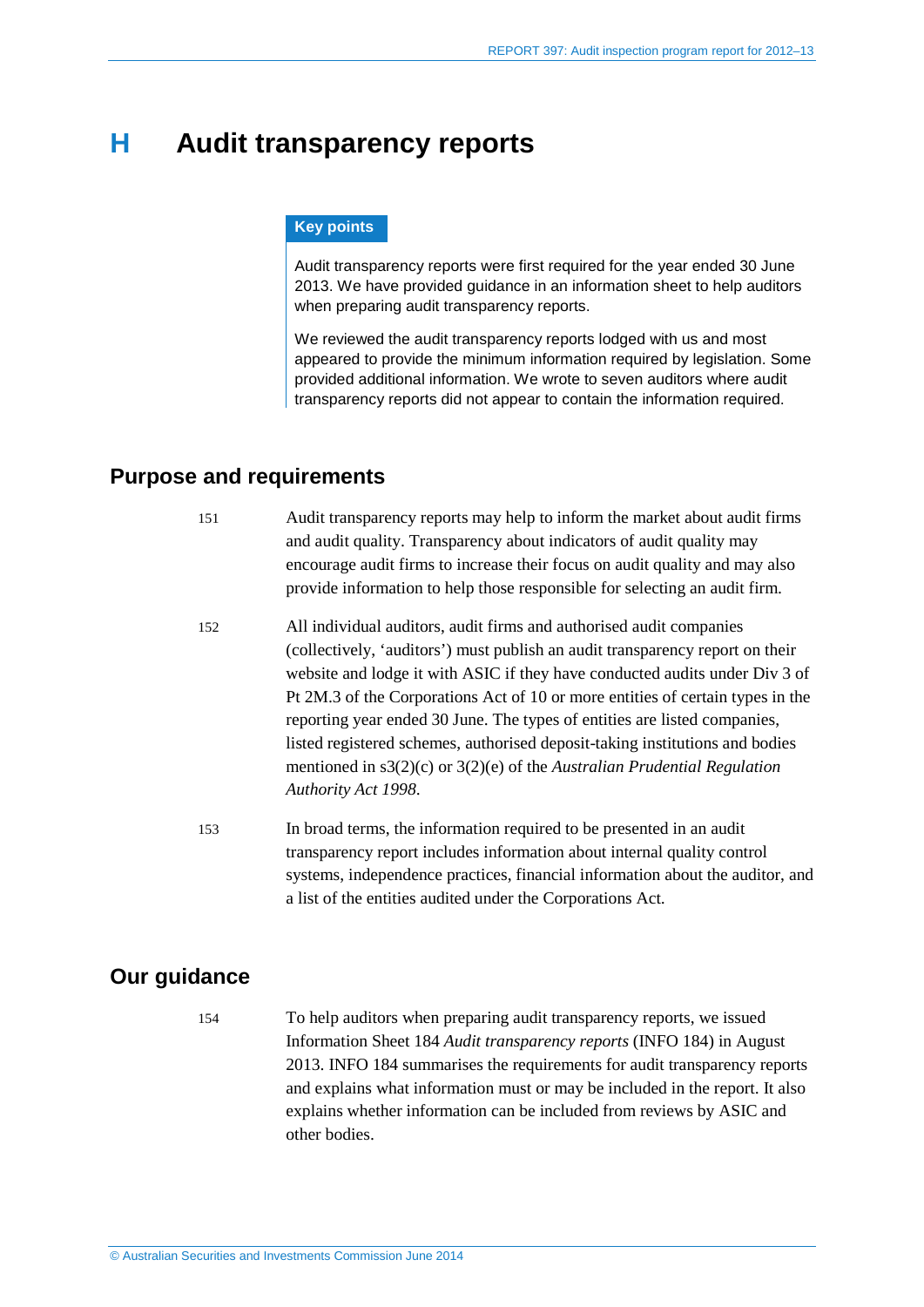155 Audit transparency reports must not include information that is false or misleading in a material particular, including by way of omission. INFO 184 provides guidance to help auditors reduce the risk that an audit transparency report is misleading. This includes presenting information that is unbiased and not oriented towards marketing or selling services.

## <span id="page-45-0"></span>**Quality of audit transparency reports**

| 156 | We reviewed all of the 27 audit transparency reports lodged by auditors for |
|-----|-----------------------------------------------------------------------------|
|     | the year ended 30 June 2013. Most reports appeared to provide the           |
|     | information required by legislation. Some provided additional information   |
|     | they considered relevant to audit quality.                                  |
| 157 | We wrote to seven auditors, noting some areas where their audit             |
|     | transparency reports did not meet the statutory requirements. We asked one  |
|     | Smaller firm to lodge a replacement audit transparency report that complied |
|     | with the requirements of the Corporations Act.                              |
| 158 | In preparing audit transparency reports for the year ended 30 June 2014,    |
|     | auditors are reminded to provide information that is unbiased and not       |
|     | oriented towards marketing or selling services.                             |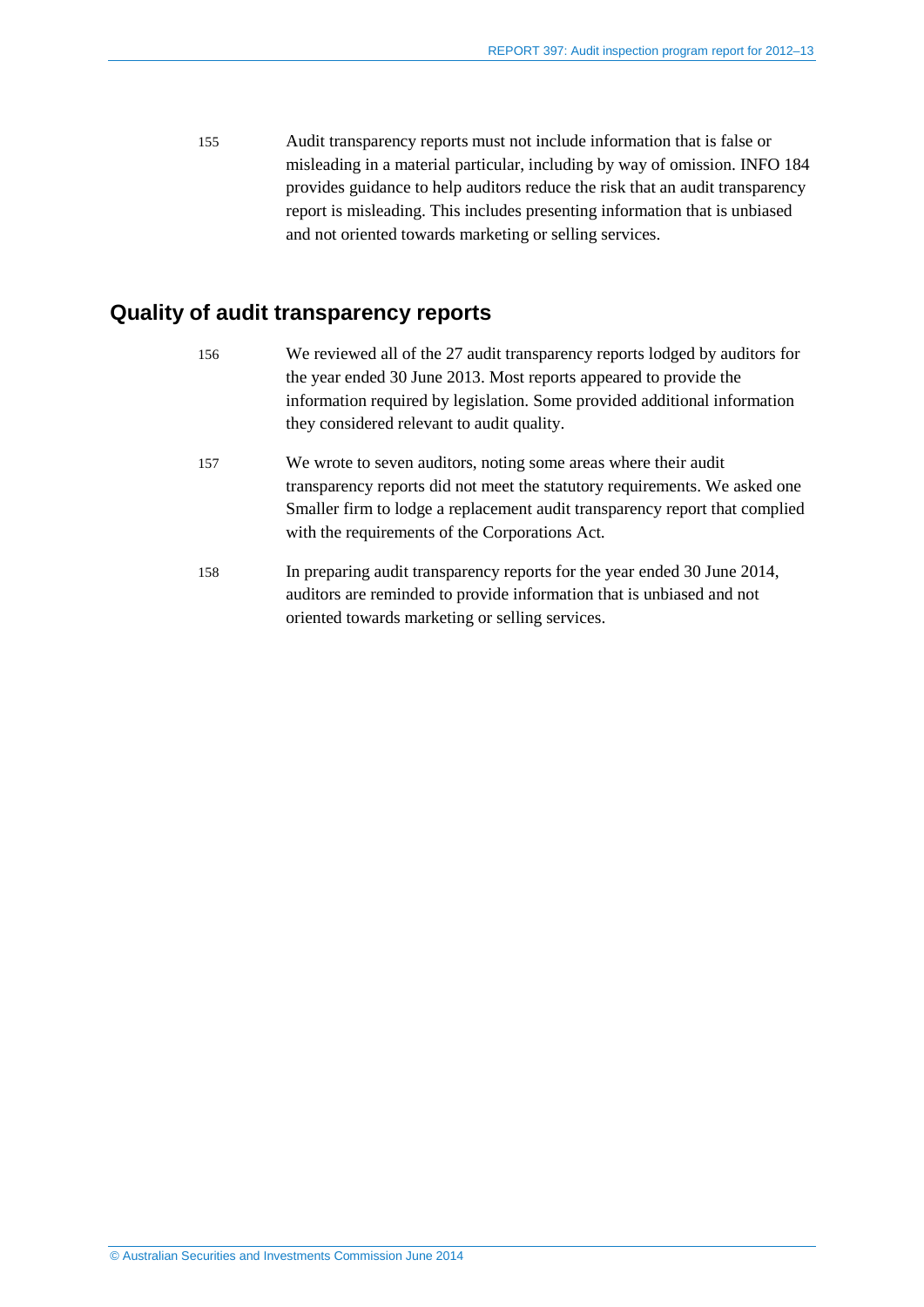## <span id="page-46-0"></span>**Appendix: Our inspection approach**

## **The firms we inspected**

<span id="page-46-1"></span>

| 159 | Our audit inspection program focuses primarily on the review of audits of<br>listed entities and other public interest entities. We also review some<br>registered scheme compliance plan audits and audits of AFS licensees.                                                                             |                                         |                              |  |  |
|-----|-----------------------------------------------------------------------------------------------------------------------------------------------------------------------------------------------------------------------------------------------------------------------------------------------------------|-----------------------------------------|------------------------------|--|--|
| 160 | This report outlines the results of the inspections of 17 audit firms<br>substantially completed in the 18 months to 31 December 2013. These firms,<br>in aggregate, audit 93% of listed entities by market capitalisation. In the<br>18 month period to 31 June $2012(2011-12)$ , we inspected 20 firms. |                                         |                              |  |  |
| 161 | The firms we inspected ranged in size as follows:                                                                                                                                                                                                                                                         |                                         |                              |  |  |
|     | the Largest Four National firms—large firms that audit numerous listed<br>(a)<br>entities (more than 5% by market capitalisation) and are national<br>partnerships and members of a global network with multiple offices;                                                                                 |                                         |                              |  |  |
|     | Other National and Network firms—firms with national partnerships or<br>(b)<br>individual offices that audit many listed entities and are members of a<br>national or international network; and                                                                                                          |                                         |                              |  |  |
|     | Smaller firms—firms that audit a limited number of listed entities and<br>(c)<br>have a small number of partners.                                                                                                                                                                                         |                                         |                              |  |  |
| 162 | The number of firms we inspected in each category is provided in Table 6.                                                                                                                                                                                                                                 |                                         |                              |  |  |
|     | Table 6:<br>Number of firms inspected (2011-12 and 2012-13)                                                                                                                                                                                                                                               |                                         |                              |  |  |
|     | Type of firm                                                                                                                                                                                                                                                                                              | 18 months to<br><b>31 December 2013</b> | 18 months to<br>30 June 2012 |  |  |
|     | The Largest Four National firms                                                                                                                                                                                                                                                                           | 4                                       | 4                            |  |  |
|     | <b>Other National and Network firms</b>                                                                                                                                                                                                                                                                   | 4                                       | 6                            |  |  |

Note: All of the Largest Four National and Other National and Network firms have been inspected more than once. All but two of the Smaller firms were inspected for the first time in 2012–13.

<span id="page-46-2"></span>Smaller firms 9 10

**Total 17 20**

## **Key audit areas selected for review**

163 The spread of key audit areas reviewed in the 18 months to 31 December 2013 (compared with the previous two review periods) is shown in [Table 7.](#page-47-0)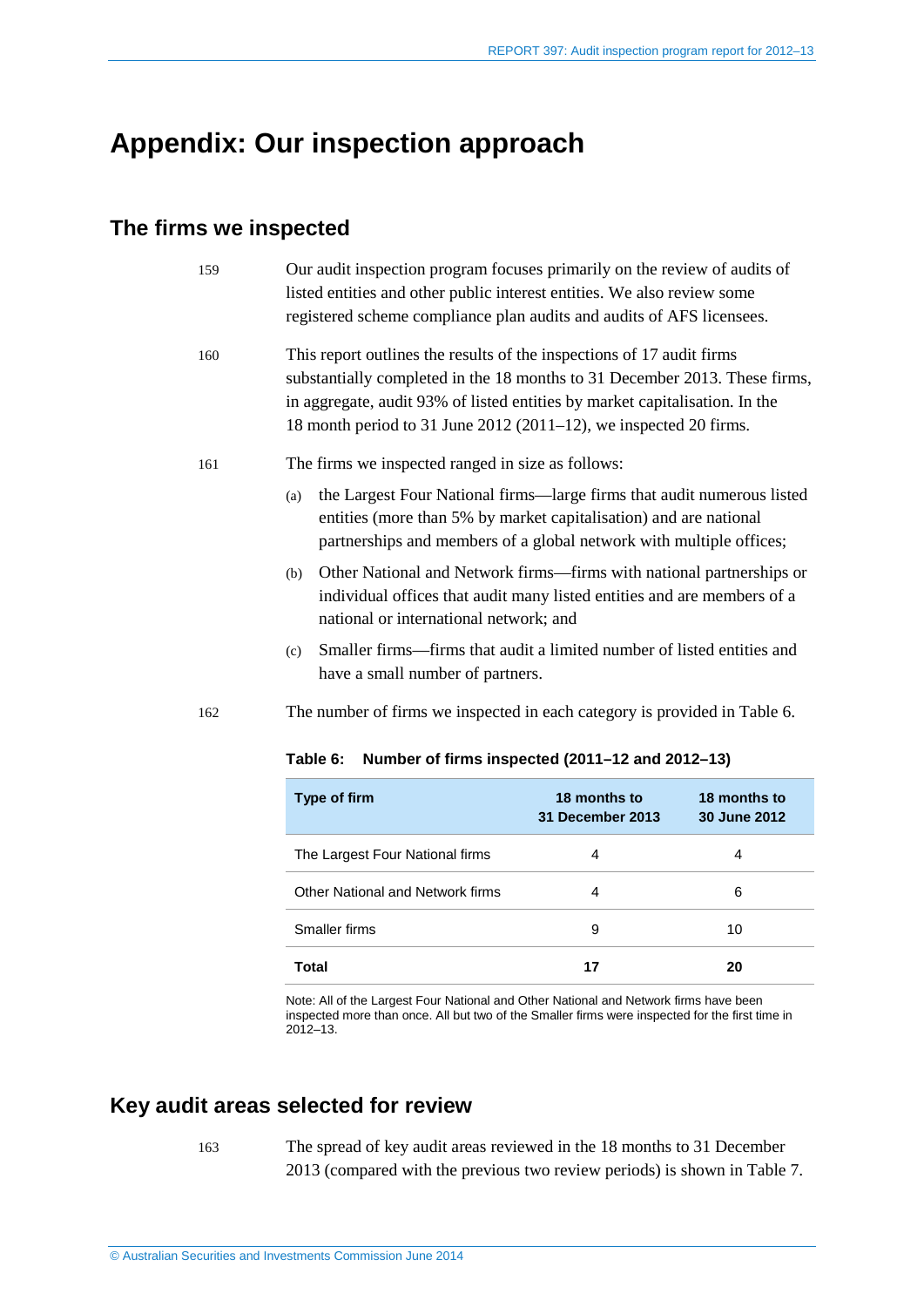| Key audit area                    | 18 months to<br><b>31 December 2013</b> | 18 months to<br>30 June 2012 | 18 months to<br>31 December 2010 |
|-----------------------------------|-----------------------------------------|------------------------------|----------------------------------|
| Revenue/receivables               | 22%                                     | 20%                          | 15%                              |
| Impairment/asset valuation        | 17%                                     | 13%                          | 16%                              |
| Loans/borrowings                  | 6%                                      | 9%                           | 8%                               |
| Cash                              | 6%                                      | 9%                           | 5%                               |
| Provisions                        | 5%                                      | 3%                           | 2%                               |
| Mining exploration and evaluation | 5%                                      | 5%                           | 6%                               |
| Inventory                         | 5%                                      | 4%                           | 4%                               |
| Goodwill                          | 4%                                      | 2%                           | 5%                               |
| Investments                       | 4%                                      | 2%                           | 4%                               |
| Expenses/payables                 | 4%                                      | 10%                          | 3%                               |
| <b>Financial instruments</b>      | 3%                                      | 4%                           | 4%                               |
| Group audit                       | 2%                                      | 2%                           | 2%                               |
| Share-based payments              | 2%                                      | 1%                           | 1%                               |
| Experts and other auditors        | 1%                                      | 1%                           | 2%                               |
| Joint ventures                    | 1%                                      | 1%                           | 0%                               |
| Tax                               | 1%                                      | 2%                           | 3%                               |
| Acquisition accounting            | 1%                                      | 1%                           | 2%                               |
| Other                             | 11%                                     | 11%                          | 18%                              |

#### <span id="page-47-0"></span>**Table 7: Key audit areas selected for review as a percentage of total key audit areas reviewed (2010–11, 2011–12 and 2012–13)**

## **Our inspection process**

#### **The Largest Four National and Other National and Network firms**

- 164 We reviewed selected key audit areas in the audit working papers for selected audit engagements.
- 165 We also assessed whether each firm's quality control systems: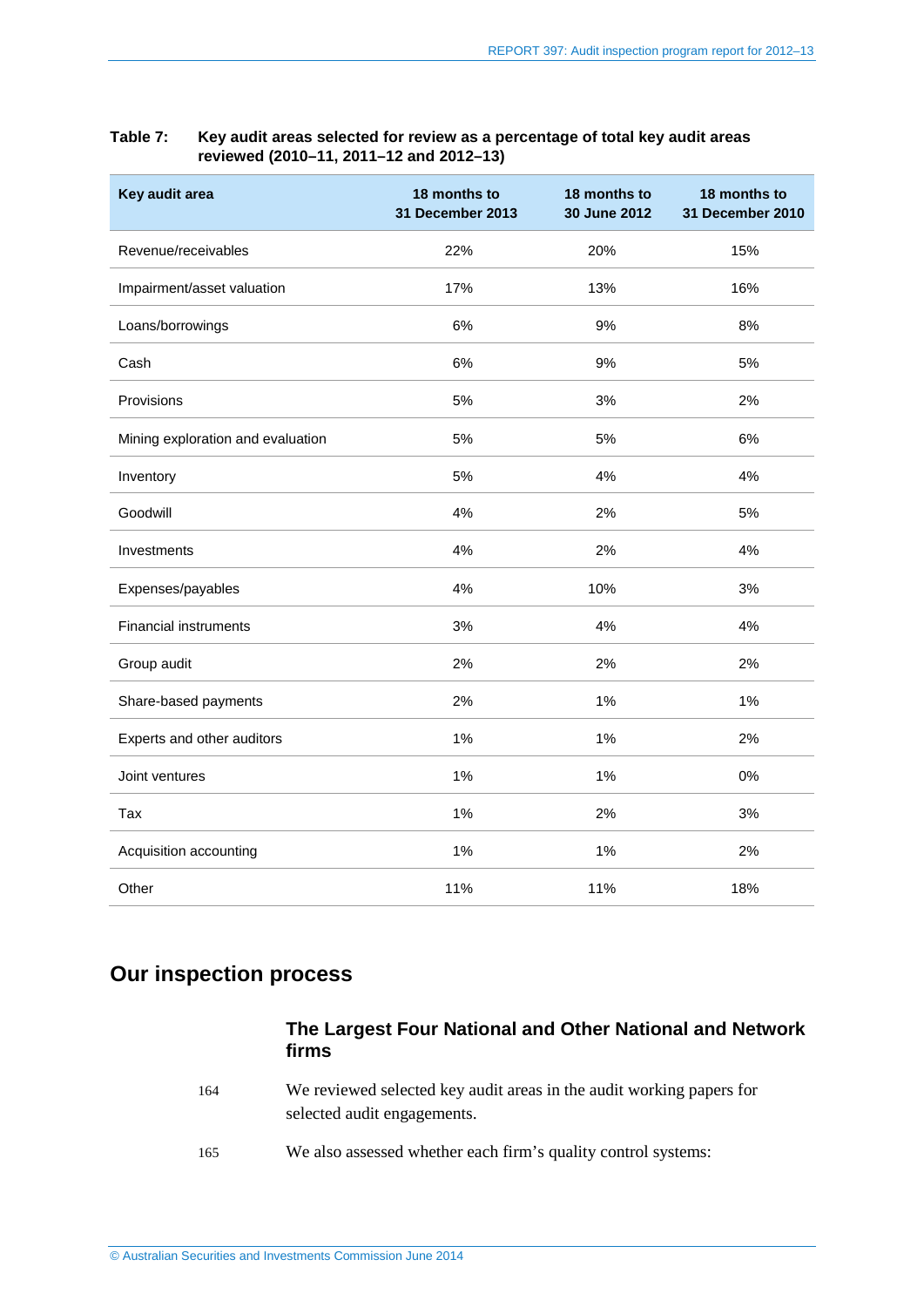- (a) comply with Auditing Standard ASQC1 *Quality control for firms that perform audits and reviews of financial reports and other financial information, and other assurance engagements*;
- (b) are designed to ensure that audits are performed in accordance with auditing standards; and
- (c) ensure auditors comply with the auditor independence requirements.
- 166 During our inspections, we highlighted to each firm areas where we consider that they had not obtained reasonable assurance that the financial report as a whole was free of material misstatement and suggested remedial actions they should take.

#### **Smaller firms**

- 167 To reflect the size and client profile of Smaller firms, our inspection approach was limited to:
	- (a) conducting a review of, generally, the audit files relating to a listed entity for compliance with the auditing standards; and
	- (b) holding discussions with leaders, engagement partners and other senior members of the engagement team about the audit file reviewed and certain policies and procedures relating to auditor independence and audit quality in the context of that file.

## **Joint inspections**

168 ASIC has arrangements to assist the Public Company Accounting Oversight Board (PCOAB) of the United States and the Canadian Public Accountability Board with their inspections of Australian auditors to ascertain compliance with the relevant audit requirements in each of those jurisdictions. During 2012–13, four inspections were conducted jointly with the PCAOB.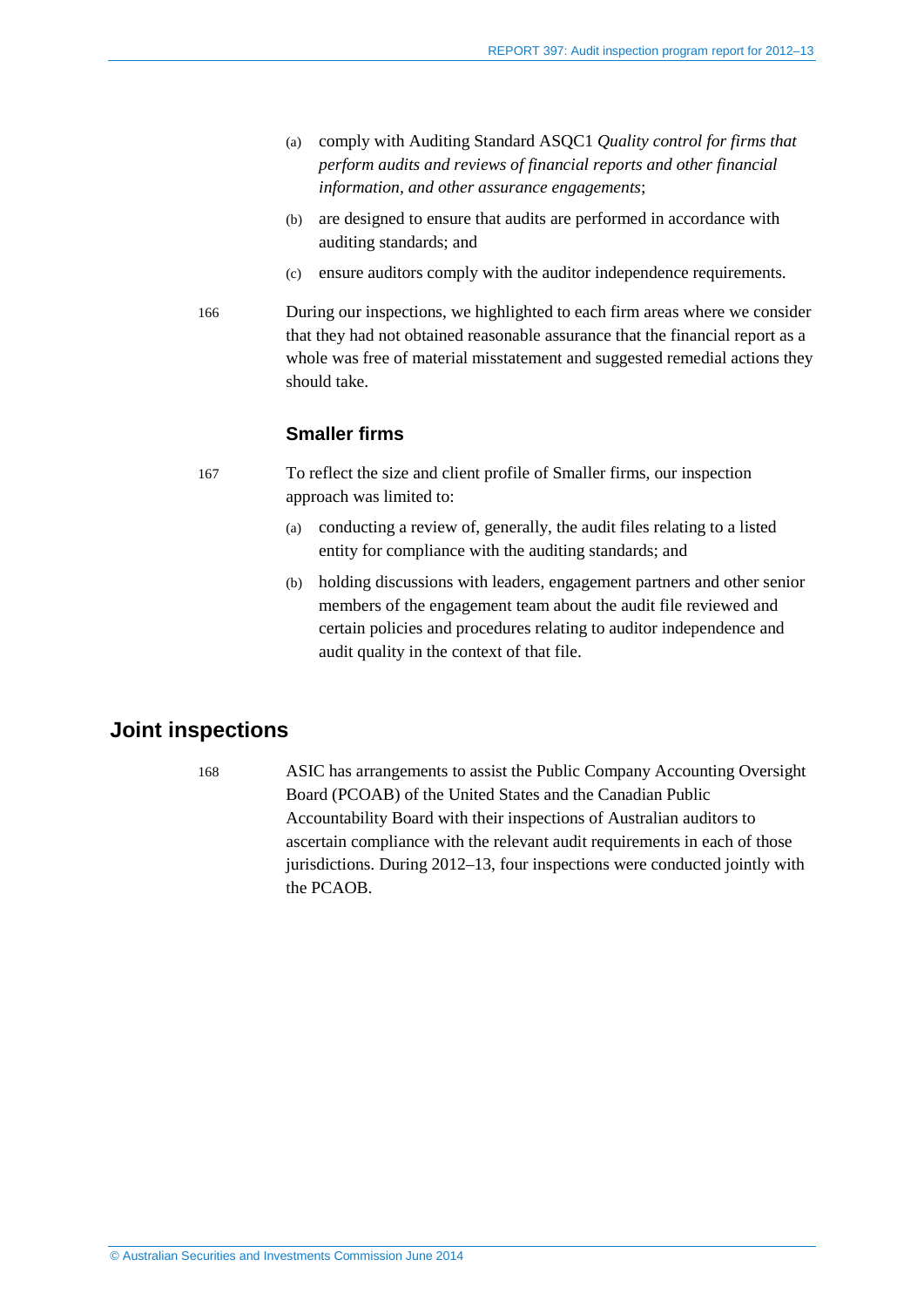# <span id="page-49-0"></span>**Key terms**

| Term                                 | <b>Meaning in this document</b>                                                                                                                                                                                                       |  |
|--------------------------------------|---------------------------------------------------------------------------------------------------------------------------------------------------------------------------------------------------------------------------------------|--|
| accounting standards                 | Standards issued by the Australian Accounting Standards<br>Board under s334 of the Corporations Act                                                                                                                                   |  |
| AFS licence                          | An Australian financial services licence under s913B of<br>the Corporations Act that authorises a person who carries<br>on a financial services business to provide financial<br>services                                             |  |
|                                      | Note: This is a definition contained in s761A of the<br>Corporations Act.                                                                                                                                                             |  |
| AFS licensee                         | A person who holds an AFS licence under s913B of the<br><b>Corporations Act</b>                                                                                                                                                       |  |
|                                      | Note: This is a definition contained in s761A of the<br>Corporations Act.                                                                                                                                                             |  |
| <b>APESB</b>                         | Accounting Professional and Ethical Standards Board                                                                                                                                                                                   |  |
| ASA 200 (for<br>example)             | An auditing standard (in this example numbered 200)                                                                                                                                                                                   |  |
| <b>ASIC</b>                          | Australian Securities and Investments Commission                                                                                                                                                                                      |  |
| ASQC 1                               | Auditing standard ASQC1 Quality control for firms that<br>perform audits and reviews of financial reports and other<br>financial information, and other assurance engagements                                                         |  |
| AUASB                                | Auditing and Assurance Standards Board                                                                                                                                                                                                |  |
| auditing standards                   | Standards issued by the AUASB under s336 of the<br><b>Corporations Act</b>                                                                                                                                                            |  |
| CGU                                  | Cash generating unit                                                                                                                                                                                                                  |  |
| <b>Corporations Act</b>              | Corporations Act 2001, including regulations made for the<br>purposes of that Act                                                                                                                                                     |  |
| engagement quality<br>control review | A process designed to provide an objective evaluation,<br>before the auditor's report is issued, of the significant<br>judgements the engagement team made and the<br>conclusions they reached in formulating the auditor's<br>report |  |
| <b>EQCR</b>                          | Engagement quality control reviewer                                                                                                                                                                                                   |  |
| firm                                 | An audit firm inspected by ASIC as part of the audit<br>inspection program                                                                                                                                                            |  |
| <b>IAASB</b>                         | International Auditing and Assurance Standards Board                                                                                                                                                                                  |  |
| <b>ICAA</b>                          | The Institute of Chartered Accountants in Australia                                                                                                                                                                                   |  |
| <b>IOSCO</b>                         | International Organization of Securities Commissions                                                                                                                                                                                  |  |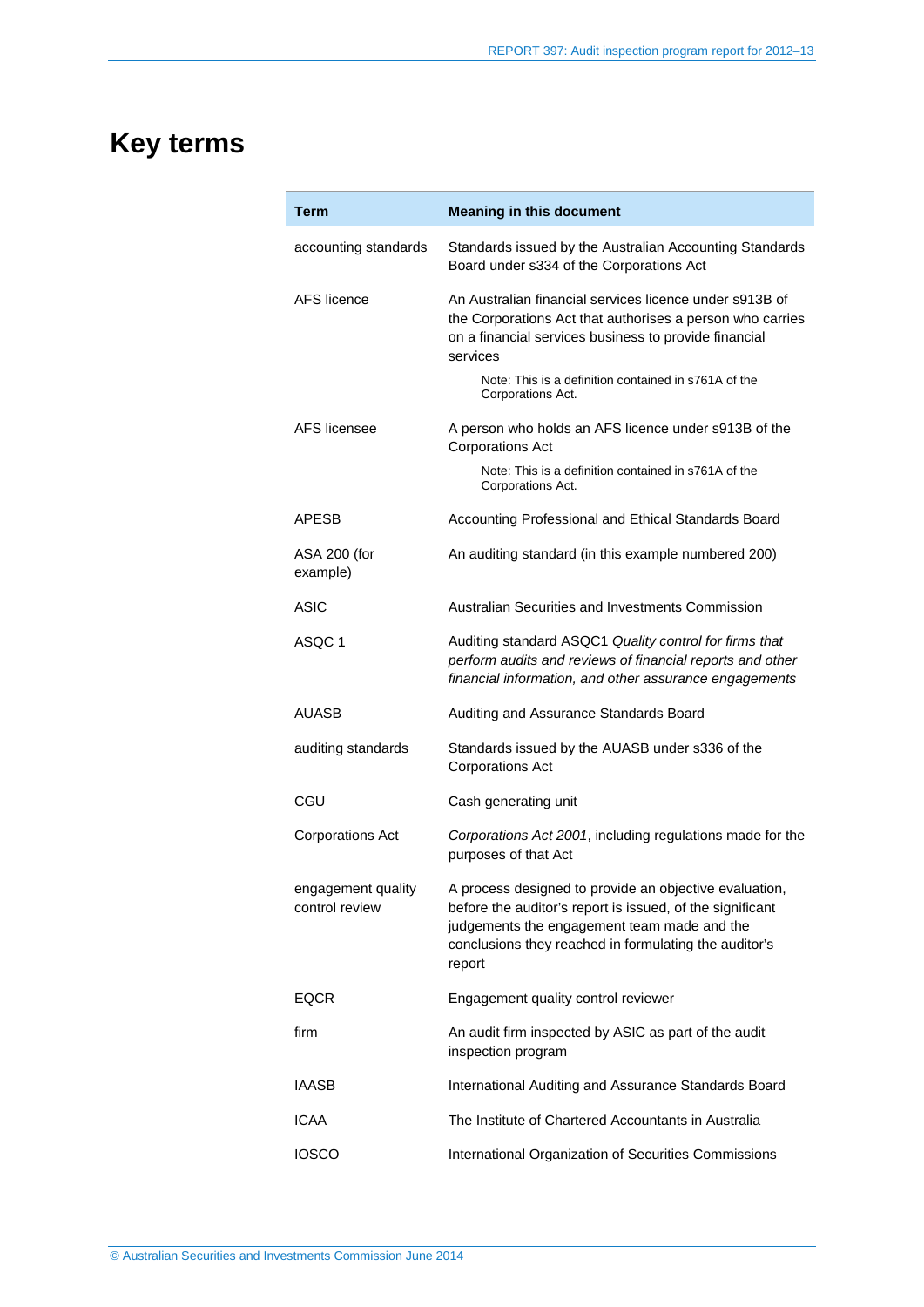| <b>Term</b>                         | <b>Meaning in this document</b>                                                                                                                                                                            |
|-------------------------------------|------------------------------------------------------------------------------------------------------------------------------------------------------------------------------------------------------------|
| <b>ISA</b>                          | International Standards on Auditing                                                                                                                                                                        |
| Largest Four National<br>firms      | Large firms that audit numerous listed entities (more than<br>5% by market capitalisation) and are national<br>partnerships and members of a global network with<br>multiple offices                       |
| <b>NTA</b>                          | Net tangible assets                                                                                                                                                                                        |
| Other National and<br>Network firms | Firms with national partnerships or individual offices that<br>audit many listed entities and are members of a national<br>or international network                                                        |
| <b>PCOAB</b>                        | <b>Public Company Accounting Oversight Board</b>                                                                                                                                                           |
| professional ethical<br>standards   | Ethical standards issued by the Australian Professional<br>Ethical Standards Board, including APES 110 Code of<br>ethics for professional accountants                                                      |
| public interest entities            | Listed entities and other entities of public interest with a<br>large number and wide range of stakeholders considering<br>factors like the nature and size of the business and the<br>number of employees |
| s311 (for example)                  | A section of the Corporations Act (in this example<br>numbered 311), unless otherwise specified                                                                                                            |
| Smaller firms                       | Firms that audit a limited number of listed entities and<br>have a small number of audit partners                                                                                                          |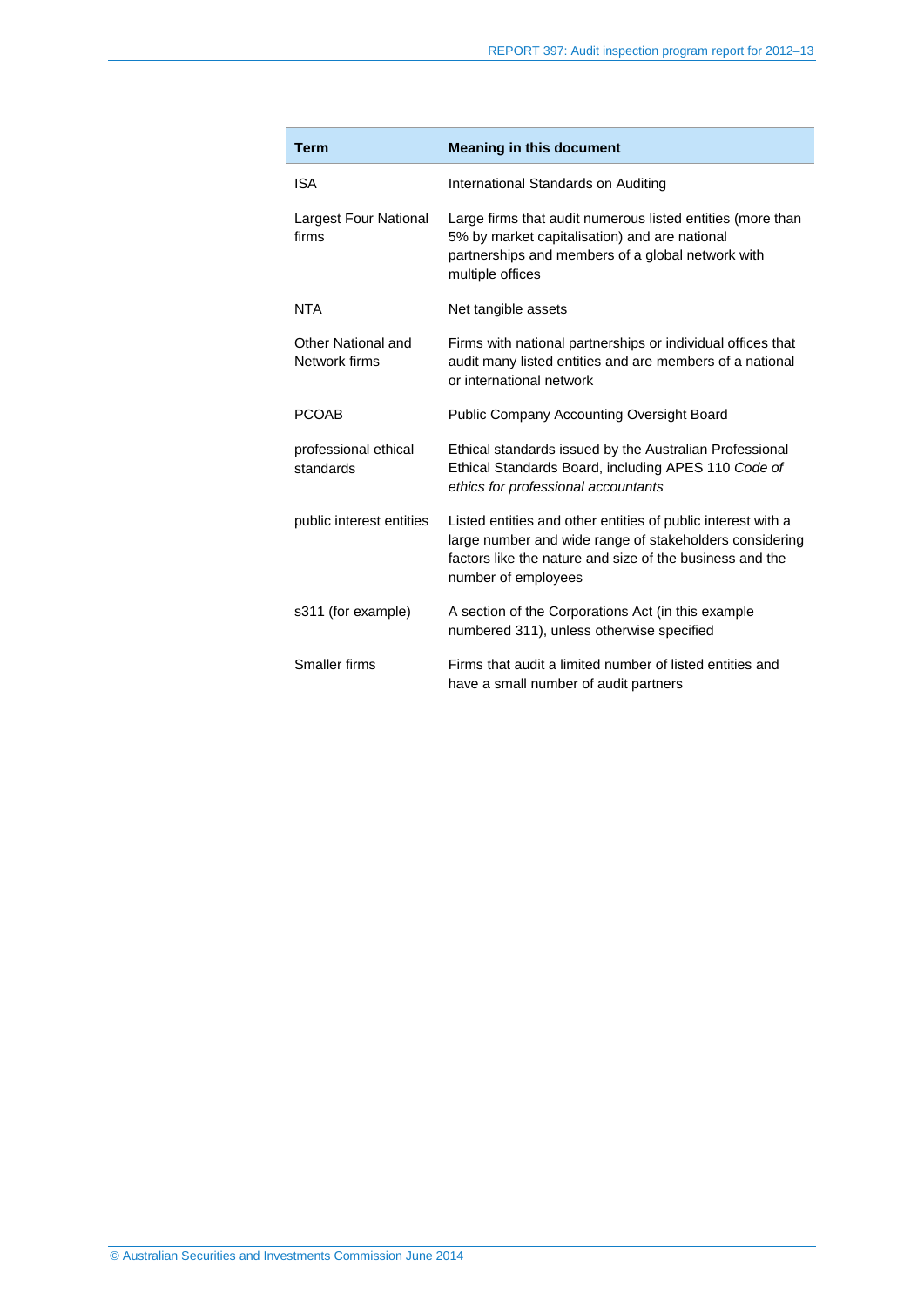## <span id="page-51-0"></span>**Related information**

#### **Reports**

Report 317 *Audit inspection program report for 2011–12*

#### **Information sheets**

INFO 183 *Directors and financial reporting*

INFO 184 *Audit transparency reports*

INFO 196 *Audit quality: The role of directors and audit committees*

#### **Legislation**

*Australian Prudential Regulation Authority Act 1998*, s3(2)(c) or 3(2)(e)

Corporations Act, Pt 2M.3, Div 3; Pt 2M.4, Divs 3, 4 and 5; Pt 5C.4, Ch 2M; s307C and 601HG(1)

#### **Standards**

AASB 101 *Presentation of financial statements*

AASB 136 *Impairment of assets*

APES 110 *Code of ethics for professional accountants*

APES 320 *Quality control for firms*

ASA 200 *Overall objectives of the independent auditor and the conduct of an audit in accordance with Australian auditing standards*

ASA 220 *Quality control for audits of historical financial information*

ASA 230 *Audit documentation*

ASA 240 *The auditor's responsibility to consider fraud in an audit of a financial report*

ASA 250 *Consideration of laws and regulations in an audit of a financial report*

ASA 330 *The auditor's procedures in response to assessed risks*

ASA 500 *Audit evidence*

ASA 505 *External confirmations*

ASA 520 *Analytical procedures*